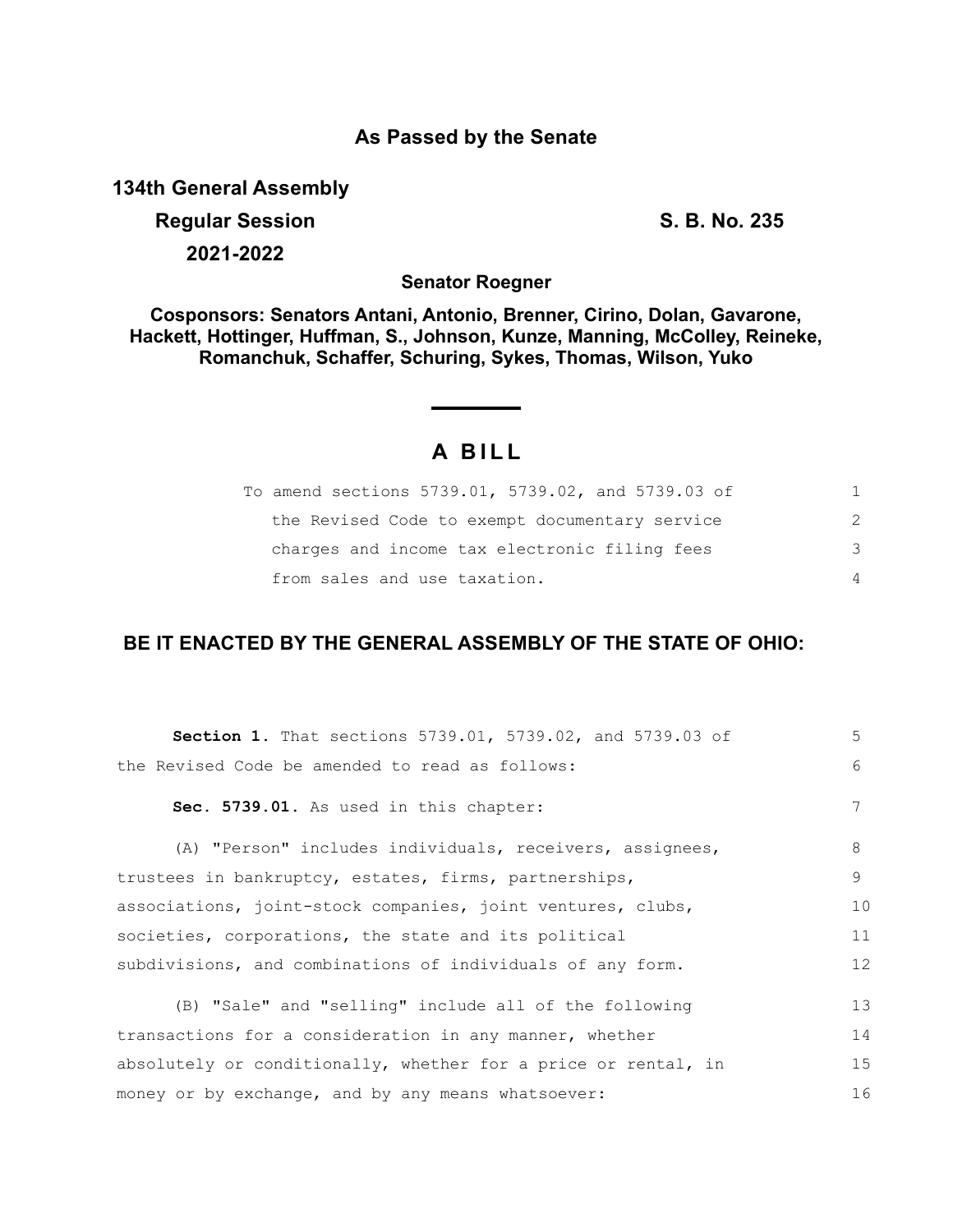## **S. B. No. 235 Page 2 As Passed by the Senate**

| (1) All transactions by which title or possession, or            | 17 |
|------------------------------------------------------------------|----|
| both, of tangible personal property, is or is to be transferred, | 18 |
| or a license to use or consume tangible personal property is or  | 19 |
| is to be granted;                                                | 20 |
| (2) All transactions by which lodging by a hotel is or is        | 21 |
| to be furnished to transient quests;                             | 22 |
| (3) All transactions by which:                                   | 23 |
| (a) An item of tangible personal property is or is to be         | 24 |
| repaired, except property, the purchase of which would not be    | 25 |
| subject to the tax imposed by section 5739.02 of the Revised     | 26 |
| Code;                                                            | 27 |
| (b) An item of tangible personal property is or is to be         | 28 |
| installed, except property, the purchase of which would not be   | 29 |
| subject to the tax imposed by section 5739.02 of the Revised     | 30 |
| Code or property that is or is to be incorporated into and will  | 31 |
| become a part of a production, transmission, transportation, or  | 32 |
| distribution system for the delivery of a public utility         | 33 |
| service;                                                         | 34 |
| (c) The service of washing, cleaning, waxing, polishing,         | 35 |
| or painting a motor vehicle is or is to be furnished;            | 36 |
| (d) Laundry and dry cleaning services are or are to be           | 37 |
| provided;                                                        | 38 |
| (e) Automatic data processing, computer services, or             | 39 |
| electronic information services are or are to be provided for    | 40 |
| use in business when the true object of the transaction is the   | 41 |
| receipt by the consumer of automatic data processing, computer   | 42 |
| services, or electronic information services rather than the     | 43 |

receipt of personal or professional services to which automatic data processing, computer services, or electronic information 43 44 45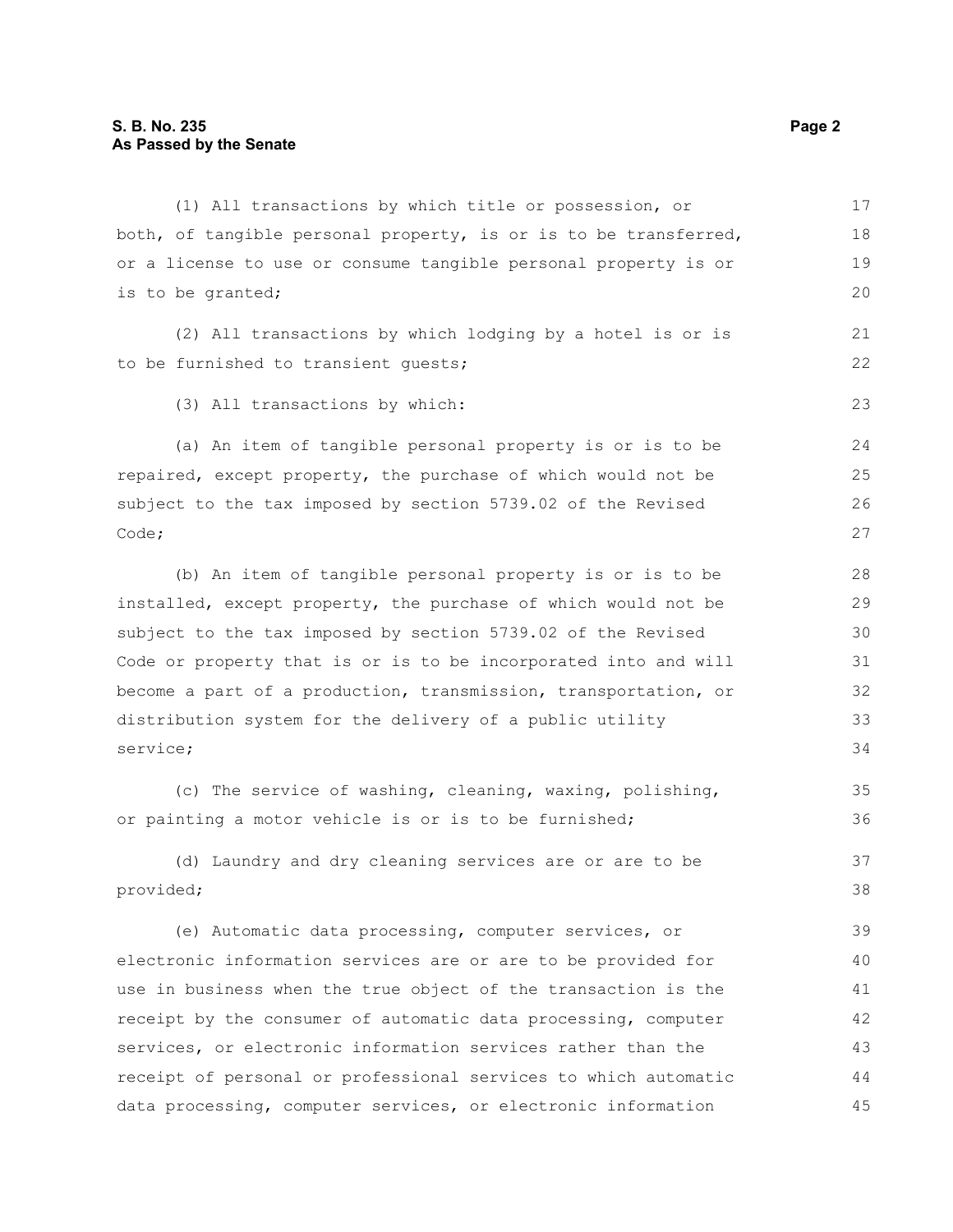### **S. B. No. 235** Page 3 **As Passed by the Senate**

services are incidental or supplemental. Notwithstanding any other provision of this chapter, such transactions that occur between members of an affiliated group are not sales. An "affiliated group" means two or more persons related in such a way that one person owns or controls the business operation of another member of the group. In the case of corporations with stock, one corporation owns or controls another if it owns more than fifty per cent of the other corporation's common stock with voting rights. (f) Telecommunications service, including prepaid calling service, prepaid wireless calling service, or ancillary service, is or is to be provided, but not including coin-operated telephone service; (g) Landscaping and lawn care service is or is to be provided; (h) Private investigation and security service is or is to be provided; (i) Information services or tangible personal property is provided or ordered by means of a nine hundred telephone call; (j) Building maintenance and janitorial service is or is to be provided; (k) Exterminating service is or is to be provided; (l) Physical fitness facility service is or is to be provided; (m) Recreation and sports club service is or is to be provided; (n) Satellite broadcasting service is or is to be provided; 46 47 48 49 50 51 52 53 54 55 56 57 58 59 60 61 62 63 64 65 66 67 68 69 70 71 72 73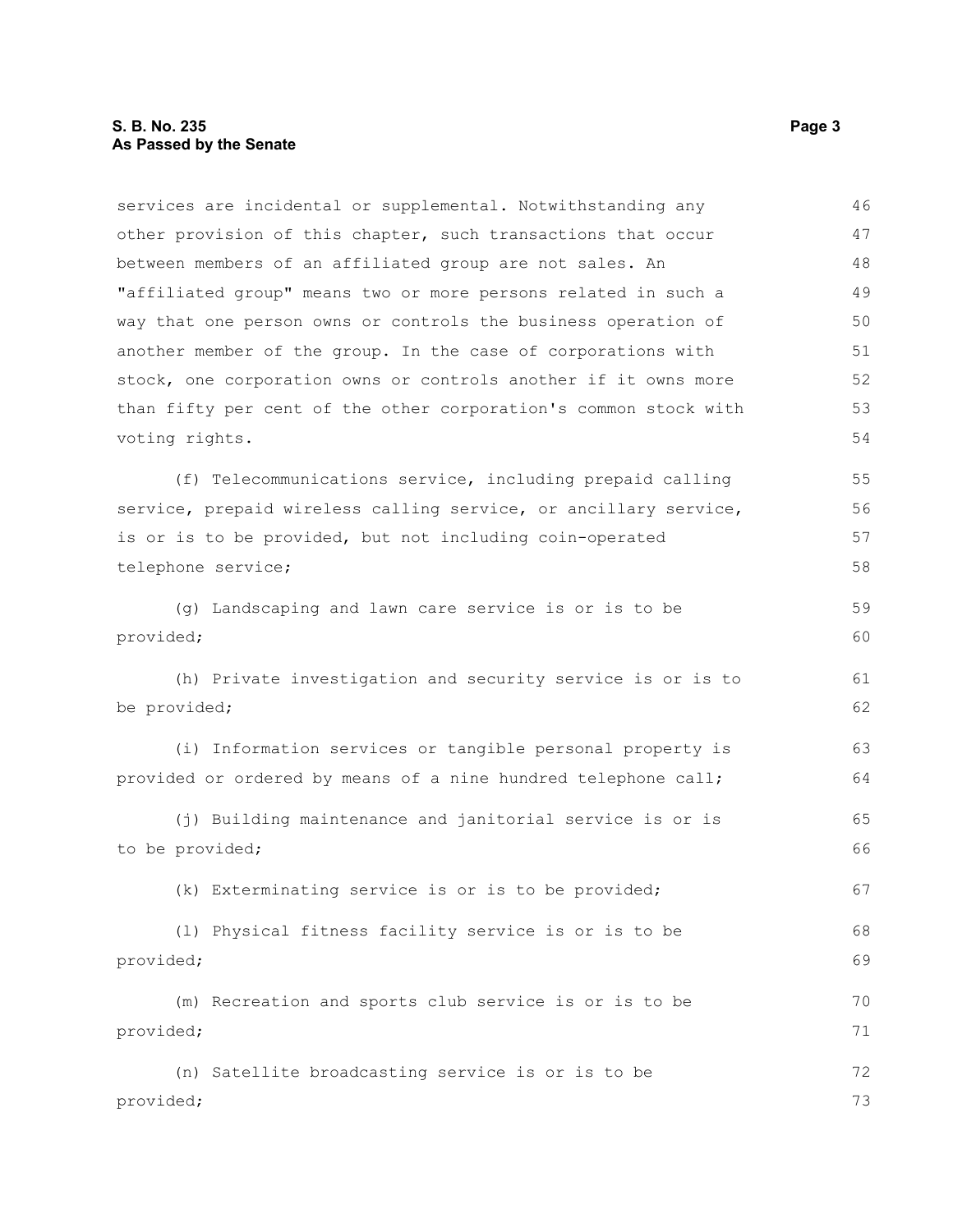### **S. B. No. 235** Page 4 **As Passed by the Senate**

(o) Personal care service is or is to be provided to an individual. As used in this division, "personal care service" includes skin care, the application of cosmetics, manicuring, pedicuring, hair removal, tattooing, body piercing, tanning, massage, and other similar services. "Personal care service" does not include a service provided by or on the order of a licensed physician or licensed chiropractor, or the cutting, coloring, or styling of an individual's hair. 74 75 76 77 78 79 80 81

(p) The transportation of persons by motor vehicle or aircraft is or is to be provided, when the transportation is entirely within this state, except for transportation provided by an ambulance service, by a transit bus, as defined in section 5735.01 of the Revised Code, and transportation provided by a citizen of the United States holding a certificate of public convenience and necessity issued under 49 U.S.C. 41102;

(q) Motor vehicle towing service is or is to be provided. As used in this division, "motor vehicle towing service" means the towing or conveyance of a wrecked, disabled, or illegally parked motor vehicle.

(r) Snow removal service is or is to be provided. As used in this division, "snow removal service" means the removal of snow by any mechanized means, but does not include the providing of such service by a person that has less than five thousand dollars in sales of such service during the calendar year. 93 94 95 96 97

(s) Electronic publishing service is or is to be provided to a consumer for use in business, except that such transactions occurring between members of an affiliated group, as defined in division (B)(3)(e) of this section, are not sales. 98 99 100 101

(4) All transactions by which printed, imprinted,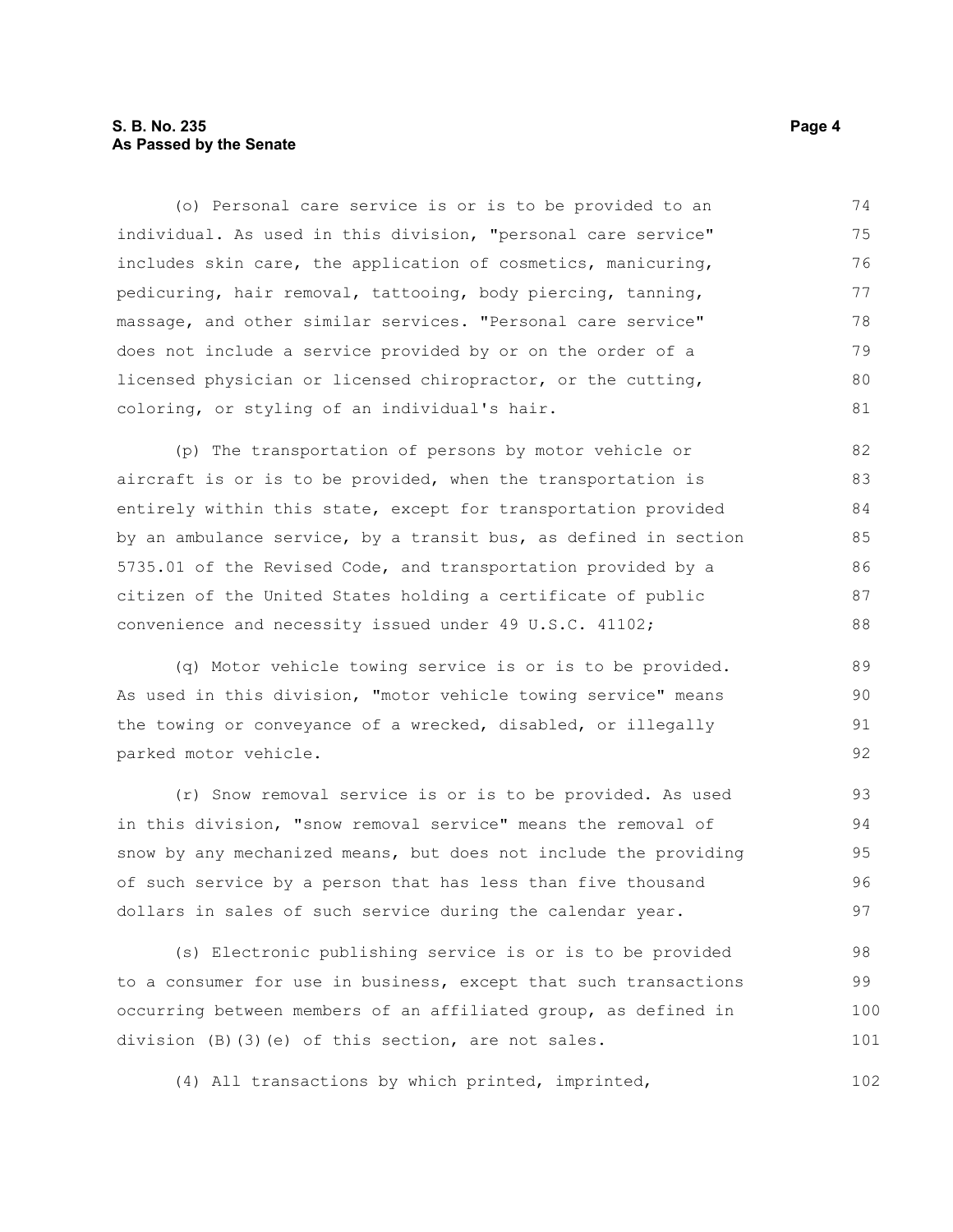#### **S. B. No. 235** Page 5 **As Passed by the Senate**

overprinted, lithographic, multilithic, blueprinted, photostatic, or other productions or reproductions of written or graphic matter are or are to be furnished or transferred; 103 104 105

(5) The production or fabrication of tangible personal property for a consideration for consumers who furnish either directly or indirectly the materials used in the production of fabrication work; and include the furnishing, preparing, or serving for a consideration of any tangible personal property consumed on the premises of the person furnishing, preparing, or serving such tangible personal property. Except as provided in section 5739.03 of the Revised Code, a construction contract pursuant to which tangible personal property is or is to be incorporated into a structure or improvement on and becoming a part of real property is not a sale of such tangible personal property. The construction contractor is the consumer of such tangible personal property, provided that the sale and installation of carpeting, the sale and installation of agricultural land tile, the sale and erection or installation of portable grain bins, or the provision of landscaping and lawn care service and the transfer of property as part of such service is never a construction contract. 106 107 108 109 110 111 112 113 114 115 116 117 118 119 120 121 122 123

As used in division (B)(5) of this section:

(a) "Agricultural land tile" means fired clay or concrete tile, or flexible or rigid perforated plastic pipe or tubing, incorporated or to be incorporated into a subsurface drainage system appurtenant to land used or to be used primarily in production by farming, agriculture, horticulture, or floriculture. The term does not include such materials when they are or are to be incorporated into a drainage system appurtenant to a building or structure even if the building or structure is 125 126 127 128 129 130 131 132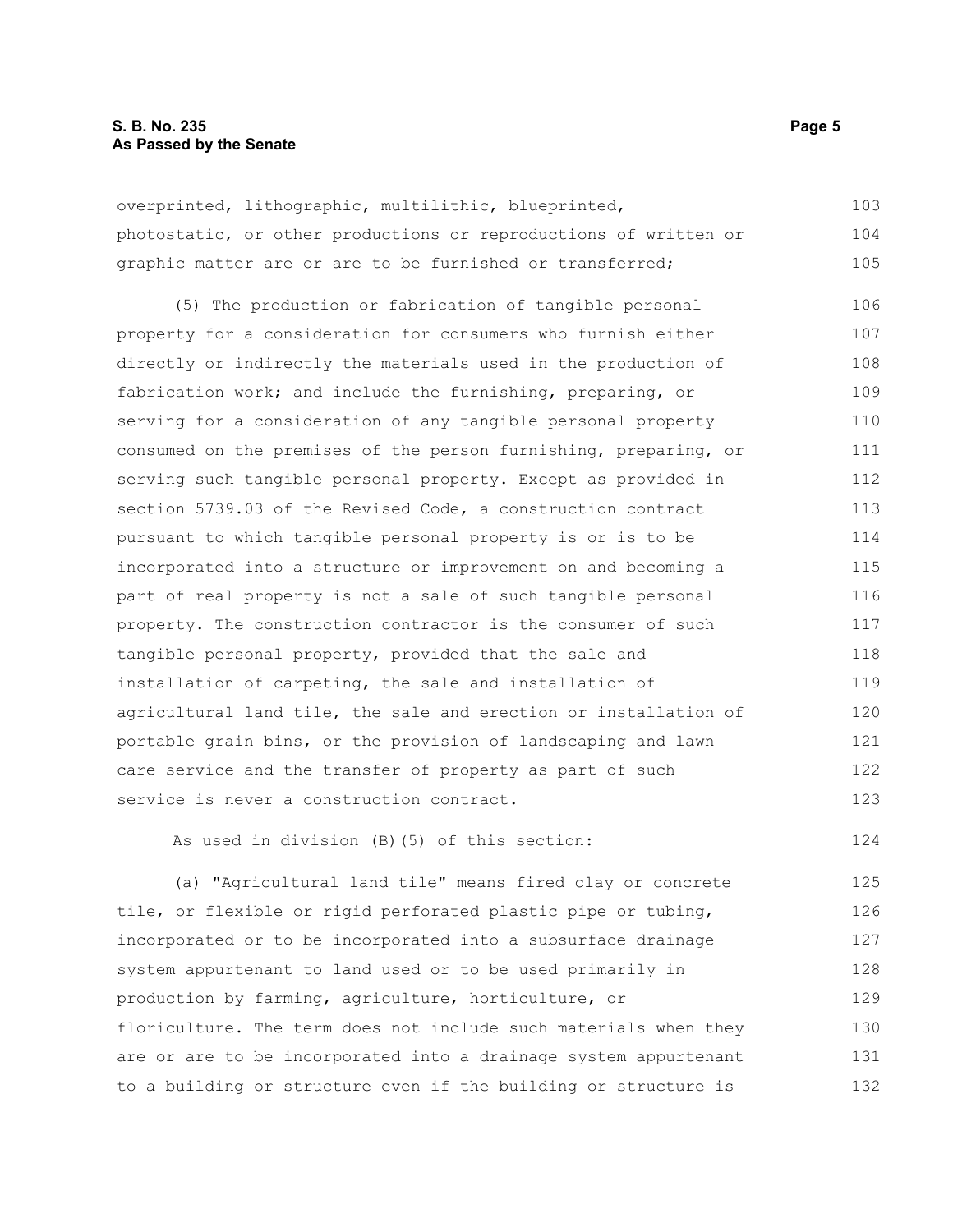used or to be used in such production.

(b) "Portable grain bin" means a structure that is used or to be used by a person engaged in farming or agriculture to shelter the person's grain and that is designed to be disassembled without significant damage to its component parts. 134 135 136 137

(6) All transactions in which all of the shares of stock of a closely held corporation are transferred, or an ownership interest in a pass-through entity, as defined in section 5733.04 of the Revised Code, is transferred, if the corporation or passthrough entity is not engaging in business and its entire assets consist of boats, planes, motor vehicles, or other tangible personal property operated primarily for the use and enjoyment of the shareholders or owners; 138 139 140 141 142 143 144 145

(7) All transactions in which a warranty, maintenance or service contract, or similar agreement by which the vendor of the warranty, contract, or agreement agrees to repair or maintain the tangible personal property of the consumer is or is to be provided; 146 147 148 149 150

(8) The transfer of copyrighted motion picture films used solely for advertising purposes, except that the transfer of such films for exhibition purposes is not a sale; 151 152 153

(9) All transactions by which tangible personal property is or is to be stored, except such property that the consumer of the storage holds for sale in the regular course of business; 154 155 156

(10) All transactions in which "guaranteed auto protection" is provided whereby a person promises to pay to the consumer the difference between the amount the consumer receives from motor vehicle insurance and the amount the consumer owes to a person holding title to or a lien on the consumer's motor 157 158 159 160 161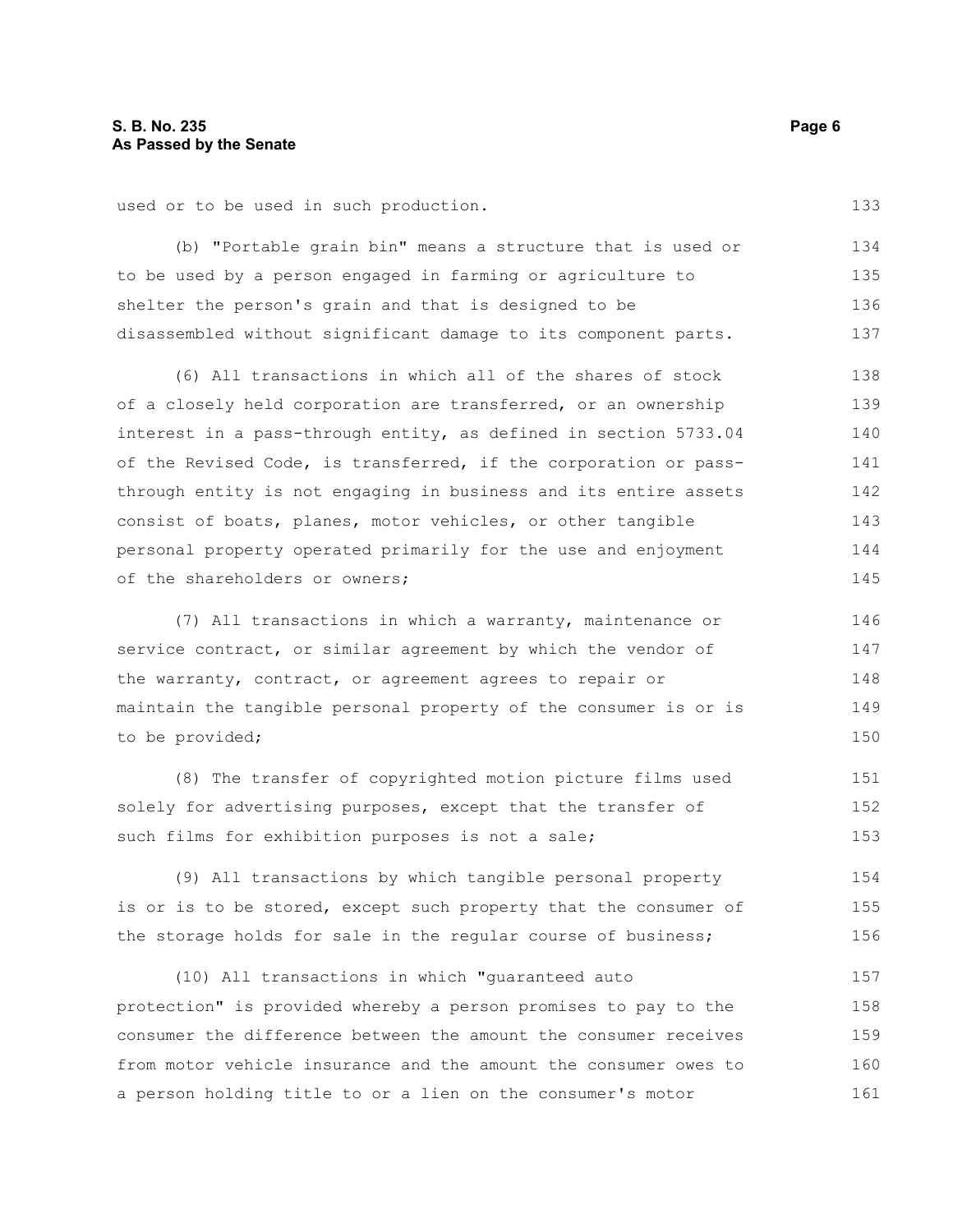#### **S. B. No. 235** Page 7 **As Passed by the Senate**

vehicle in the event the consumer's motor vehicle suffers a total loss under the terms of the motor vehicle insurance policy or is stolen and not recovered, if the protection and its price are included in the purchase or lease agreement; 162 163 164 165

(11)(a) Except as provided in division (B)(11)(b) of this section, all transactions by which health care services are paid for, reimbursed, provided, delivered, arranged for, or otherwise made available by a medicaid health insuring corporation pursuant to the corporation's contract with the state. 166 167 168 169 170

(b) If the centers for medicare and medicaid services of the United States department of health and human services determines that the taxation of transactions described in division (B)(11)(a) of this section constitutes an impermissible health care-related tax under the "Social Security Act," section 1903(w), 42 U.S.C. 1396b(w), and regulations adopted thereunder, the medicaid director shall notify the tax commissioner of that determination. Beginning with the first day of the month following that notification, the transactions described in division (B)(11)(a) of this section are not sales for the purposes of this chapter or Chapter 5741. of the Revised Code. The tax commissioner shall order that the collection of taxes under sections 5739.02, 5739.021, 5739.023, 5739.026, 5741.02, 5741.021, 5741.022, and 5741.023 of the Revised Code shall cease for transactions occurring on or after that date. 171 172 173 174 175 176 177 178 179 180 181 182 183 184 185

(12) All transactions by which a specified digital product is provided for permanent use or less than permanent use, regardless of whether continued payment is required. 186 187 188

Except as provided in this section, "sale" and "selling" do not include transfers of interest in leased property where the original lessee and the terms of the original lease 189 190 191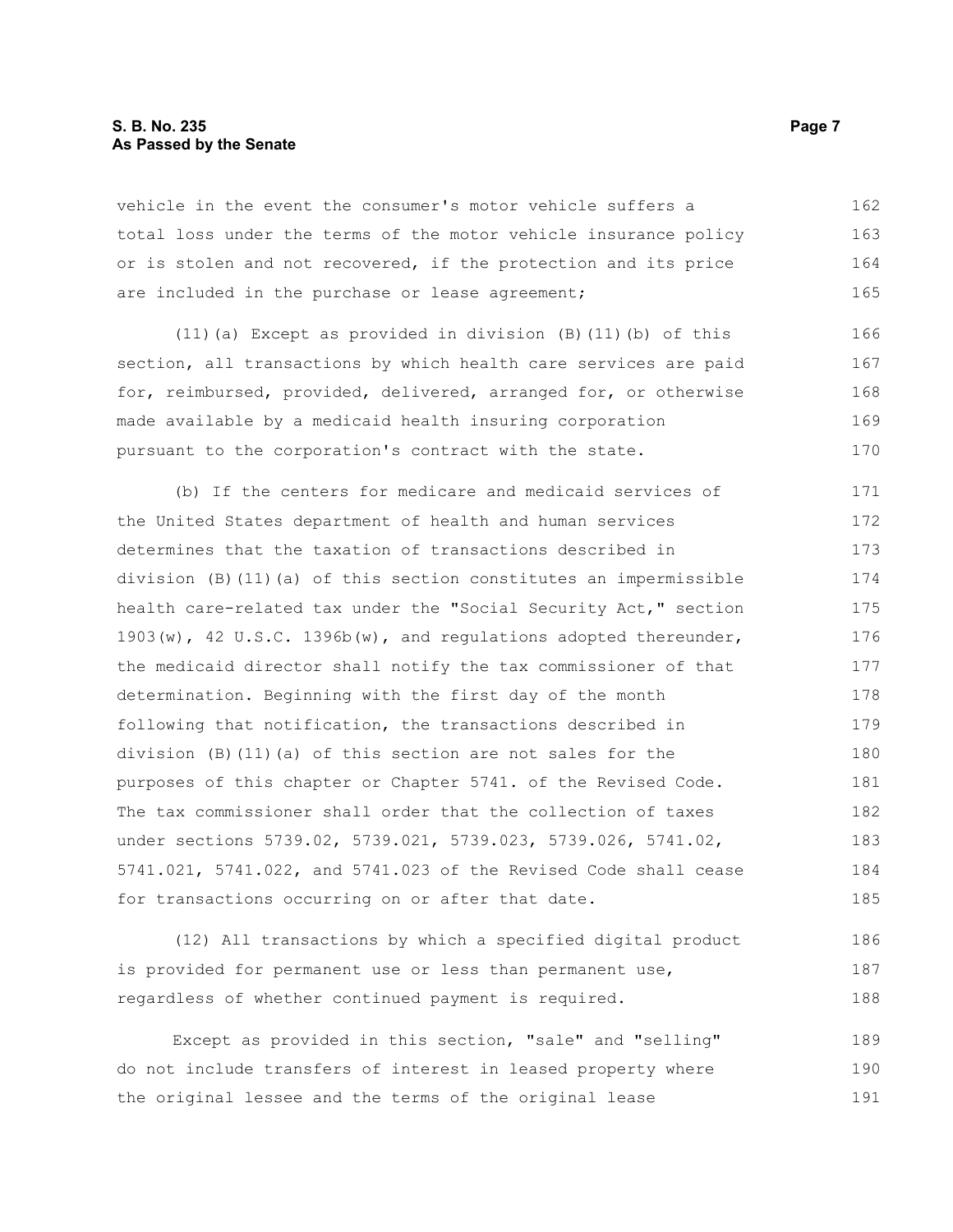#### **S. B. No. 235** Page 8 **As Passed by the Senate**

agreement remain unchanged, or professional, insurance, or personal service transactions that involve the transfer of tangible personal property as an inconsequential element, for which no separate charges are made. 192 193 194 195

(C) "Vendor" means the person providing the service or by whom the transfer effected or license given by a sale is or is to be made or given and, for sales described in division (B)(3) (i) of this section, the telecommunications service vendor that provides the nine hundred telephone service; if two or more persons are engaged in business at the same place of business under a single trade name in which all collections on account of sales by each are made, such persons shall constitute a single vendor. 196 197 198 199 200 201 202 203 204

Physicians, dentists, hospitals, and veterinarians who are engaged in selling tangible personal property as received from others, such as eyeglasses, mouthwashes, dentifrices, or similar articles, are vendors. Veterinarians who are engaged in transferring to others for a consideration drugs, the dispensing of which does not require an order of a licensed veterinarian or physician under federal law, are vendors.

The operator of any peer-to-peer car sharing program shall be considered to be the vendor. 212 213

(D)(1) "Consumer" means the person for whom the service is provided, to whom the transfer effected or license given by a sale is or is to be made or given, to whom the service described in division (B)(3)(f) or (i) of this section is charged, or to whom the admission is granted. 214 215 216 217 218

(2) Physicians, dentists, hospitals, and blood banks operated by nonprofit institutions and persons licensed to 219 220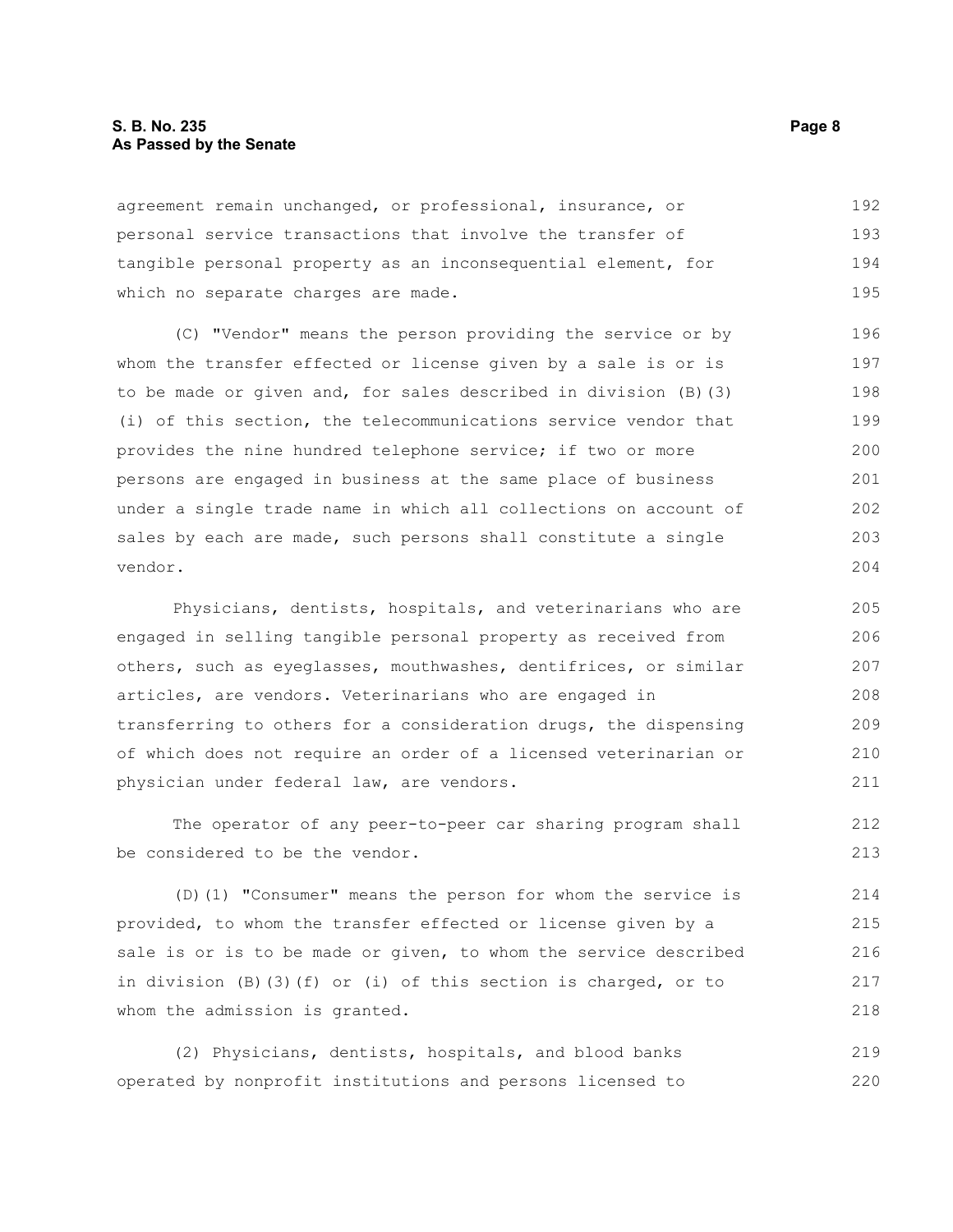### **S. B. No. 235** Page 9 **As Passed by the Senate**

practice veterinary medicine, surgery, and dentistry are consumers of all tangible personal property and services purchased by them in connection with the practice of medicine, dentistry, the rendition of hospital or blood bank service, or the practice of veterinary medicine, surgery, and dentistry. In addition to being consumers of drugs administered by them or by their assistants according to their direction, veterinarians also are consumers of drugs that under federal law may be dispensed only by or upon the order of a licensed veterinarian or physician, when transferred by them to others for a consideration to provide treatment to animals as directed by the veterinarian. 221 222 223 224 225 226 227 228 229 230 231 232

(3) A person who performs a facility management, or similar service contract for a contractee is a consumer of all tangible personal property and services purchased for use in connection with the performance of such contract, regardless of whether title to any such property vests in the contractee. The purchase of such property and services is not subject to the exception for resale under division (E) of this section. 233 234 236 237 238 239

(4)(a) In the case of a person who purchases printed matter for the purpose of distributing it or having it distributed to the public or to a designated segment of the public, free of charge, that person is the consumer of that printed matter, and the purchase of that printed matter for that purpose is a sale. 240 241 242 243 244 245

(b) In the case of a person who produces, rather than purchases, printed matter for the purpose of distributing it or having it distributed to the public or to a designated segment of the public, free of charge, that person is the consumer of all tangible personal property and services purchased for use or 246 247 248 249 250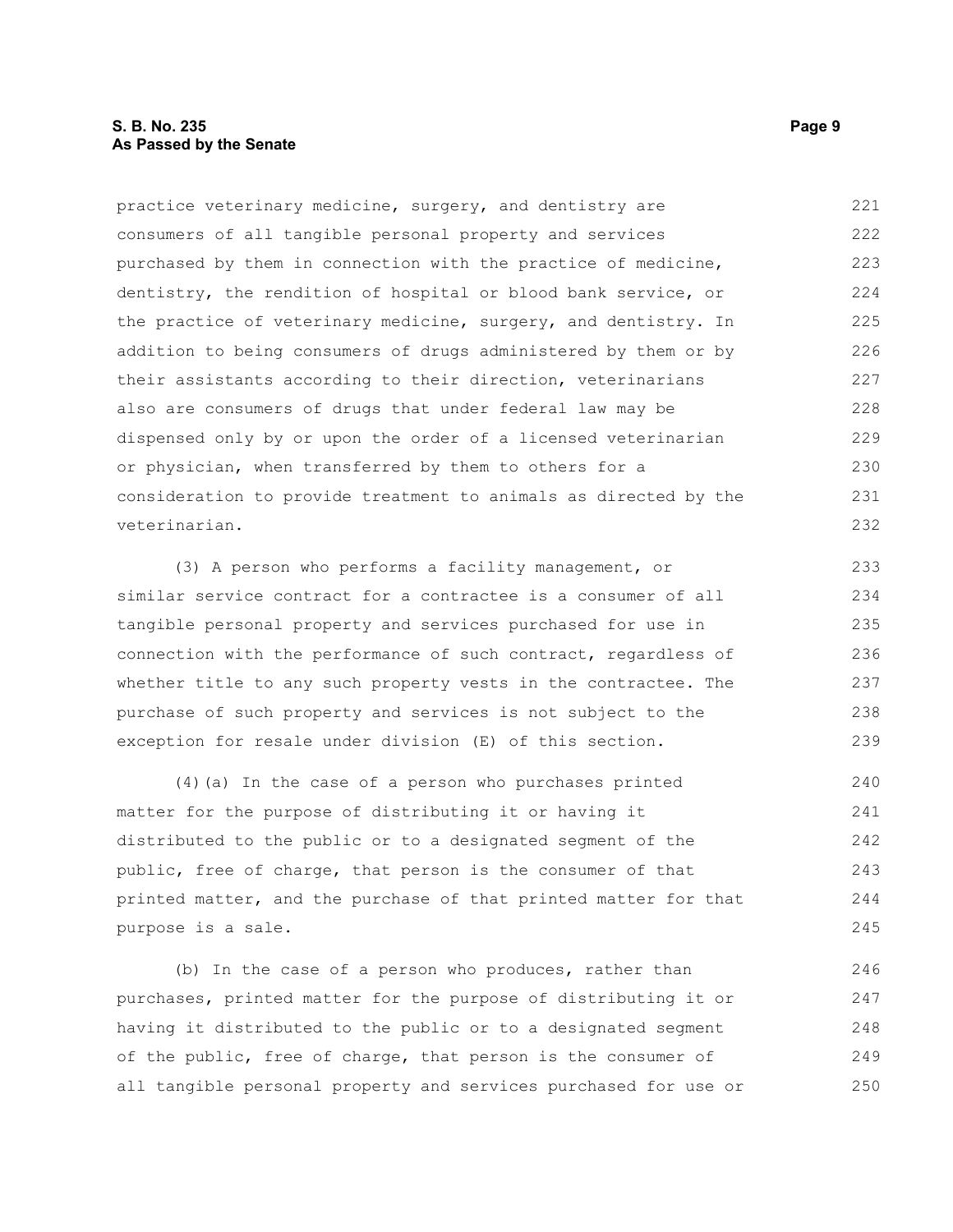#### **S. B. No. 235 Page 10 As Passed by the Senate**

consumption in the production of that printed matter. That person is not entitled to claim exemption under division (B)(42) (f) of section 5739.02 of the Revised Code for any material incorporated into the printed matter or any equipment, supplies, or services primarily used to produce the printed matter. 251 252 253 254 255

(c) The distribution of printed matter to the public or to a designated segment of the public, free of charge, is not a sale to the members of the public to whom the printed matter is distributed or to any persons who purchase space in the printed matter for advertising or other purposes. 256 257 258 259 260

(5) A person who makes sales of any of the services listed in division (B)(3) of this section is the consumer of any tangible personal property used in performing the service. The purchase of that property is not subject to the resale exception under division (E) of this section. 261 262 263 264 265

(6) A person who engages in highway transportation for hire is the consumer of all packaging materials purchased by that person and used in performing the service, except for packaging materials sold by such person in a transaction separate from the service. 266 267 268 269 270

(7) In the case of a transaction for health care services under division (B)(11) of this section, a medicaid health insuring corporation is the consumer of such services. The purchase of such services by a medicaid health insuring corporation is not subject to the exception for resale under division (E) of this section or to the exemptions provided under divisions (B)(12), (18), (19), and (22) of section 5739.02 of the Revised Code. 271 272 273 274 275 276 277 278

(E) "Retail sale" and "sales at retail" include all sales,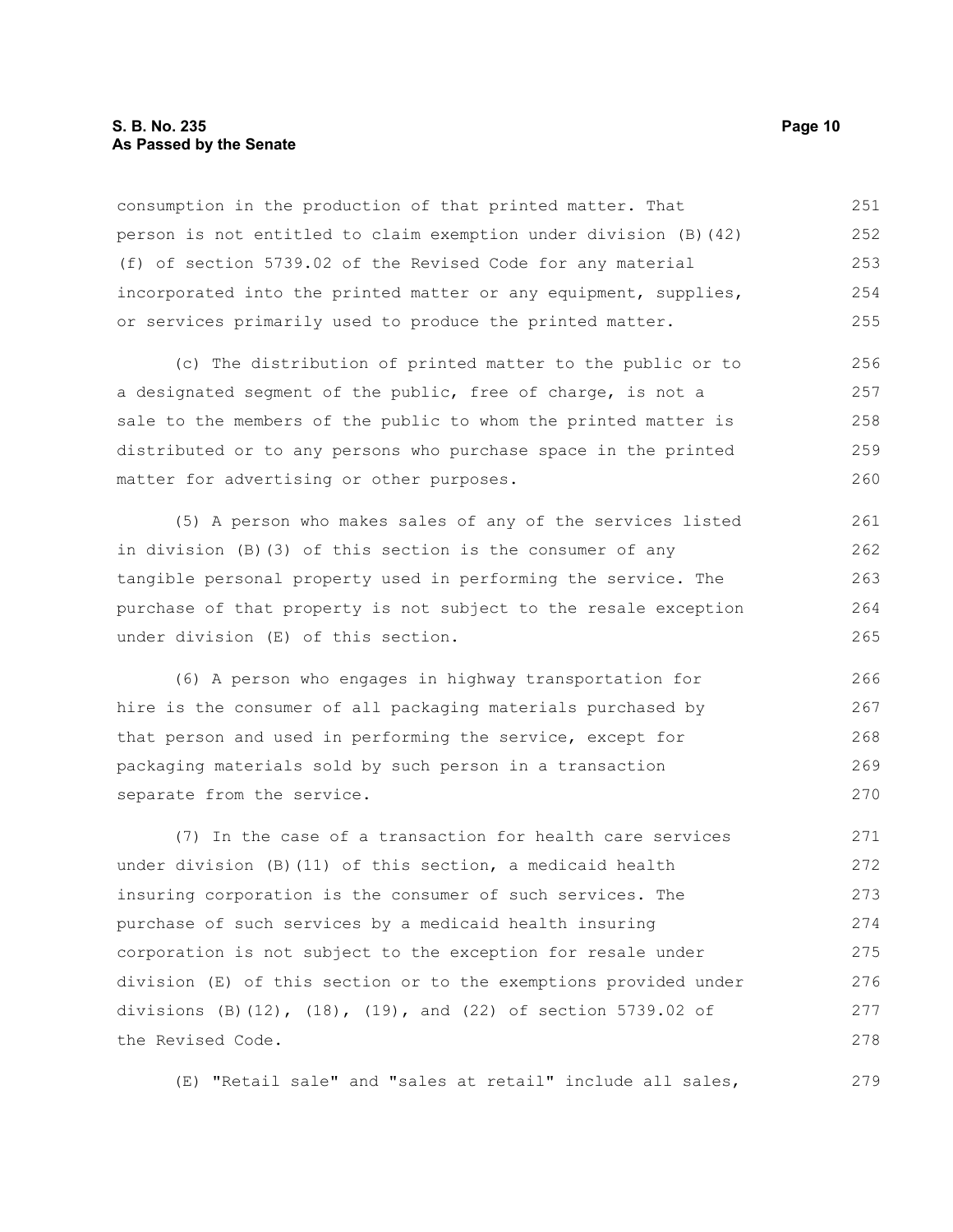#### **S. B. No. 235 Page 11 As Passed by the Senate**

except those in which the purpose of the consumer is to resell the thing transferred or benefit of the service provided, by a person engaging in business, in the form in which the same is, or is to be, received by the person. 280 281 282 283

(F) "Business" includes any activity engaged in by any person with the object of gain, benefit, or advantage, either direct or indirect. "Business" does not include the activity of a person in managing and investing the person's own funds.

(G) "Engaging in business" means commencing, conducting, or continuing in business, and liquidating a business when the liquidator thereof holds itself out to the public as conducting such business. Making a casual sale is not engaging in business. 288 289 290 291

| (H) (1) (a) "Price," except as provided in divisions $(H)$ (2),  | 292 |
|------------------------------------------------------------------|-----|
| $(3)$ , and $(4)$ of this section, means the total amount of     | 293 |
| consideration, including cash, credit, property, and services,   | 294 |
| for which tangible personal property or services are sold,       | 295 |
| leased, or rented, valued in money, whether received in money or | 296 |
| otherwise, without any deduction for any of the following:       | 297 |

(i) The vendor's cost of the property sold;

(ii) The cost of materials used, labor or service costs, interest, losses, all costs of transportation to the vendor, all taxes imposed on the vendor, including the tax imposed under Chapter 5751. of the Revised Code, and any other expense of the vendor; 299 300 301 302 303

(iii) Charges by the vendor for any services necessary to complete the sale;

(iv) Delivery charges. As used in this division, "delivery charges" means charges by the vendor for preparation and delivery to a location designated by the consumer of tangible 306 307 308

298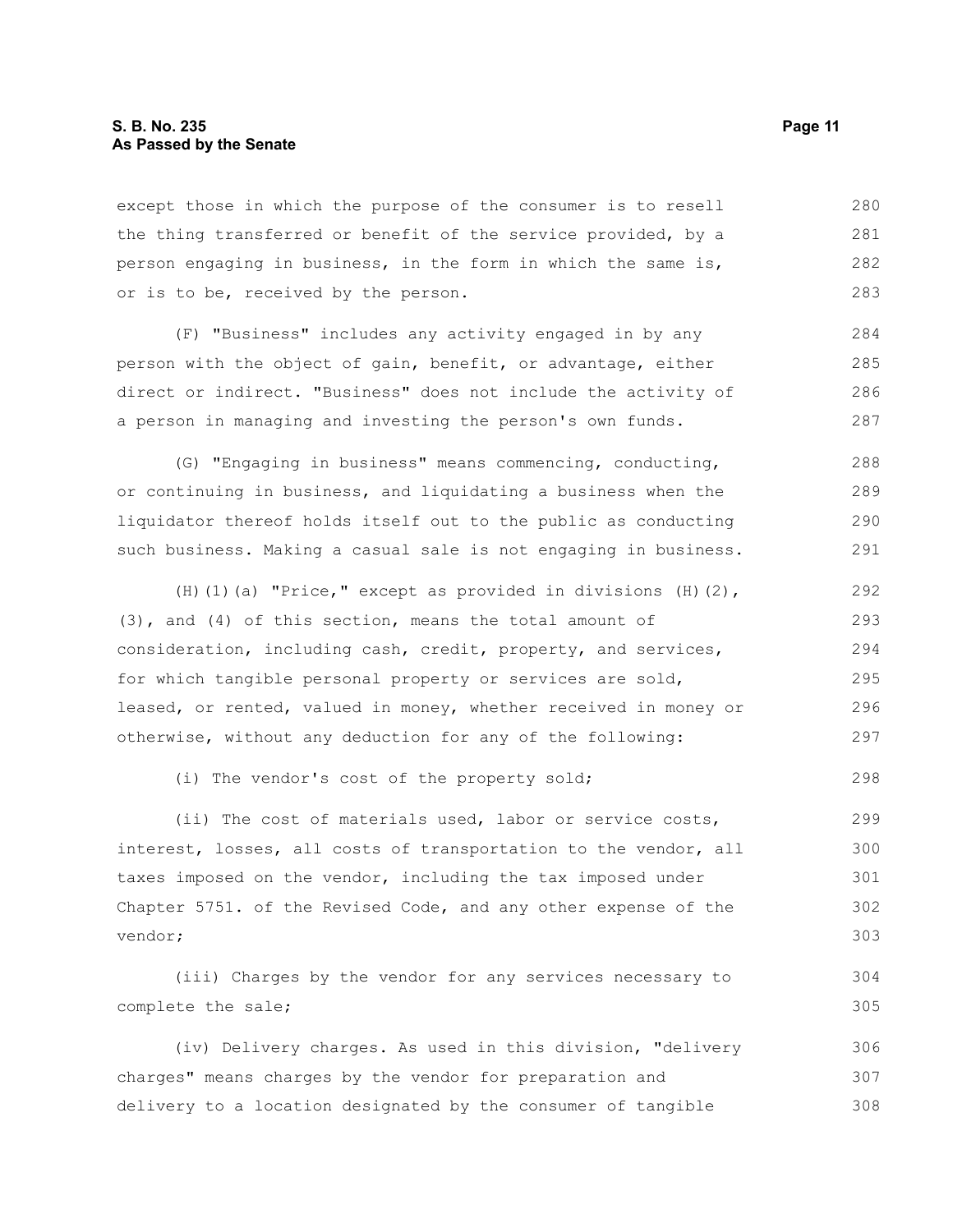personal property or a service, including transportation, shipping, postage, handling, crating, and packing. 309 310

(v) Installation charges; 311

(vi) Credit for any trade-in.

(b) "Price" includes consideration received by the vendor from a third party, if the vendor actually receives the consideration from a party other than the consumer, and the consideration is directly related to a price reduction or discount on the sale; the vendor has an obligation to pass the price reduction or discount through to the consumer; the amount of the consideration attributable to the sale is fixed and determinable by the vendor at the time of the sale of the item to the consumer; and one of the following criteria is met: 313 314 315 316 317 318 319 320 321

(i) The consumer presents a coupon, certificate, or other document to the vendor to claim a price reduction or discount where the coupon, certificate, or document is authorized, distributed, or granted by a third party with the understanding that the third party will reimburse any vendor to whom the coupon, certificate, or document is presented; 322 323 324 325 326 327

(ii) The consumer identifies the consumer's self to the seller as a member of a group or organization entitled to a price reduction or discount. A preferred customer card that is available to any patron does not constitute membership in such a group or organization. 328 329 330 331 332

(iii) The price reduction or discount is identified as a third party price reduction or discount on the invoice received by the consumer, or on a coupon, certificate, or other document presented by the consumer. 333 334 335 336

(c) "Price" does not include any of the following: 337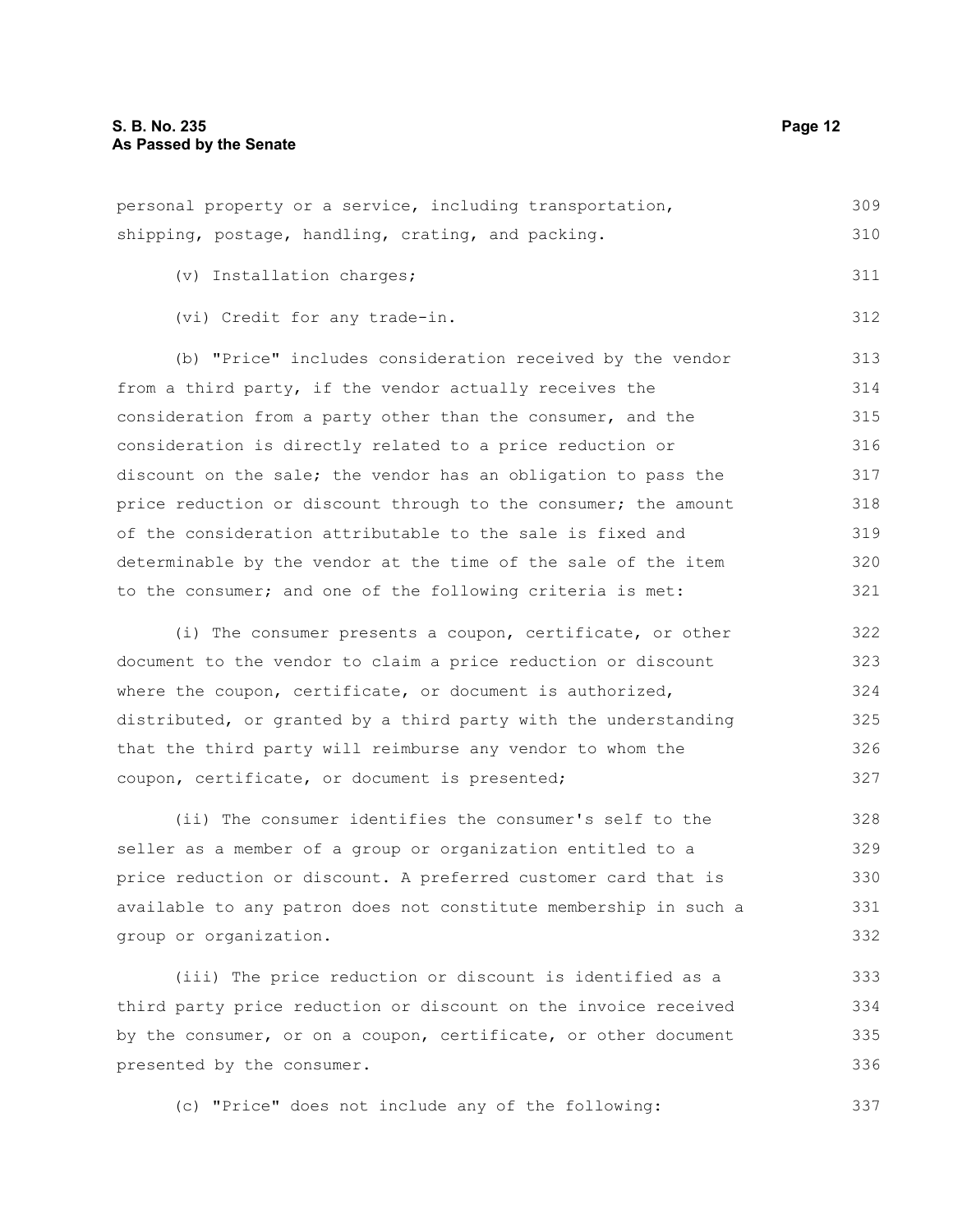#### **S. B. No. 235 Page 13 As Passed by the Senate**

(i) Discounts, including cash, term, or coupons that are not reimbursed by a third party that are allowed by a vendor and taken by a consumer on a sale; 338 339 340

(ii) Interest, financing, and carrying charges from credit extended on the sale of tangible personal property or services, if the amount is separately stated on the invoice, bill of sale, or similar document given to the purchaser; 341 342 343 344

(iii) Any taxes legally imposed directly on the consumer that are separately stated on the invoice, bill of sale, or similar document given to the consumer. For the purpose of this division, the tax imposed under Chapter 5751. of the Revised Code is not a tax directly on the consumer, even if the tax or a portion thereof is separately stated. 345 346 347 348 349 350

(iv) Notwithstanding divisions (H)(1)(b)(i) to (iii) of this section, any discount allowed by an automobile manufacturer to its employee, or to the employee of a supplier, on the purchase of a new motor vehicle from a new motor vehicle dealer in this state.

(v) The dollar value of a gift card that is not sold by a vendor or purchased by a consumer and that is redeemed by the consumer in purchasing tangible personal property or services if the vendor is not reimbursed and does not receive compensation from a third party to cover all or part of the gift card value. For the purposes of this division, a gift card is not sold by a vendor or purchased by a consumer if it is distributed pursuant to an awards, loyalty, or promotional program. Past and present purchases of tangible personal property or services by the consumer shall not be treated as consideration exchanged for a gift card. 356 357 358 359 360 361 362 363 364 365 366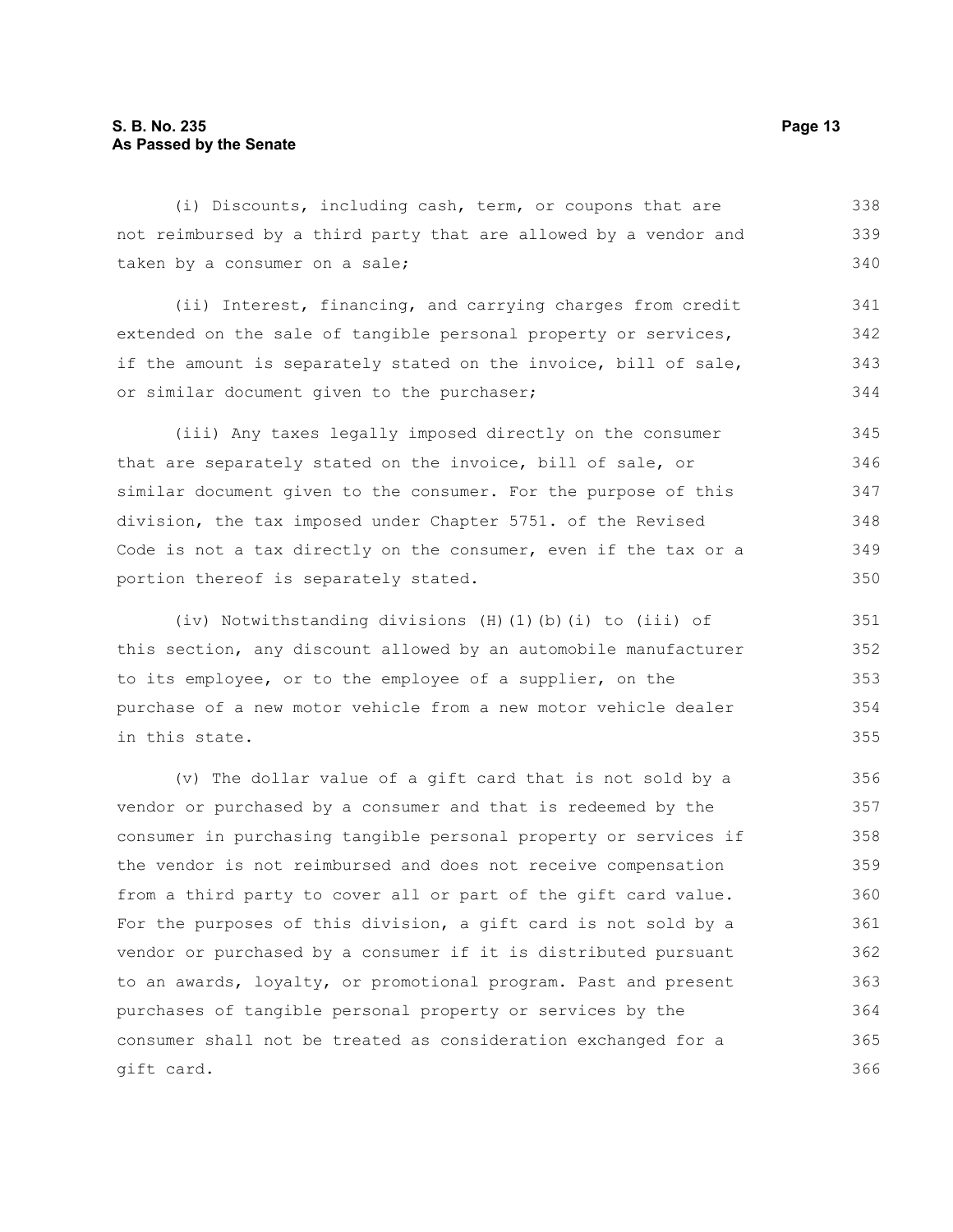#### **S. B. No. 235 Page 14 As Passed by the Senate**

(2) In the case of a sale of any new motor vehicle by a new motor vehicle dealer, as defined in section 4517.01 of the Revised Code, in which another motor vehicle is accepted by the dealer as part of the consideration received, "price" has the same meaning as in division (H)(1) of this section, reduced by the credit afforded the consumer by the dealer for the motor vehicle received in trade. 367 368 369 370 371 372 373

(3) In the case of a sale of any watercraft or outboard motor by a watercraft dealer licensed in accordance with section 1547.543 of the Revised Code, in which another watercraft, watercraft and trailer, or outboard motor is accepted by the dealer as part of the consideration received, "price" has the same meaning as in division (H)(1) of this section, reduced by the credit afforded the consumer by the dealer for the watercraft, watercraft and trailer, or outboard motor received in trade. As used in this division, "watercraft" includes an outdrive unit attached to the watercraft. 374 375 376 377 378 379 380 381 382 383

(4) In the case of transactions for health care services under division (B)(11) of this section, "price" means the amount of managed care premiums received each month by a medicaid health insuring corporation. 384 385 386 387

(I) "Receipts" means the total amount of the prices of the sales of vendors, provided that the dollar value of gift cards distributed pursuant to an awards, loyalty, or promotional program, and cash discounts allowed and taken on sales at the time they are consummated are not included, minus any amount deducted as a bad debt pursuant to section 5739.121 of the Revised Code. "Receipts" does not include the sale price of property returned or services rejected by consumers when the full sale price and tax are refunded either in cash or by 388 389 390 391 392 393 394 395 396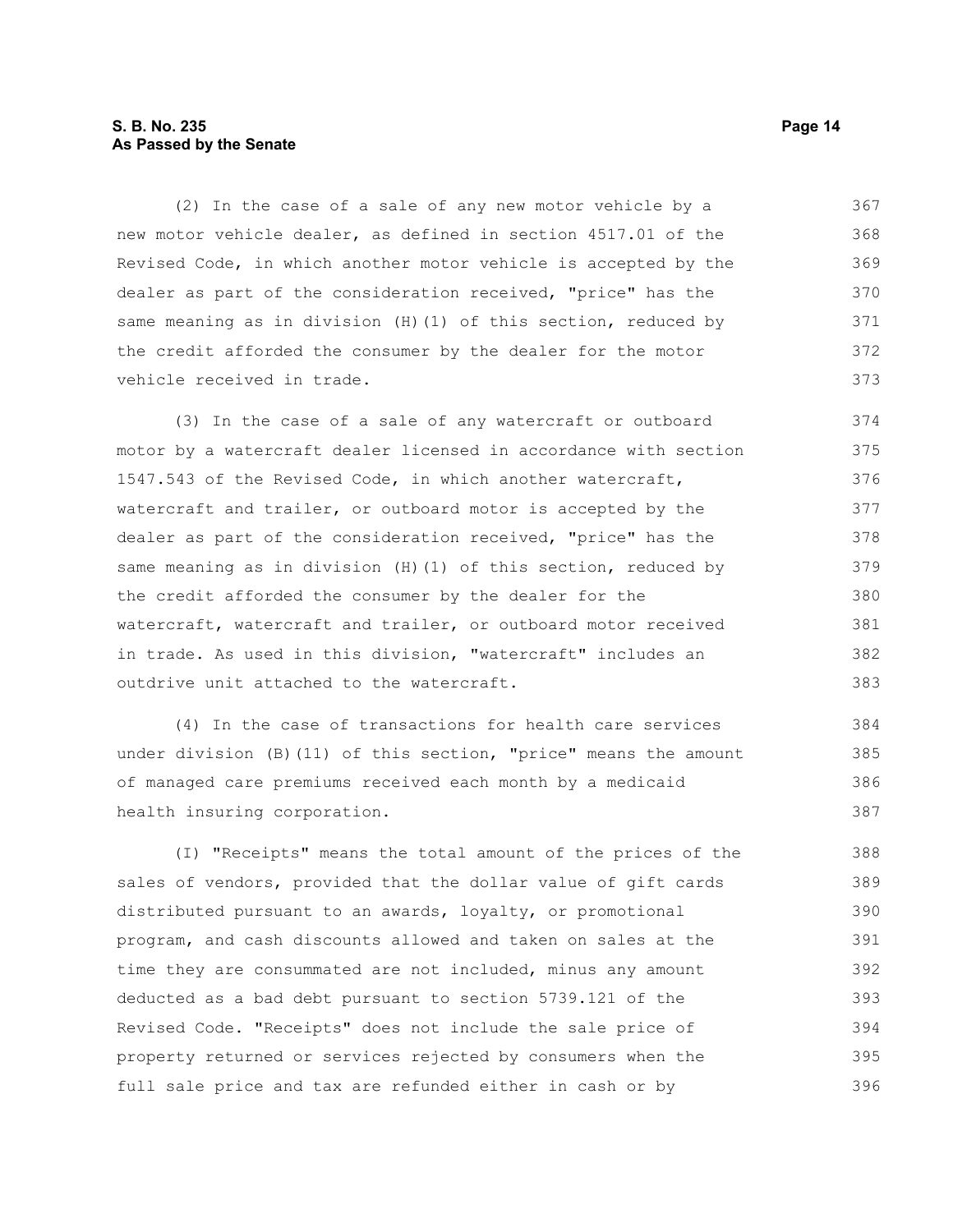Code.

423

| credit.                                                          | 397 |
|------------------------------------------------------------------|-----|
| (J) "Place of business" means any location at which a            | 398 |
| person engages in business.                                      | 399 |
| (K) "Premises" includes any real property or portion             | 400 |
| thereof upon which any person engages in selling tangible        | 401 |
| personal property at retail or making retail sales and also      | 402 |
| includes any real property or portion thereof designated for, or | 403 |
| devoted to, use in conjunction with the business engaged in by   | 404 |
| such person.                                                     | 405 |
| (L) "Casual sale" means a sale of an item of tangible            | 406 |
| personal property that was obtained by the person making the     | 407 |
| sale, through purchase or otherwise, for the person's own use    | 408 |
| and was previously subject to any state's taxing jurisdiction on | 409 |
| its sale or use, and includes such items acquired for the        | 410 |
| seller's use that are sold by an auctioneer employed directly by | 411 |
| the person for such purpose, provided the location of such sales | 412 |
| is not the auctioneer's permanent place of business. As used in  | 413 |
| this division, "permanent place of business" includes any        | 414 |
| location where such auctioneer has conducted more than two       | 415 |
| auctions during the year.                                        | 416 |
| (M) "Hotel" means every establishment kept, used,                | 417 |
| maintained, advertised, or held out to the public to be a place  | 418 |
| where sleeping accommodations are offered to quests, in which    | 419 |
| five or more rooms are used for the accommodation of such        | 420 |
| quests, whether the rooms are in one or several structures,      | 421 |
| except as otherwise provided in section 5739.091 of the Revised  | 422 |

(N) "Transient guests" means persons occupying a room or rooms for sleeping accommodations for less than thirty 424 425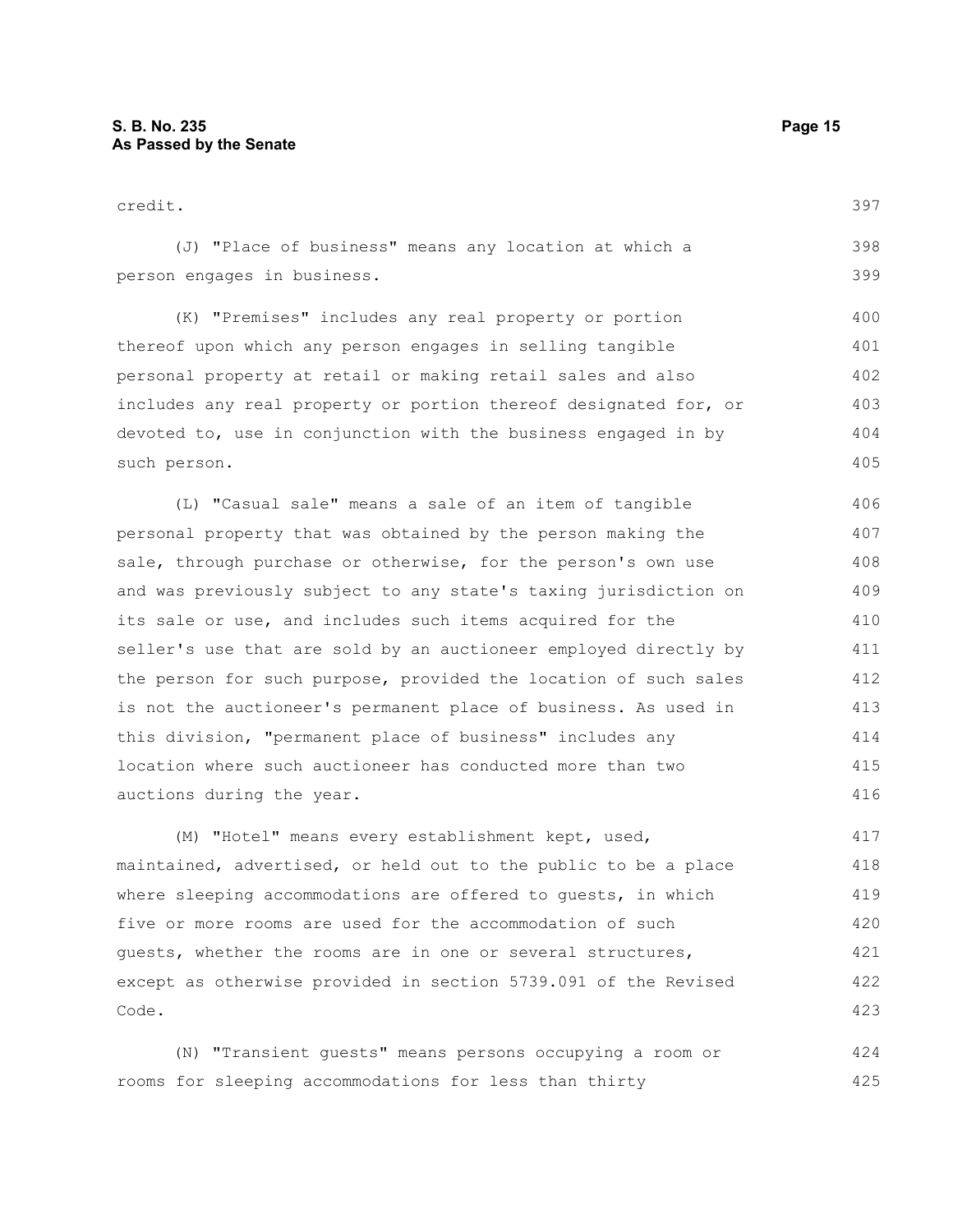consecutive days.

(O) "Making retail sales" means the effecting of transactions wherein one party is obligated to pay the price and the other party is obligated to provide a service or to transfer title to or possession of the item sold. "Making retail sales" does not include the preliminary acts of promoting or soliciting the retail sales, other than the distribution of printed matter which displays or describes and prices the item offered for sale, nor does it include delivery of a predetermined quantity of tangible personal property or transportation of property or personnel to or from a place where a service is performed. 427 428 429 430 431 432 433 434 435 436

(P) "Used directly in the rendition of a public utility service" means that property that is to be incorporated into and will become a part of the consumer's production, transmission, transportation, or distribution system and that retains its classification as tangible personal property after such incorporation; fuel or power used in the production, transmission, transportation, or distribution system; and tangible personal property used in the repair and maintenance of the production, transmission, transportation, or distribution system, including only such motor vehicles as are specially designed and equipped for such use. Tangible personal property and services used primarily in providing highway transportation for hire are not used directly in the rendition of a public utility service. In this definition, "public utility" includes a citizen of the United States holding, and required to hold, a certificate of public convenience and necessity issued under 49 U.S.C. 41102. 437 438 439 440 441 442 443 444 445 446 447 448 449 450 451 452 453

(Q) "Refining" means removing or separating a desirable product from raw or contaminated materials by distillation or 454 455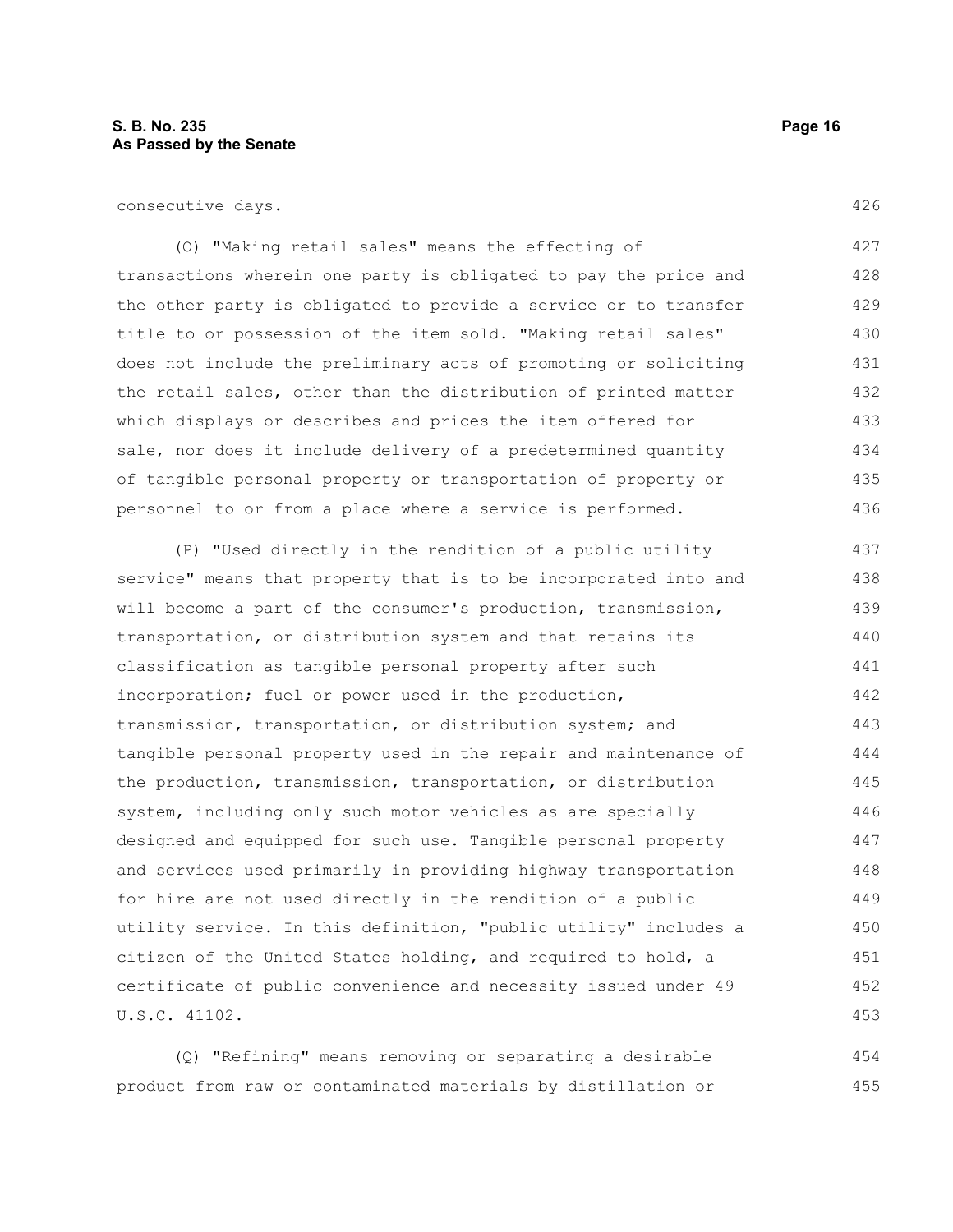physical, mechanical, or chemical processes.

(R) "Assembly" and "assembling" mean attaching or fitting together parts to form a product, but do not include packaging a product. 457 458 459

(S) "Manufacturing operation" means a process in which materials are changed, converted, or transformed into a different state or form from which they previously existed and includes refining materials, assembling parts, and preparing raw materials and parts by mixing, measuring, blending, or otherwise committing such materials or parts to the manufacturing process. "Manufacturing operation" does not include packaging. 460 461 462 463 464 465 466

(T) "Fiscal officer" means, with respect to a regional transit authority, the secretary-treasurer thereof, and with respect to a county that is a transit authority, the fiscal officer of the county transit board if one is appointed pursuant to section 306.03 of the Revised Code or the county auditor if the board of county commissioners operates the county transit system.

(U) "Transit authority" means a regional transit authority created pursuant to section 306.31 of the Revised Code or a county in which a county transit system is created pursuant to section 306.01 of the Revised Code. For the purposes of this chapter, a transit authority must extend to at least the entire area of a single county. A transit authority that includes territory in more than one county must include all the area of the most populous county that is a part of such transit authority. County population shall be measured by the most recent census taken by the United States census bureau. 474 475 476 477 478 479 480 481 482 483

(V) "Legislative authority" means, with respect to a

456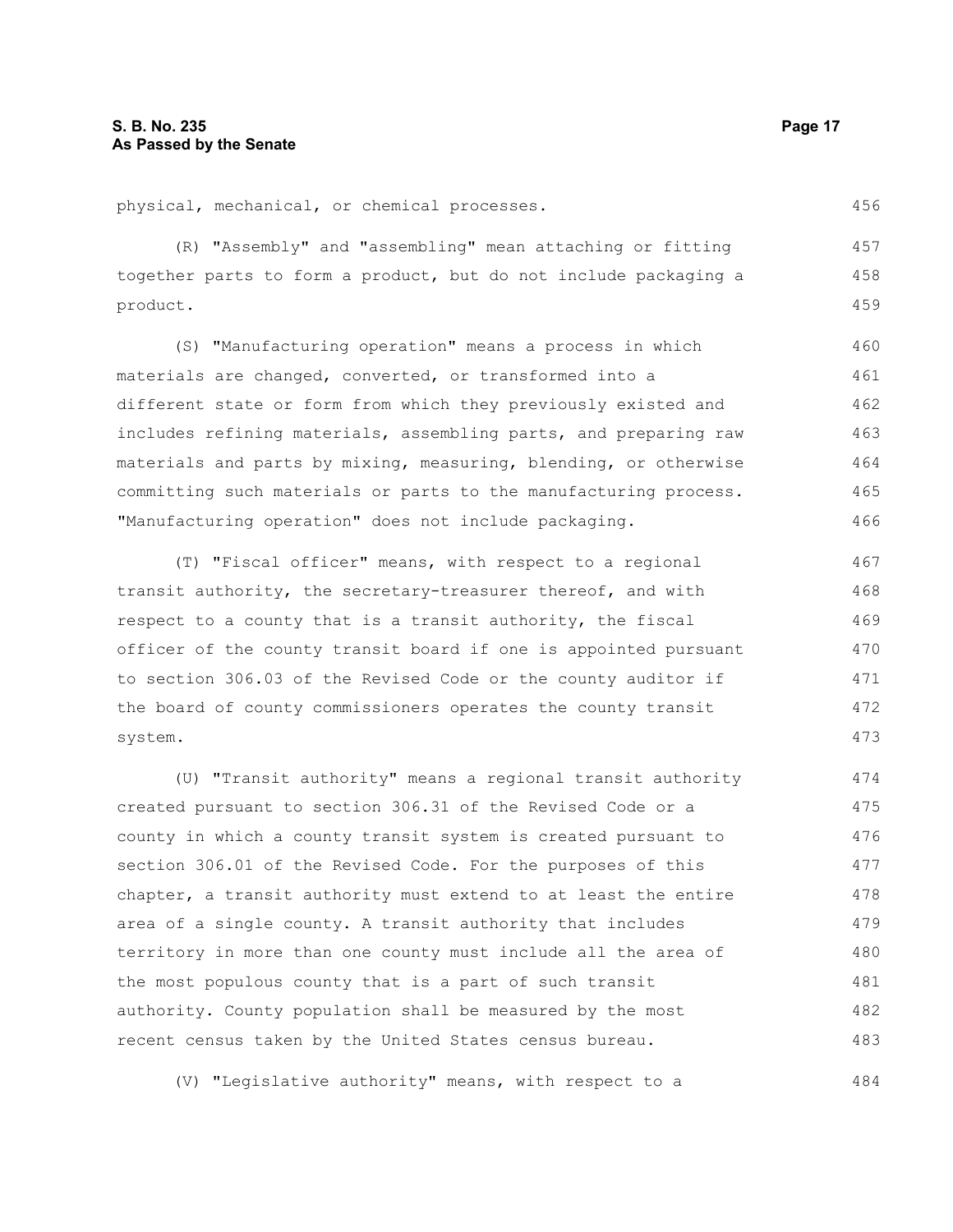regional transit authority, the board of trustees thereof, and with respect to a county that is a transit authority, the board of county commissioners. 485 486 487

(W) "Territory of the transit authority" means all of the area included within the territorial boundaries of a transit authority as they from time to time exist. Such territorial boundaries must at all times include all the area of a single county or all the area of the most populous county that is a part of such transit authority. County population shall be measured by the most recent census taken by the United States census bureau. 488 489 490 491 492 493 494 495

(X) "Providing a service" means providing or furnishing anything described in division (B)(3) of this section for consideration. 496 497 498

(Y)(1)(a) "Automatic data processing" means processing of others' data, including keypunching or similar data entry services together with verification thereof, or providing access to computer equipment for the purpose of processing data. 499 500 501 502

(b) "Computer services" means providing services consisting of specifying computer hardware configurations and evaluating technical processing characteristics, computer programming, and training of computer programmers and operators, provided in conjunction with and to support the sale, lease, or operation of taxable computer equipment or systems. 503 504 505 506 507 508

(c) "Electronic information services" means providing access to computer equipment by means of telecommunications equipment for the purpose of either of the following: 509 510 511

(i) Examining or acquiring data stored in or accessible to the computer equipment; 512 513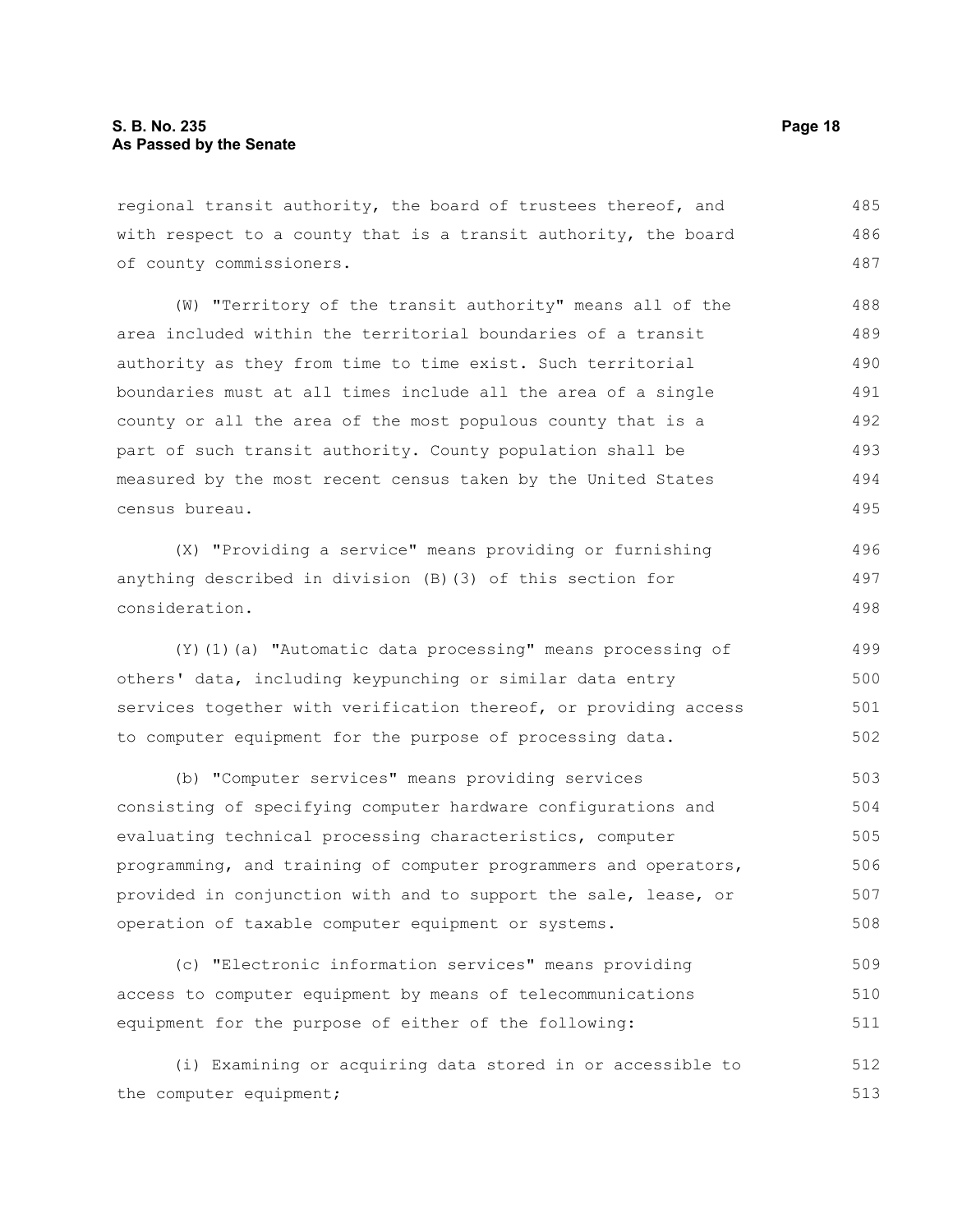(ii) Placing data into the computer equipment to be retrieved by designated recipients with access to the computer equipment. 514 515 516

"Electronic information services" does not include electronic publishing.

(d) "Automatic data processing, computer services, or electronic information services" shall not include personal or professional services. 519 520 521

(2) As used in divisions (B)(3)(e) and (Y)(1) of this section, "personal and professional services" means all services other than automatic data processing, computer services, or electronic information services, including but not limited to: 522 523 524 525

(a) Accounting and legal services such as advice on tax matters, asset management, budgetary matters, quality control, information security, and auditing and any other situation where the service provider receives data or information and studies, alters, analyzes, interprets, or adjusts such material; 526 527 528 529 530

(b) Analyzing business policies and procedures; 531

(c) Identifying management information needs; 532

(d) Feasibility studies, including economic and technical analysis of existing or potential computer hardware or software needs and alternatives; 533 534 535

(e) Designing policies, procedures, and custom software for collecting business information, and determining how data should be summarized, sequenced, formatted, processed, controlled, and reported so that it will be meaningful to management; 536 537 538 539 540

(f) Developing policies and procedures that document how 541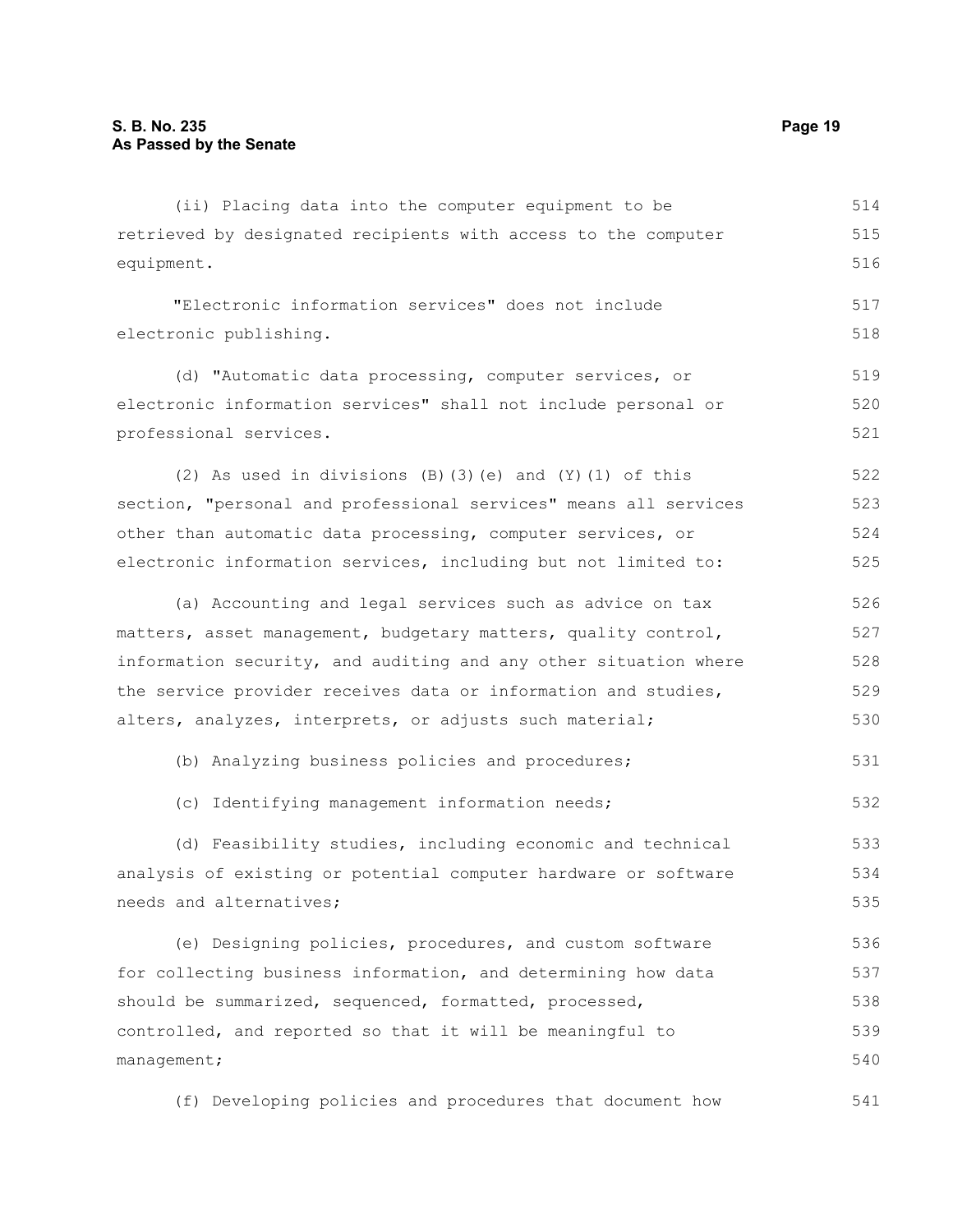business events and transactions are to be authorized, executed, and controlled; (g) Testing of business procedures; (h) Training personnel in business procedure applications; (i) Providing credit information to users of such information by a consumer reporting agency, as defined in the "Fair Credit Reporting Act," 84 Stat. 1114, 1129 (1970), 15 U.S.C. 1681a(f), or as hereafter amended, including but not limited to gathering, organizing, analyzing, recording, and furnishing such information by any oral, written, graphic, or electronic medium; (j) Providing debt collection services by any oral, written, graphic, or electronic means; (k) Providing digital advertising services; (l) Providing services to electronically file any federal, state, or local individual income tax return, report, or other related document or schedule with a federal, state, or local government entity or to electronically remit a payment of any such individual income tax to such an entity. For the purpose of this division, "individual income tax" does not include federal, state, or local taxes withheld by an employer from an employee's compensation. The services listed in divisions (Y)(2)(a) to  $\{k\}$  (l) of this section are not automatic data processing or computer services. (Z) "Highway transportation for hire" means the transportation of personal property belonging to others for consideration by any of the following: 542 543 544 545 546 547 548 549 550 551 552 553 554 555 556 557 558 559 560 561 562 563 564 565 566 567 568 569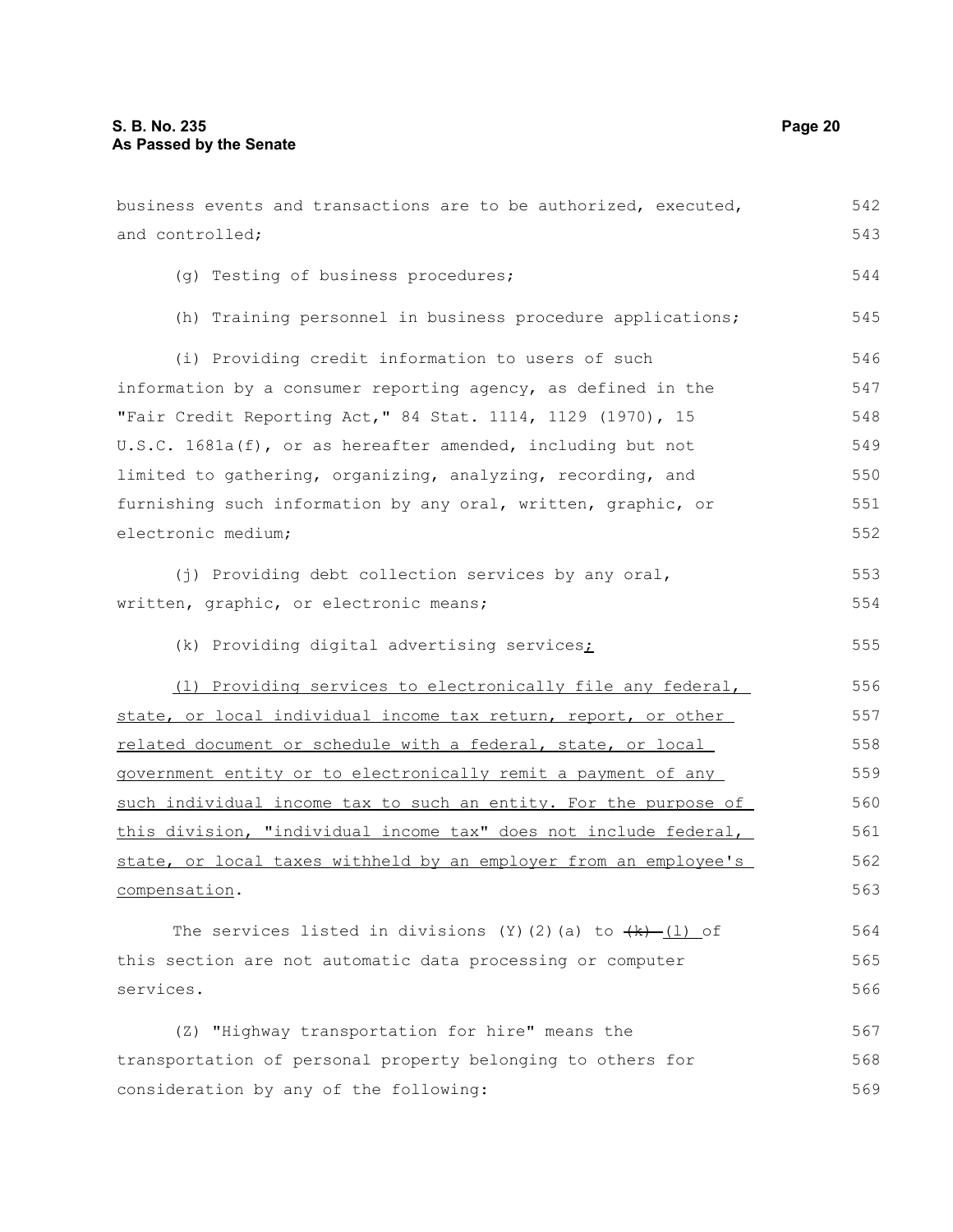#### **S. B. No. 235 Page 21 As Passed by the Senate**

(1) The holder of a permit or certificate issued by this state or the United States authorizing the holder to engage in transportation of personal property belonging to others for consideration over or on highways, roadways, streets, or any similar public thoroughfare; 570 571 572 573 574

(2) A person who engages in the transportation of personal property belonging to others for consideration over or on highways, roadways, streets, or any similar public thoroughfare but who could not have engaged in such transportation on December 11, 1985, unless the person was the holder of a permit or certificate of the types described in division (Z)(1) of this section; 575 576 577 578 579 580 581

(3) A person who leases a motor vehicle to and operates it for a person described by division  $(Z)$  (1) or  $(2)$  of this section.

(AA)(1) "Telecommunications service" means the electronic transmission, conveyance, or routing of voice, data, audio, video, or any other information or signals to a point, or between or among points. "Telecommunications service" includes such transmission, conveyance, or routing in which computer processing applications are used to act on the form, code, or protocol of the content for purposes of transmission, conveyance, or routing without regard to whether the service is referred to as voice-over internet protocol service or is classified by the federal communications commission as enhanced or value-added. "Telecommunications service" does not include any of the following: 585 586 587 588 589 590 591 592 593 594 595 596

(a) Data processing and information services that allow data to be generated, acquired, stored, processed, or retrieved and delivered by an electronic transmission to a consumer where 597 598 599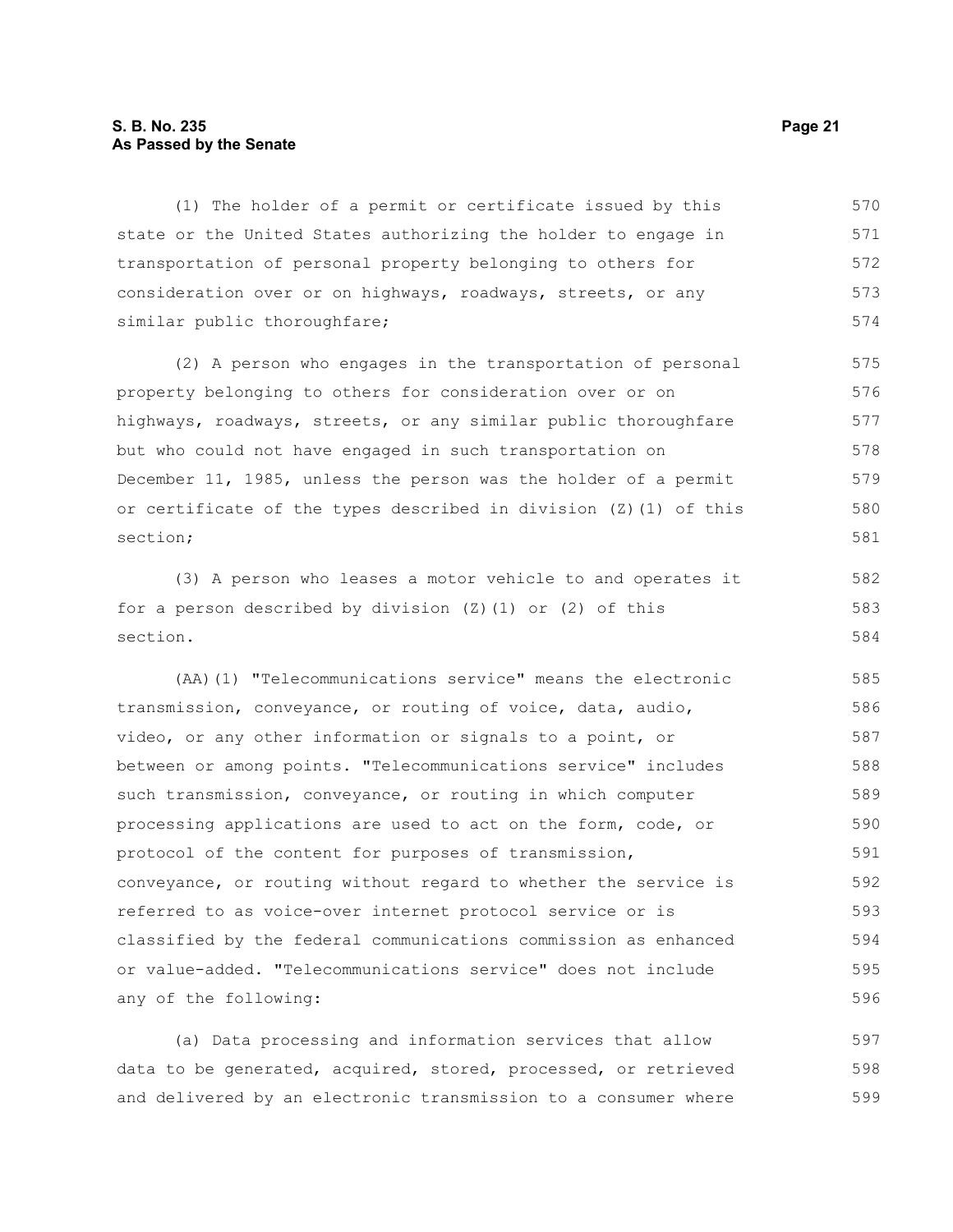| the consumer's primary purpose for the underlying transaction is | 600 |
|------------------------------------------------------------------|-----|
| the processed data or information;                               | 601 |
| (b) Installation or maintenance of wiring or equipment on        | 602 |
| a customer's premises;                                           | 603 |
| (c) Tangible personal property;                                  | 604 |
| (d) Advertising, including directory advertising;                | 605 |
| (e) Billing and collection services provided to third            | 606 |
| parties;                                                         | 607 |
| (f) Internet access service;                                     | 608 |
| (g) Radio and television audio and video programming             | 609 |
| services, regardless of the medium, including the furnishing of  | 610 |
| transmission, conveyance, and routing of such services by the    | 611 |
| programming service provider. Radio and television audio and     | 612 |
| video programming services include, but are not limited to,      | 613 |
| cable service, as defined in 47 U.S.C. 522(6), and audio and     | 614 |
| video programming services delivered by commercial mobile radio  | 615 |
| service providers, as defined in 47 C.F.R. 20.3;                 | 616 |
| (h) Ancillary service;                                           | 617 |
| (i) Digital products delivered electronically, including         | 618 |
| software, music, video, reading materials, or ring tones.        | 619 |
| (2) "Ancillary service" means a service that is associated       | 620 |
| with or incidental to the provision of telecommunications        | 621 |
| service, including conference bridging service, detailed         | 622 |
| telecommunications billing service, directory assistance,        | 623 |
| vertical service, and voice mail service. As used in this        | 624 |
| division:                                                        | 625 |
| (a) "Conference bridging service" means an ancillary             | 626 |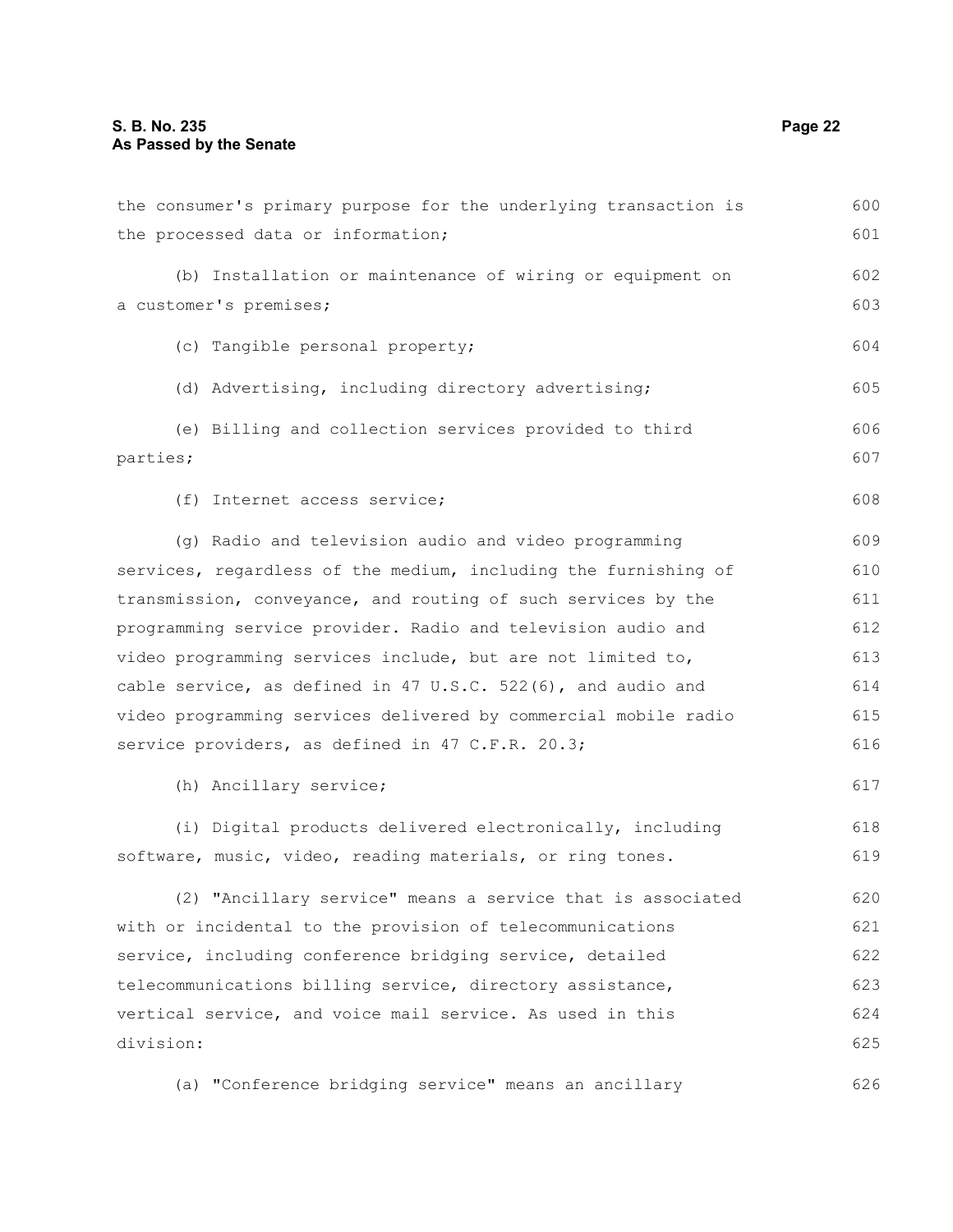#### **S. B. No. 235 Page 23 As Passed by the Senate**

the subscriber's customer.

service that links two or more participants of an audio or video conference call, including providing a telephone number. "Conference bridging service" does not include telecommunications services used to reach the conference bridge. (b) "Detailed telecommunications billing service" means an ancillary service of separately stating information pertaining to individual calls on a customer's billing statement. (c) "Directory assistance" means an ancillary service of providing telephone number or address information. (d) "Vertical service" means an ancillary service that is offered in connection with one or more telecommunications services, which offers advanced calling features that allow customers to identify callers and manage multiple calls and call connections, including conference bridging service. (e) "Voice mail service" means an ancillary service that enables the customer to store, send, or receive recorded messages. "Voice mail service" does not include any vertical services that the customer may be required to have in order to utilize the voice mail service. (3) "900 service" means an inbound toll telecommunications service purchased by a subscriber that allows the subscriber's customers to call in to the subscriber's prerecorded announcement or live service, and which is typically marketed under the name "900 service" and any subsequent numbers designated by the federal communications commission. "900 service" does not include the charge for collection services provided by the seller of the telecommunications service to the subscriber, or services or products sold by the subscriber to 627 628 629 630 631 632 633 634 635 636 637 638 639 640 641 642 643 644 645 646 647 648 649 650 651 652 653 654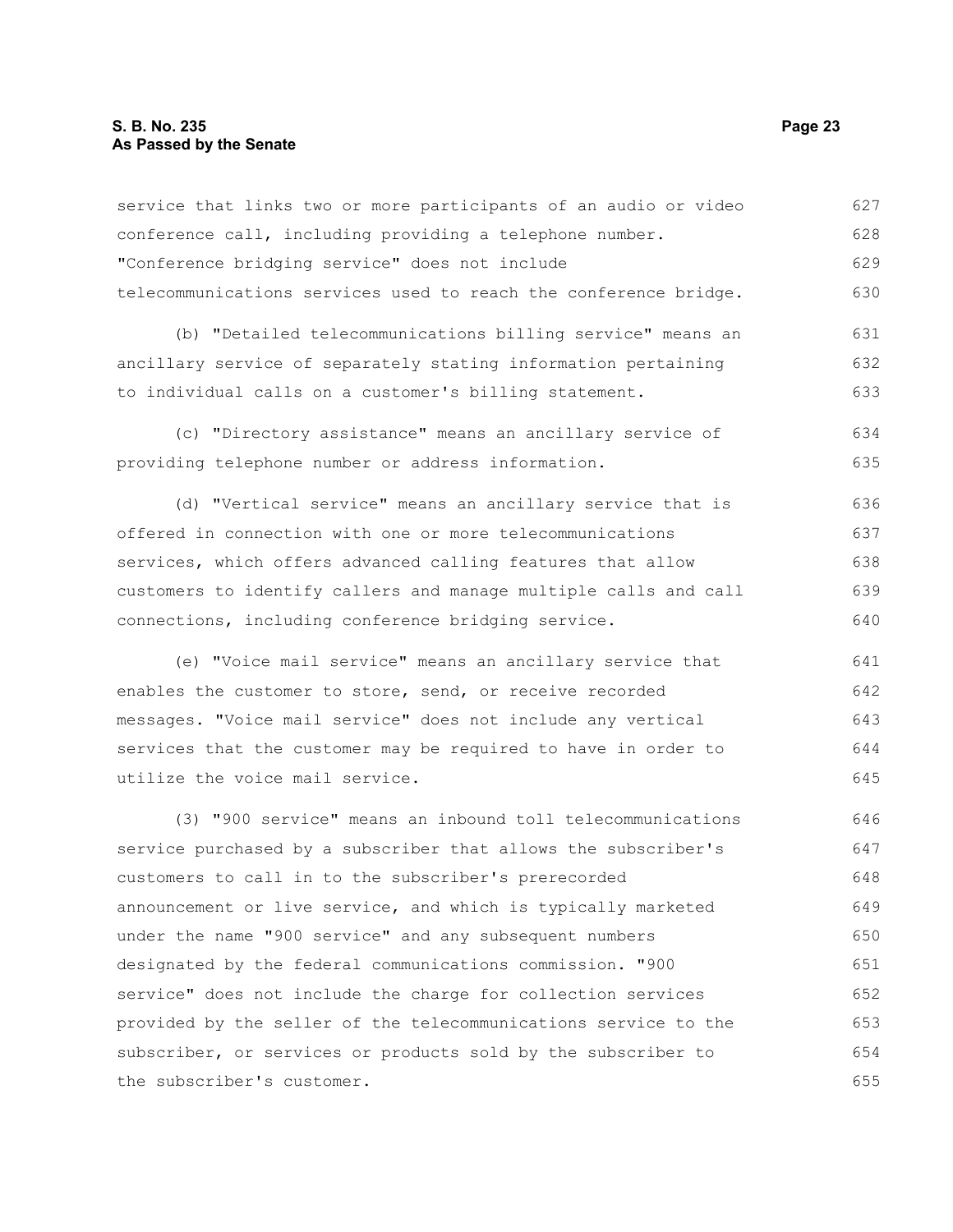### **S. B. No. 235 Page 24 As Passed by the Senate**

(4) "Prepaid calling service" means the right to access exclusively telecommunications services, which must be paid for in advance and which enables the origination of calls using an access number or authorization code, whether manually or electronically dialed, and that is sold in predetermined units or dollars of which the number declines with use in a known amount. 656 657 658 659 660 661 662

(5) "Prepaid wireless calling service" means a telecommunications service that provides the right to utilize mobile telecommunications service as well as other nontelecommunications services, including the download of digital products delivered electronically, and content and ancillary services, that must be paid for in advance and that is sold in predetermined units or dollars of which the number declines with use in a known amount. 663 664 665 666 667 668 669 670

(6) "Value-added non-voice data service" means a telecommunications service in which computer processing applications are used to act on the form, content, code, or protocol of the information or data primarily for a purpose other than transmission, conveyance, or routing. 671 672 673 674 675

(7) "Coin-operated telephone service" means a telecommunications service paid for by inserting money into a telephone accepting direct deposits of money to operate. 676 677 678

(8) "Customer" has the same meaning as in section 5739.034 of the Revised Code. 679 680

(BB) "Laundry and dry cleaning services" means removing soil or dirt from towels, linens, articles of clothing, or other fabric items that belong to others and supplying towels, linens, articles of clothing, or other fabric items. "Laundry and dry 681 682 683 684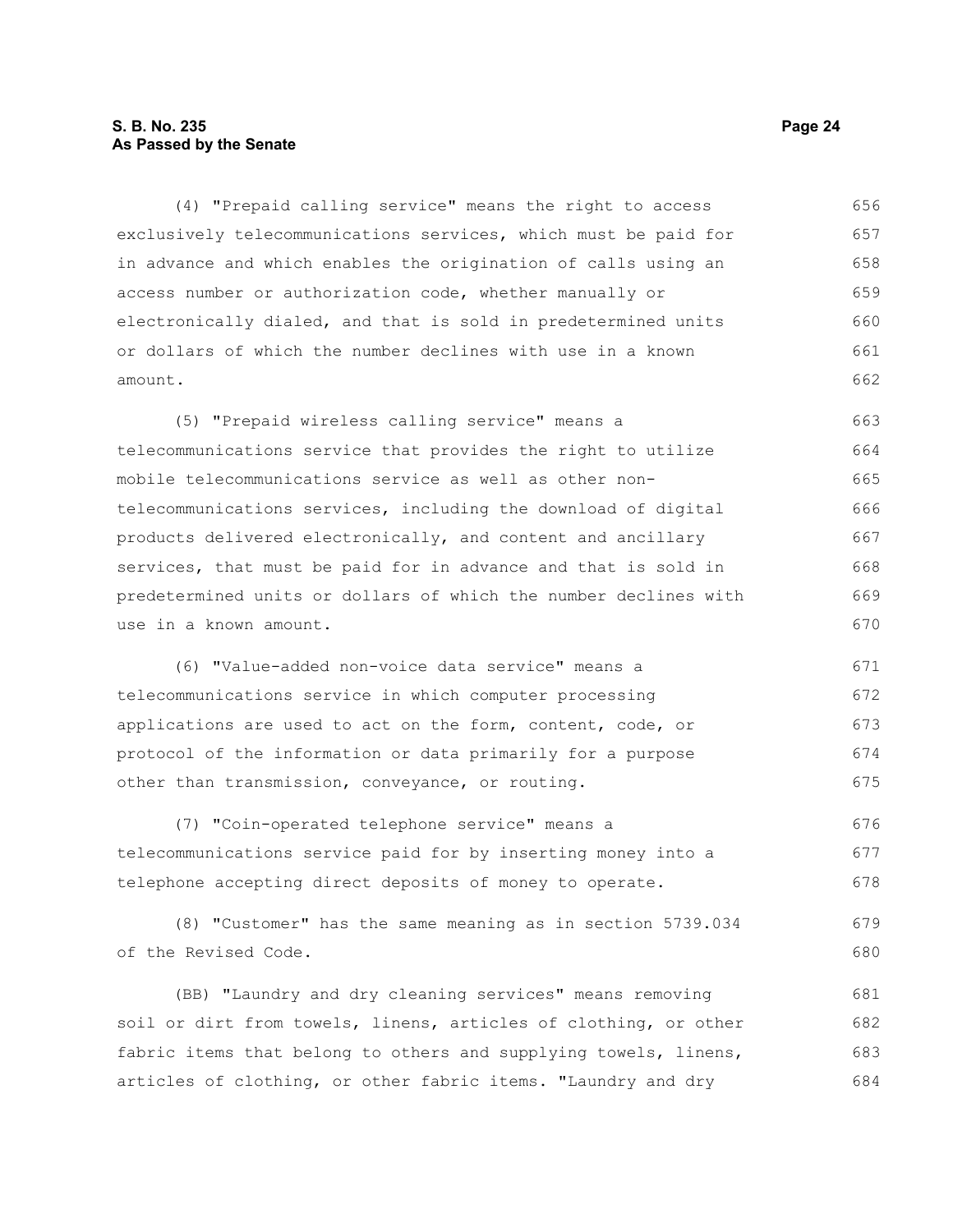cleaning services" does not include the provision of selfservice facilities for use by consumers to remove soil or dirt from towels, linens, articles of clothing, or other fabric items. 685 686 687 688

(CC) "Magazines distributed as controlled circulation publications" means magazines containing at least twenty-four pages, at least twenty-five per cent editorial content, issued at regular intervals four or more times a year, and circulated without charge to the recipient, provided that such magazines are not owned or controlled by individuals or business concerns which conduct such publications as an auxiliary to, and essentially for the advancement of the main business or calling of, those who own or control them.

(DD) "Landscaping and lawn care service" means the services of planting, seeding, sodding, removing, cutting, trimming, pruning, mulching, aerating, applying chemicals, watering, fertilizing, and providing similar services to establish, promote, or control the growth of trees, shrubs, flowers, grass, ground cover, and other flora, or otherwise maintaining a lawn or landscape grown or maintained by the owner for ornamentation or other nonagricultural purpose. However, "landscaping and lawn care service" does not include the providing of such services by a person who has less than five thousand dollars in sales of such services during the calendar year. 698 699 700 701 702 703 704 705 706 707 708 709

(EE) "Private investigation and security service" means the performance of any activity for which the provider of such service is required to be licensed pursuant to Chapter 4749. of the Revised Code, or would be required to be so licensed in performing such services in this state, and also includes the 710 711 712 713 714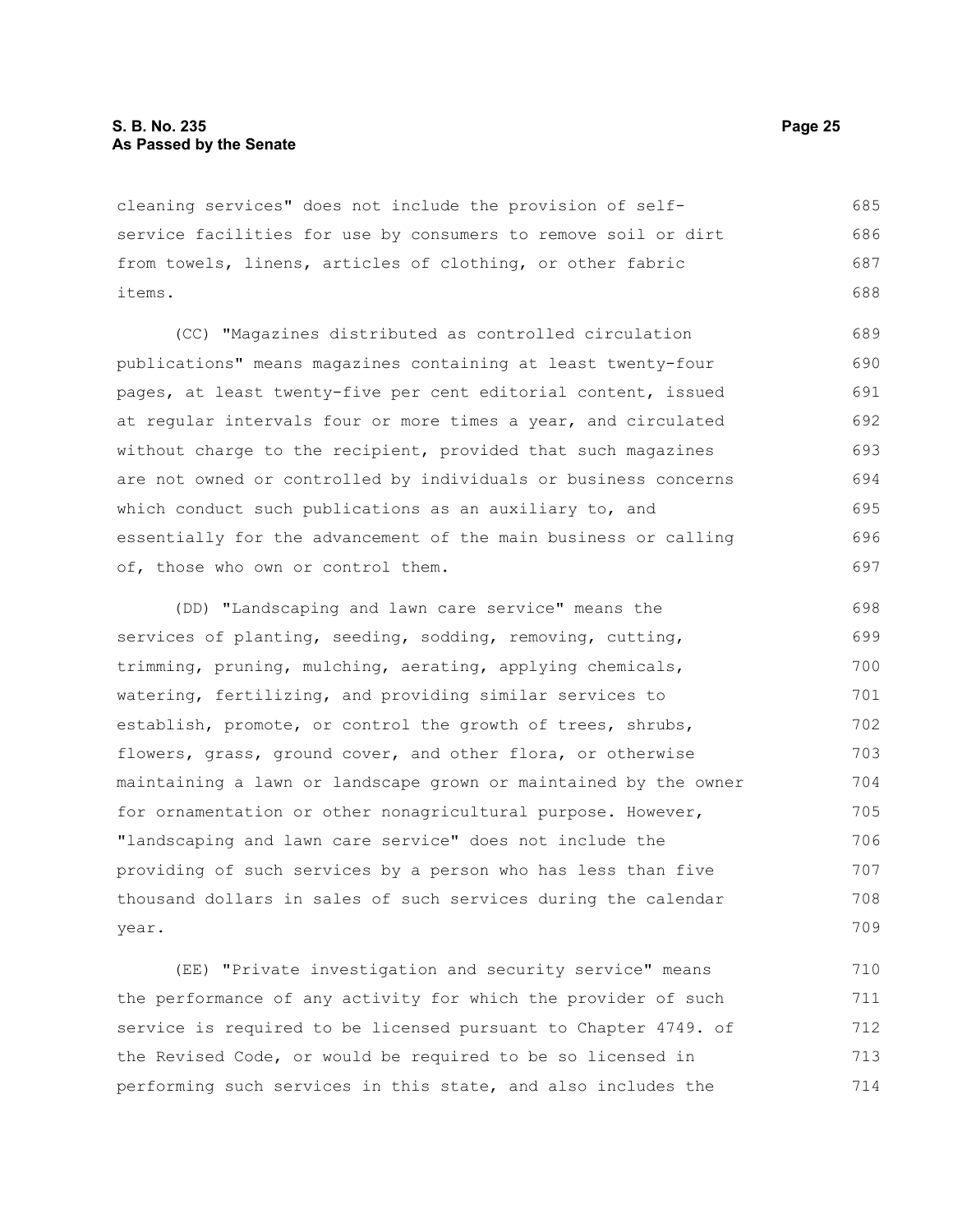#### **S. B. No. 235 Page 26 As Passed by the Senate**

services of conducting polygraph examinations and of monitoring or overseeing the activities on or in, or the condition of, the consumer's home, business, or other facility by means of electronic or similar monitoring devices. "Private investigation and security service" does not include special duty services provided by off-duty police officers, deputy sheriffs, and other peace officers regularly employed by the state or a political subdivision. 715 716 717 718 719 720 721 722

(FF) "Information services" means providing conversation, giving consultation or advice, playing or making a voice or other recording, making or keeping a record of the number of callers, and any other service provided to a consumer by means of a nine hundred telephone call, except when the nine hundred telephone call is the means by which the consumer makes a contribution to a recognized charity. 723 724 725 726 727 728 729

(GG) "Research and development" means designing, creating, or formulating new or enhanced products, equipment, or manufacturing processes, and also means conducting scientific or technological inquiry and experimentation in the physical sciences with the goal of increasing scientific knowledge which may reveal the bases for new or enhanced products, equipment, or manufacturing processes. 730 731 732 733 734 735 736

(HH) "Qualified research and development equipment" means capitalized tangible personal property, and leased personal property that would be capitalized if purchased, used by a person primarily to perform research and development. Tangible personal property primarily used in testing, as defined in division (A)(4) of section 5739.011 of the Revised Code, or used for recording or storing test results, is not qualified research and development equipment unless such property is primarily used 737 738 739 740 741 742 743 744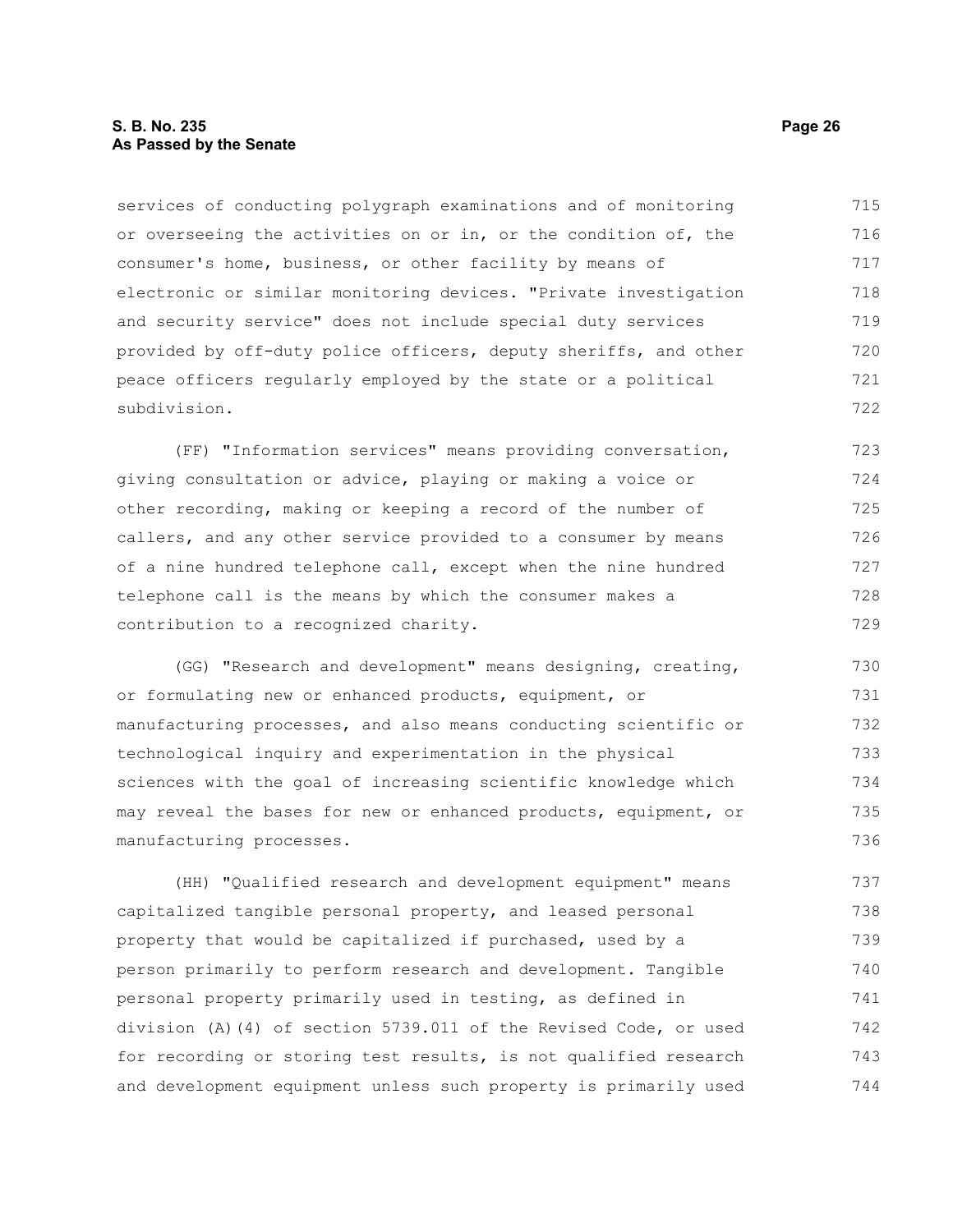#### **S. B. No. 235 Page 27 As Passed by the Senate**

by the consumer in testing the product, equipment, or manufacturing process being created, designed, or formulated by the consumer in the research and development activity or in recording or storing such test results. 745 746 747 748

(II) "Building maintenance and janitorial service" means cleaning the interior or exterior of a building and any tangible personal property located therein or thereon, including any services incidental to such cleaning for which no separate charge is made. However, "building maintenance and janitorial service" does not include the providing of such service by a person who has less than five thousand dollars in sales of such service during the calendar year. As used in this division, "cleaning" does not include sanitation services necessary for an establishment described in 21 U.S.C. 608 to comply with rules and regulations adopted pursuant to that section. 749 750 751 752 753 754 755 756 757 758 759

(JJ) "Exterminating service" means eradicating or attempting to eradicate vermin infestations from a building or structure, or the area surrounding a building or structure, and includes activities to inspect, detect, or prevent vermin infestation of a building or structure. 760 761 762 763 764

(KK) "Physical fitness facility service" means all transactions by which a membership is granted, maintained, or renewed, including initiation fees, membership dues, renewal fees, monthly minimum fees, and other similar fees and dues, by a physical fitness facility such as an athletic club, health spa, or gymnasium, which entitles the member to use the facility for physical exercise. 765 766 767 768 769 770 771

(LL) "Recreation and sports club service" means all transactions by which a membership is granted, maintained, or renewed, including initiation fees, membership dues, renewal 772 773 774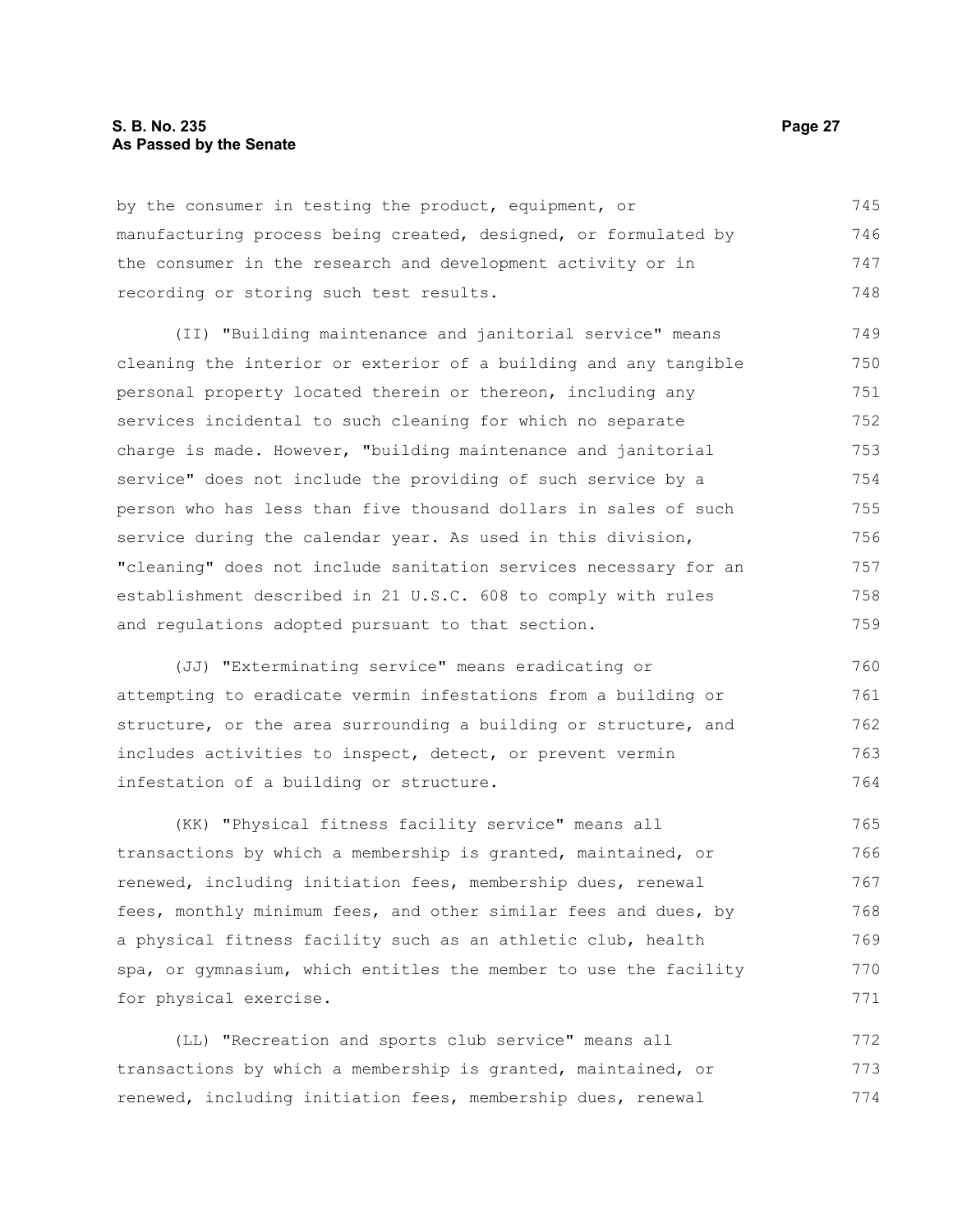#### **S. B. No. 235 Page 28 As Passed by the Senate**

fees, monthly minimum fees, and other similar fees and dues, by a recreation and sports club, which entitles the member to use the facilities of the organization. "Recreation and sports club" means an organization that has ownership of, or controls or leases on a continuing, long-term basis, the facilities used by its members and includes an aviation club, gun or shooting club, yacht club, card club, swimming club, tennis club, golf club, country club, riding club, amateur sports club, or similar organization. 775 776 777 778 779 780 781 782 783

(MM) "Livestock" means farm animals commonly raised for food, food production, or other agricultural purposes, including, but not limited to, cattle, sheep, goats, swine, poultry, and captive deer. "Livestock" does not include invertebrates, amphibians, reptiles, domestic pets, animals for use in laboratories or for exhibition, or other animals not commonly raised for food or food production. 784 785 786 787 788 789 790

(NN) "Livestock structure" means a building or structure used exclusively for the housing, raising, feeding, or sheltering of livestock, and includes feed storage or handling structures and structures for livestock waste handling. 791 792 793 794

(OO) "Horticulture" means the growing, cultivation, and production of flowers, fruits, herbs, vegetables, sod, mushrooms, and nursery stock. As used in this division, "nursery stock" has the same meaning as in section 927.51 of the Revised Code. 795 796 797 798 799

(PP) "Horticulture structure" means a building or structure used exclusively for the commercial growing, raising, or overwintering of horticultural products, and includes the area used for stocking, storing, and packing horticultural products when done in conjunction with the production of those 800 801 802 803 804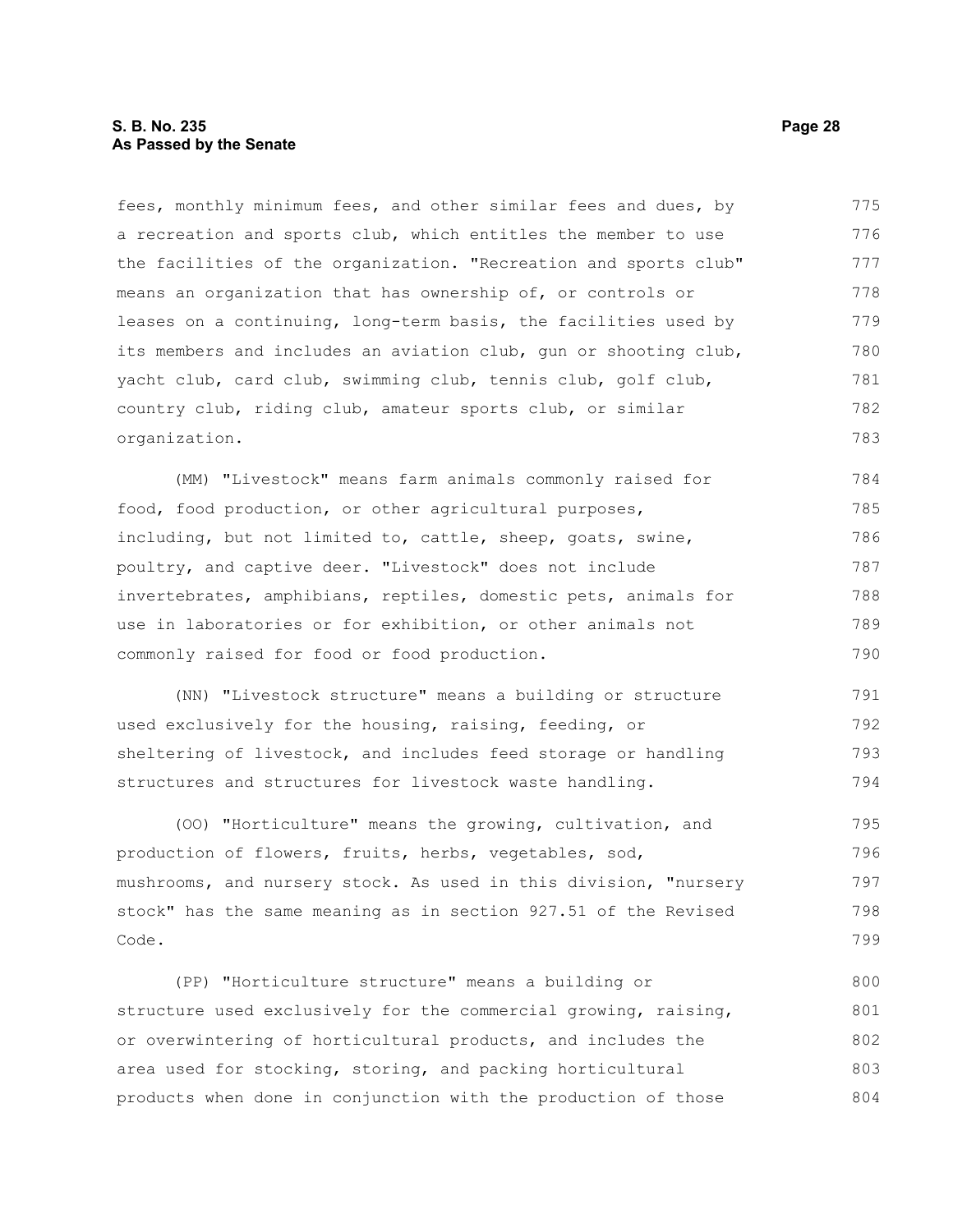805

(QQ) "Newspaper" means an unbound publication bearing a title or name that is regularly published, at least as frequently as biweekly, and distributed from a fixed place of business to the public in a specific geographic area, and that contains a substantial amount of news matter of international, national, or local events of interest to the general public. 806 807 808 809 810 811

(RR)(1) "Feminine hygiene products" means tampons, panty liners, menstrual cups, sanitary napkins, and other similar tangible personal property designed for feminine hygiene in connection with the human menstrual cycle, but does not include grooming and hygiene products. 812 813 814 815 816

(2) "Grooming and hygiene products" means soaps and cleaning solutions, shampoo, toothpaste, mouthwash, antiperspirants, and sun tan lotions and screens, regardless of whether any of these products are over-the-counter drugs. 817 818 819 820

(3) "Over-the-counter drugs" means a drug that contains a label that identifies the product as a drug as required by 21 C.F.R. 201.66, which label includes a drug facts panel or a statement of the active ingredients with a list of those ingredients contained in the compound, substance, or preparation. 821 822 823 824 825 826

(SS)(1) "Lease" or "rental" means any transfer of the possession or control of tangible personal property for a fixed or indefinite term, for consideration. "Lease" or "rental" includes future options to purchase or extend, and agreements described in 26 U.S.C. 7701(h)(1) covering motor vehicles and trailers where the amount of consideration may be increased or decreased by reference to the amount realized upon the sale or 827 828 829 830 831 832 833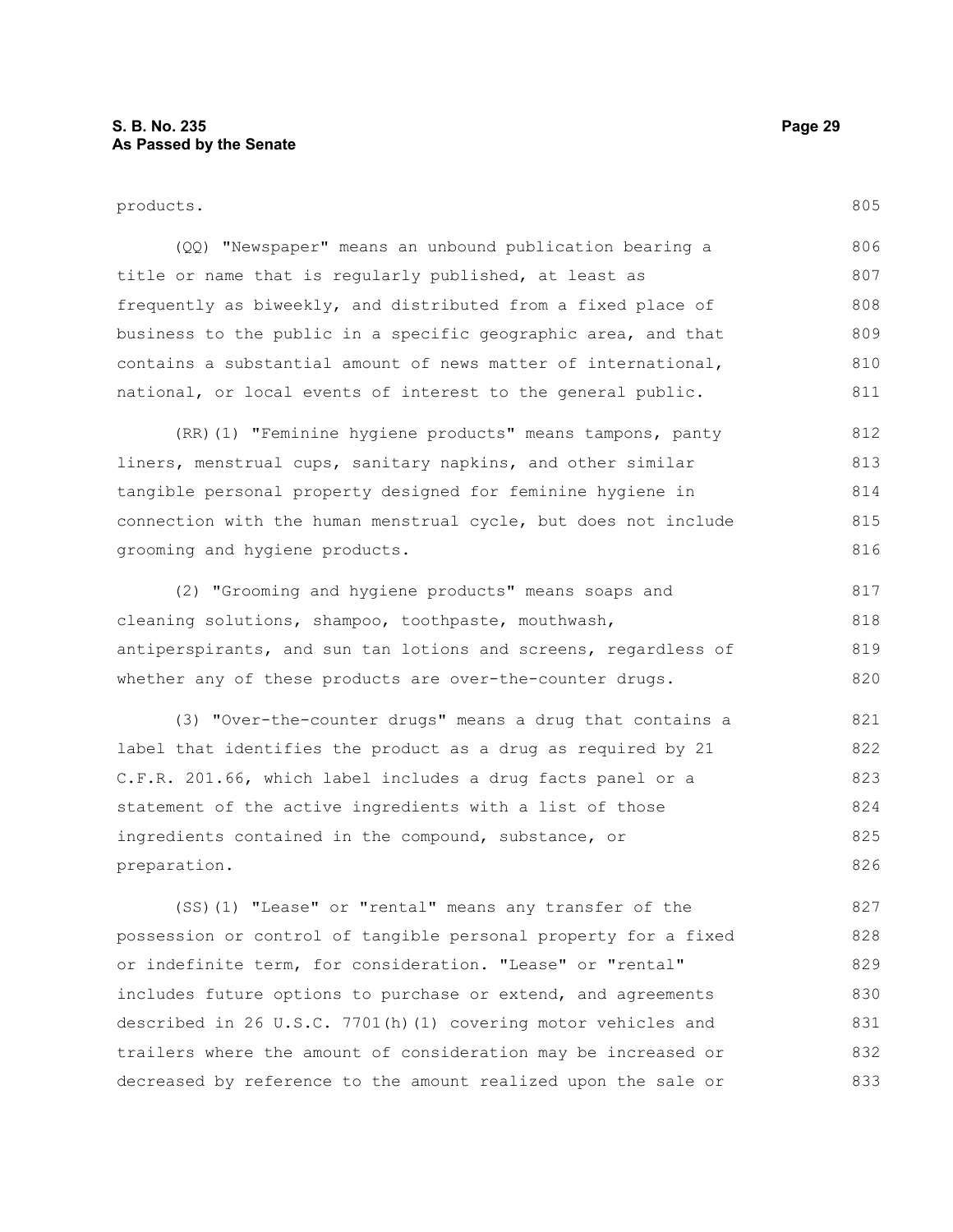disposition of the property. "Lease" or "rental" does not include: (a) A transfer of possession or control of tangible personal property under a security agreement or a deferred payment plan that requires the transfer of title upon completion of the required payments; (b) A transfer of possession or control of tangible personal property under an agreement that requires the transfer of title upon completion of required payments and payment of an option price that does not exceed the greater of one hundred dollars or one per cent of the total required payments; (c) Providing tangible personal property along with an operator for a fixed or indefinite period of time, if the operator is necessary for the property to perform as designed. For purposes of this division, the operator must do more than maintain, inspect, or set up the tangible personal property. (2) "Lease" and "rental," as defined in division (SS) of this section, shall not apply to leases or rentals that exist before June 26, 2003. (3) "Lease" and "rental" have the same meaning as in division (SS)(1) of this section regardless of whether a transaction is characterized as a lease or rental under generally accepted accounting principles, the Internal Revenue Code, Title XIII of the Revised Code, or other federal, state, or local laws. (TT) "Mobile telecommunications service" has the same 834 835 836 837 838 839 840 841 842 843 844 845 846 847 848 849 850 851 852 853 854 855 856 857 858 859

meaning as in the "Mobile Telecommunications Sourcing Act," Pub. L. No. 106-252, 114 Stat. 631 (2000), 4 U.S.C.A. 124(7), as amended, and, on and after August 1, 2003, includes related fees 860 861 862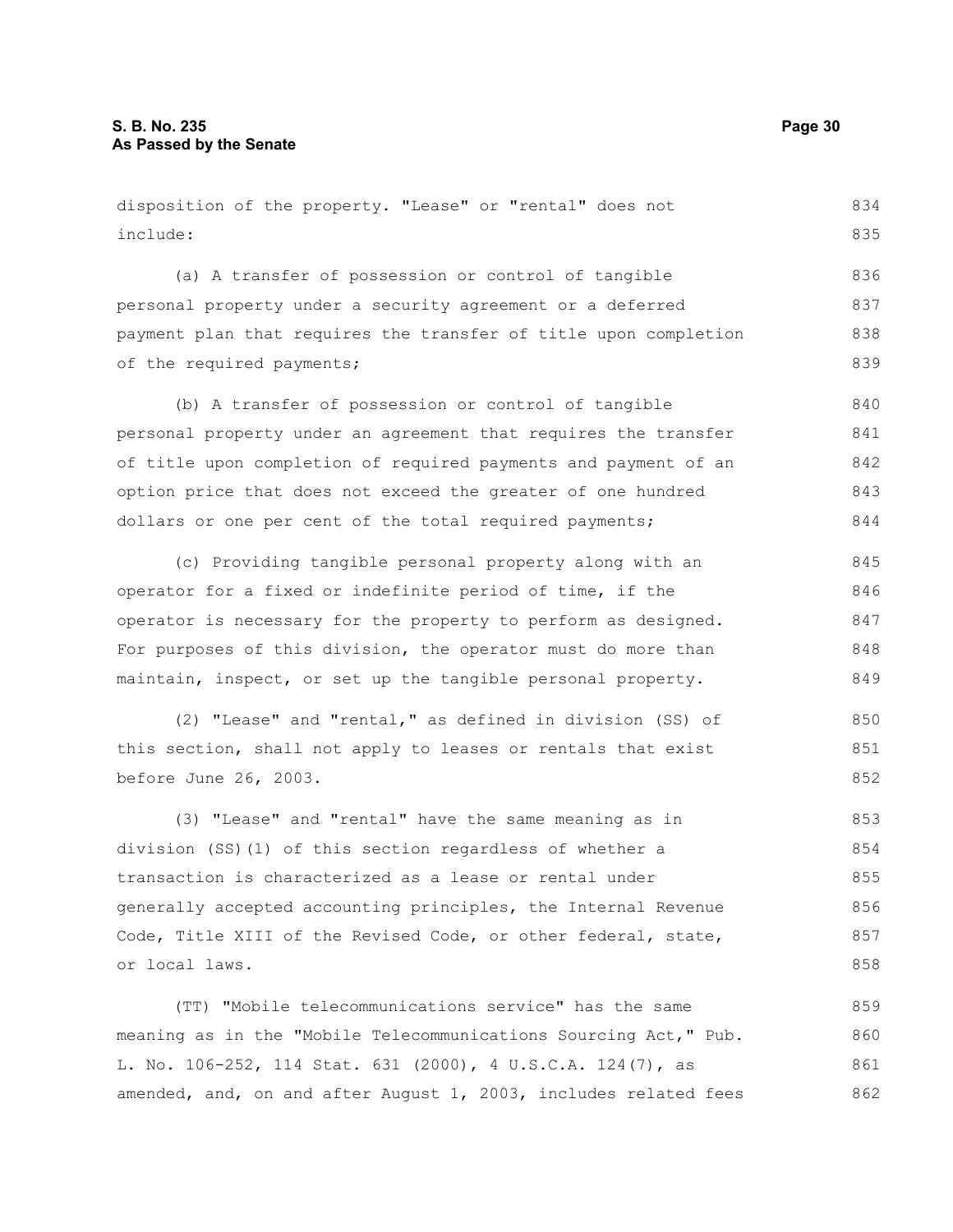#### **S. B. No. 235 Page 31 As Passed by the Senate**

and ancillary services, including universal service fees, detailed billing service, directory assistance, service initiation, voice mail service, and vertical services, such as caller ID and three-way calling. 863 864 865 866

(UU) "Certified service provider" has the same meaning as in section 5740.01 of the Revised Code.

(VV) "Satellite broadcasting service" means the distribution or broadcasting of programming or services by satellite directly to the subscriber's receiving equipment without the use of ground receiving or distribution equipment, except the subscriber's receiving equipment or equipment used in the uplink process to the satellite, and includes all service and rental charges, premium channels or other special services, installation and repair service charges, and any other charges having any connection with the provision of the satellite broadcasting service. 869 870 871 872 873 874 875 876 877 878

(WW) "Tangible personal property" means personal property that can be seen, weighed, measured, felt, or touched, or that is in any other manner perceptible to the senses. For purposes of this chapter and Chapter 5741. of the Revised Code, "tangible personal property" includes motor vehicles, electricity, water, gas, steam, and prewritten computer software. 879 880 881 882 883 884

(XX) "Municipal gas utility" means a municipal corporation that owns or operates a system for the distribution of natural gas. 885 886 887

(YY) "Computer" means an electronic device that accepts information in digital or similar form and manipulates it for a result based on a sequence of instructions. 888 889 890

(ZZ) "Computer software" means a set of coded instructions 891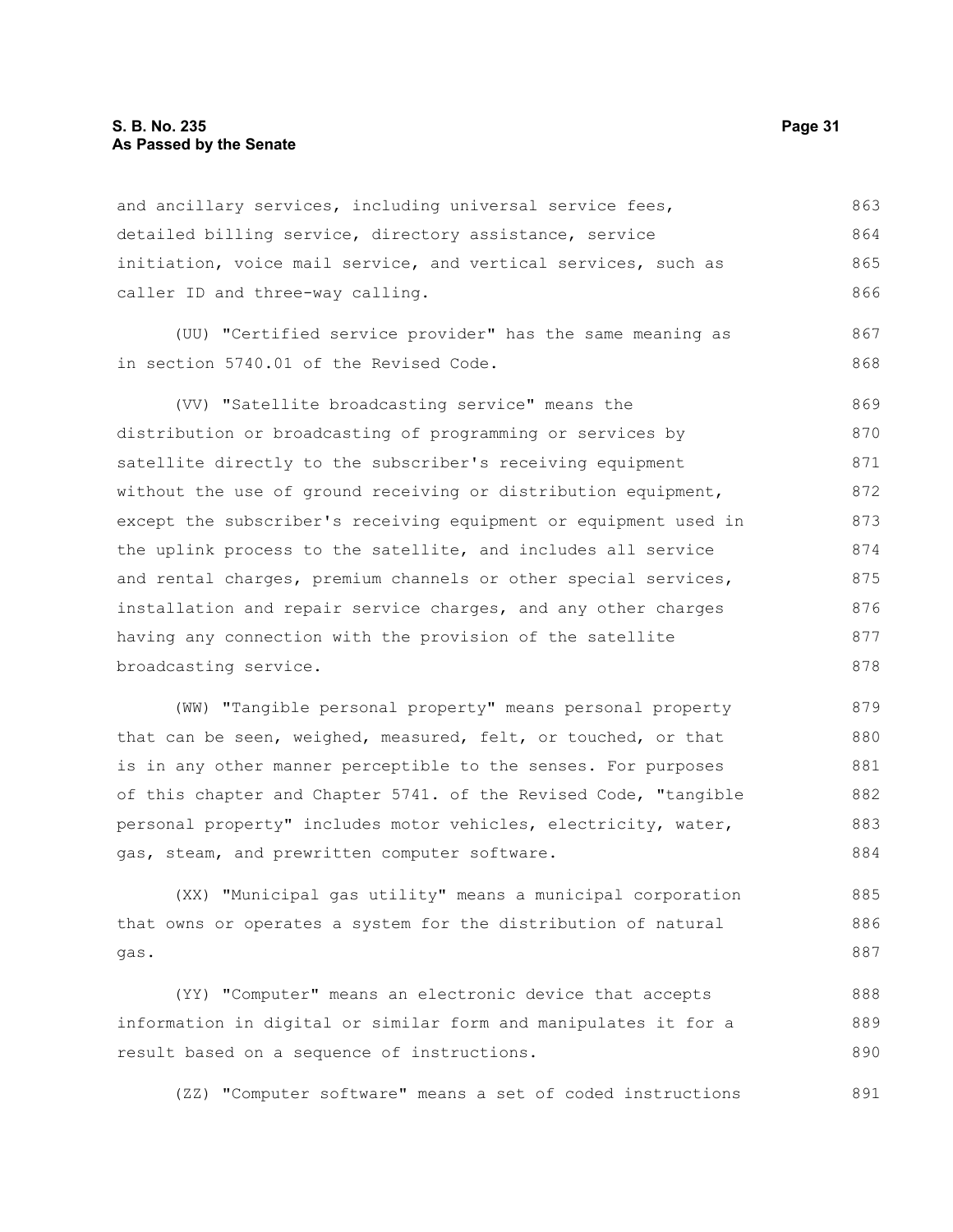designed to cause a computer or automatic data processing equipment to perform a task. 892 893

(AAA) "Delivered electronically" means delivery of computer software from the seller to the purchaser by means other than tangible storage media. 894 895 896

(BBB) "Prewritten computer software" means computer software, including prewritten upgrades, that is not designed and developed by the author or other creator to the specifications of a specific purchaser. The combining of two or more prewritten computer software programs or prewritten portions thereof does not cause the combination to be other than prewritten computer software. "Prewritten computer software" includes software designed and developed by the author or other creator to the specifications of a specific purchaser when it is sold to a person other than the purchaser. If a person modifies or enhances computer software of which the person is not the author or creator, the person shall be deemed to be the author or creator only of such person's modifications or enhancements. Prewritten computer software or a prewritten portion thereof that is modified or enhanced to any degree, where such modification or enhancement is designed and developed to the specifications of a specific purchaser, remains prewritten computer software; provided, however, that where there is a reasonable, separately stated charge or an invoice or other statement of the price given to the purchaser for the modification or enhancement, the modification or enhancement shall not constitute prewritten computer software. 897 898 899 900 901 902 903 904 905 906 907 908 909 910 911 912 913 914 915 916 917 918

(CCC)(1) "Food" means substances, whether in liquid, concentrated, solid, frozen, dried, or dehydrated form, that are sold for ingestion or chewing by humans and are consumed for 919 920 921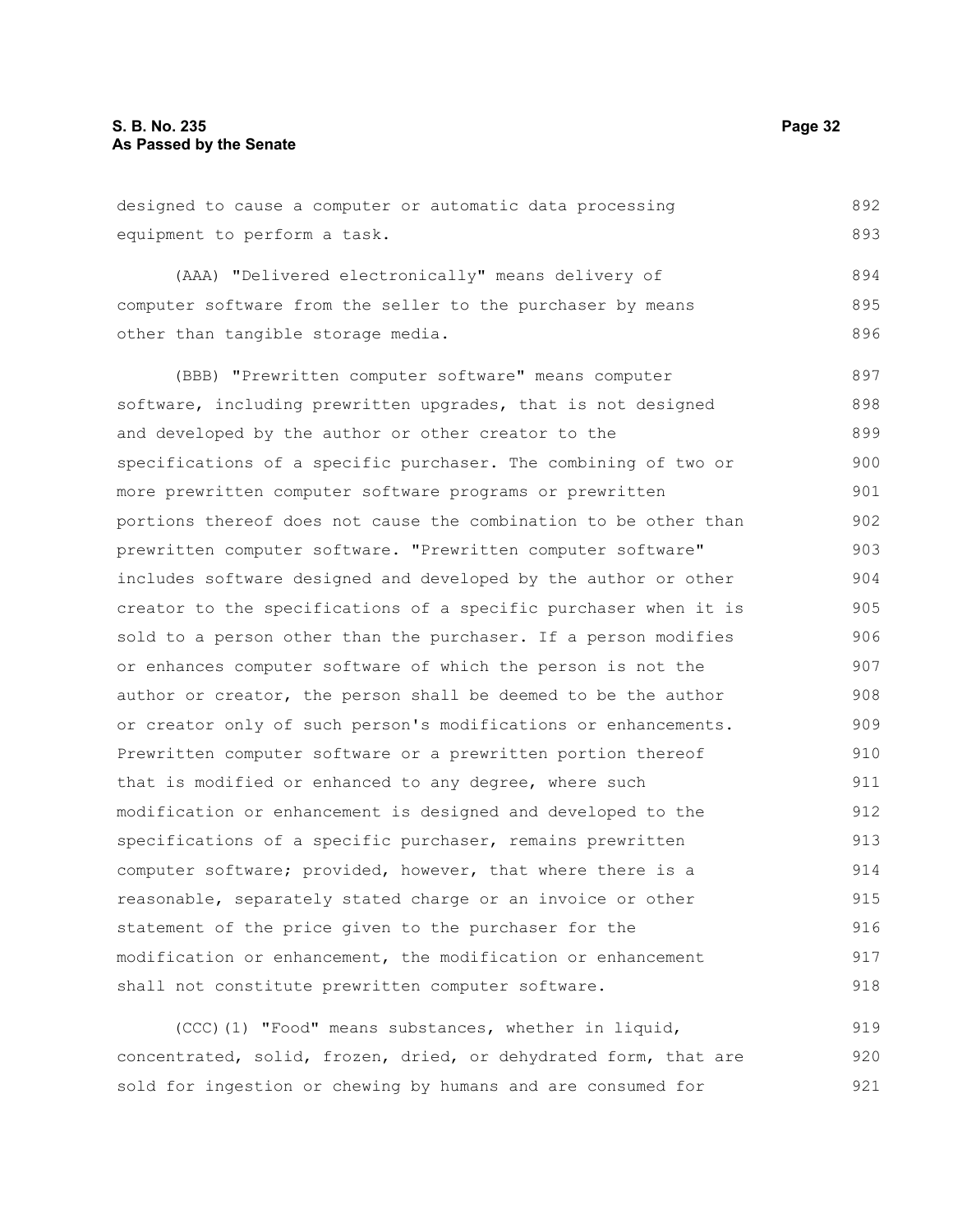alcoholic beverages, dietary supplements, soft drinks, or tobacco. (2) As used in division (CCC)(1) of this section: (a) "Alcoholic beverages" means beverages that are suitable for human consumption and contain one-half of one per cent or more of alcohol by volume. (b) "Dietary supplements" means any product, other than tobacco, that is intended to supplement the diet and that is intended for ingestion in tablet, capsule, powder, softgel, gelcap, or liquid form, or, if not intended for ingestion in such a form, is not represented as conventional food for use as a sole item of a meal or of the diet; that is required to be labeled as a dietary supplement, identifiable by the "supplement facts" box found on the label, as required by 21 C.F.R. 101.36; and that contains one or more of the following dietary ingredients: (i) A vitamin; (ii) A mineral; (iii) An herb or other botanical; (iv) An amino acid; (v) A dietary substance for use by humans to supplement the diet by increasing the total dietary intake; (vi) A concentrate, metabolite, constituent, extract, or combination of any ingredient described in divisions (CCC)(2)(b) (i) to (v) of this section. 923 924 925 926 927 928 929 930 931 932 933 934 935 936 937 938 939 940 941 942 943 944 945 946 947

their taste or nutritional value. "Food" does not include

(c) "Soft drinks" means nonalcoholic beverages that 948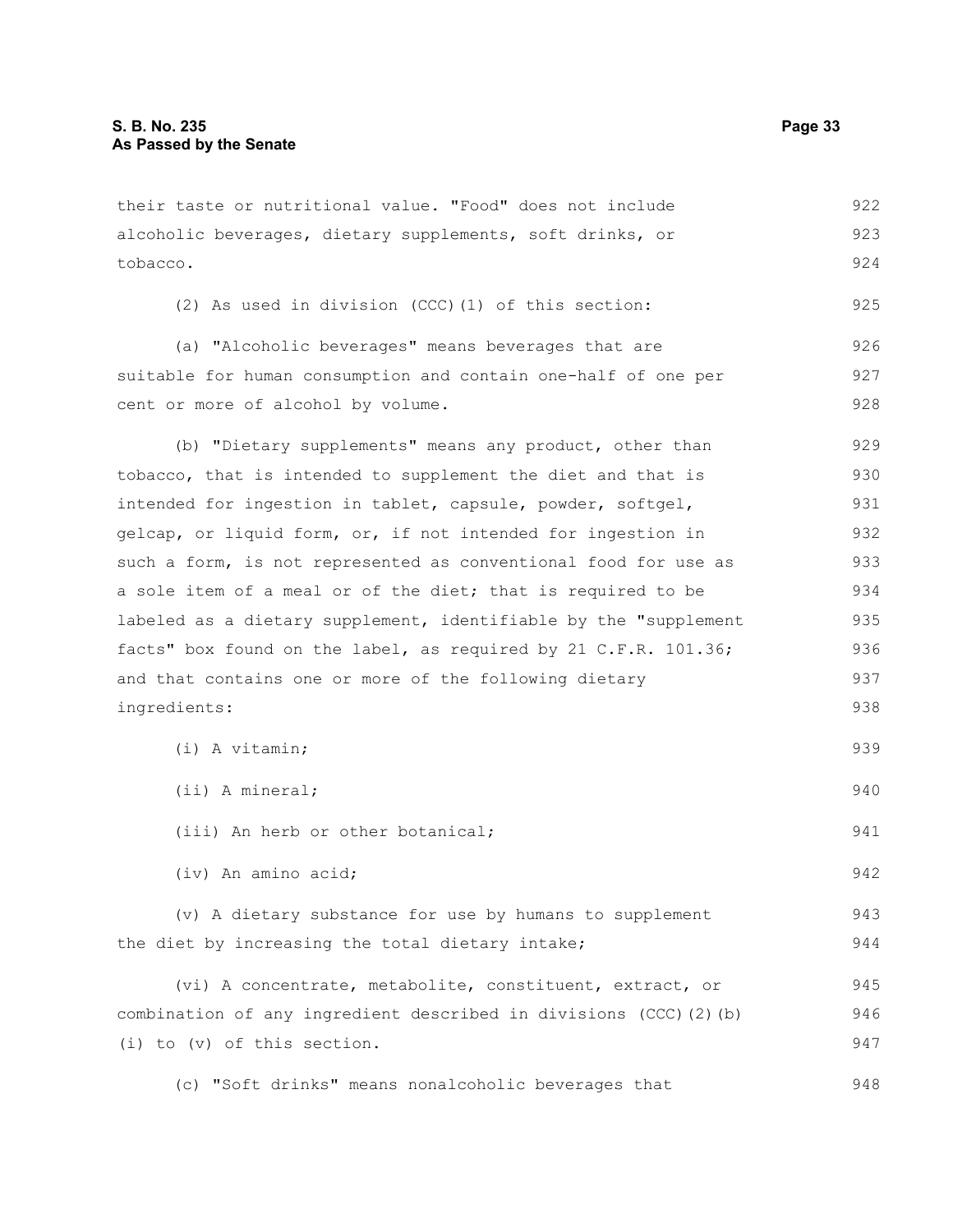#### **S. B. No. 235 Page 34 As Passed by the Senate**

contain natural or artificial sweeteners. "Soft drinks" does not include beverages that contain milk or milk products, soy, rice, or similar milk substitutes, or that contains greater than fifty per cent vegetable or fruit juice by volume. 949 950 951 952

(d) "Tobacco" means cigarettes, cigars, chewing or pipe tobacco, or any other item that contains tobacco. 953 954

(DDD) "Drug" means a compound, substance, or preparation, and any component of a compound, substance, or preparation, other than food, dietary supplements, or alcoholic beverages that is recognized in the official United States pharmacopoeia, official homeopathic pharmacopoeia of the United States, or official national formulary, and supplements to them; is intended for use in the diagnosis, cure, mitigation, treatment, or prevention of disease; or is intended to affect the structure or any function of the body. 955 956 957 958 959 960 961 962 963

(EEE) "Prescription" means an order, formula, or recipe issued in any form of oral, written, electronic, or other means of transmission by a duly licensed practitioner authorized by the laws of this state to issue a prescription.

(FFF) "Durable medical equipment" means equipment, including repair and replacement parts for such equipment, that can withstand repeated use, is primarily and customarily used to serve a medical purpose, generally is not useful to a person in the absence of illness or injury, and is not worn in or on the body. "Durable medical equipment" does not include mobility enhancing equipment. 968 969 970 971 972 973 974

(GGG) "Mobility enhancing equipment" means equipment, including repair and replacement parts for such equipment, that is primarily and customarily used to provide or increase the 975 976 977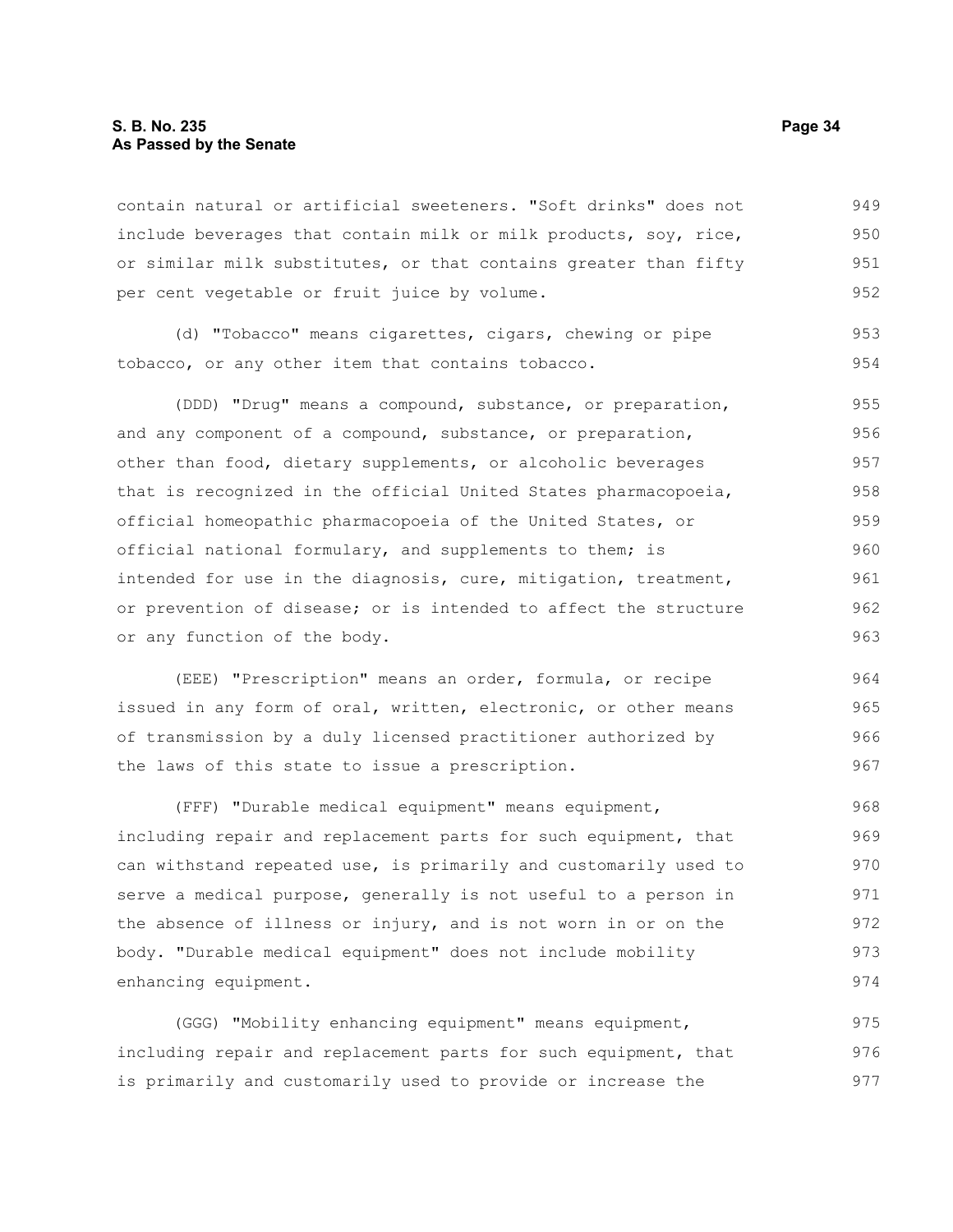#### **S. B. No. 235 Page 35 As Passed by the Senate**

ability to move from one place to another and is appropriate for use either in a home or a motor vehicle, that is not generally used by persons with normal mobility, and that does not include any motor vehicle or equipment on a motor vehicle normally provided by a motor vehicle manufacturer. "Mobility enhancing equipment" does not include durable medical equipment. 978 979 980 981 982 983

(HHH) "Prosthetic device" means a replacement, corrective, or supportive device, including repair and replacement parts for the device, worn on or in the human body to artificially replace a missing portion of the body, prevent or correct physical deformity or malfunction, or support a weak or deformed portion of the body. As used in this division, before July 1, 2019, "prosthetic device" does not include corrective eyeglasses, contact lenses, or dental prosthesis. On or after July 1, 2019, "prosthetic device" does not include dental prosthesis but does include corrective eyeglasses or contact lenses. 984 985 986 987 988 989 990 991 992 993

(III)(1) "Fractional aircraft ownership program" means a program in which persons within an affiliated group sell and manage fractional ownership program aircraft, provided that at least one hundred airworthy aircraft are operated in the program and the program meets all of the following criteria: 994 995 996 997 998

(a) Management services are provided by at least one program manager within an affiliated group on behalf of the fractional owners. 999 1000 1001

```
(b) Each program aircraft is owned or possessed by at
least one fractional owner. 
                                                                             1002
                                                                             1003
```
(c) Each fractional owner owns or possesses at least a one-sixteenth interest in at least one fixed-wing program aircraft. 1004 1005 1006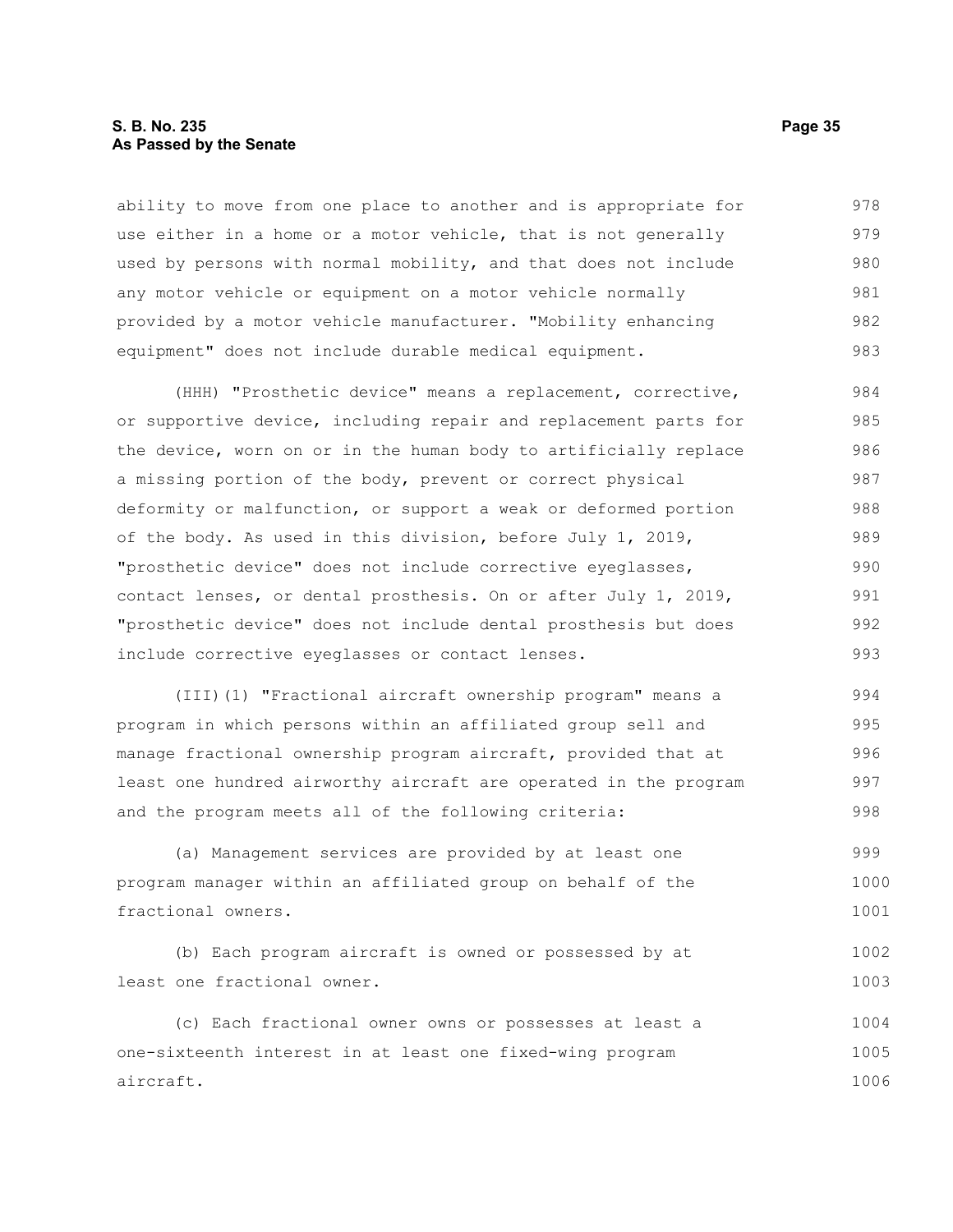#### **S. B. No. 235 Page 36 As Passed by the Senate**

(d) A dry-lease aircraft interchange arrangement is in effect among all of the fractional owners. 1007 1008

(e) Multi-year program agreements are in effect regarding the fractional ownership, management services, and dry-lease aircraft interchange arrangement aspects of the program. 1009 1010 1011

(2) As used in division (III)(1) of this section: 1012

(a) "Affiliated group" has the same meaning as in division (B)(3)(e) of this section. 1013 1014

(b) "Fractional owner" means a person that owns or possesses at least a one-sixteenth interest in a program aircraft and has entered into the agreements described in division (III)(1)(e) of this section. 1015 1016 1017 1018

(c) "Fractional ownership program aircraft" or "program aircraft" means a turbojet aircraft that is owned or possessed by a fractional owner and that has been included in a dry-lease aircraft interchange arrangement and agreement under divisions (III)(1)(d) and (e) of this section, or an aircraft a program manager owns or possesses primarily for use in a fractional aircraft ownership program. 1019 1020 1021 1022 1023 1024 1025

(d) "Management services" means administrative and aviation support services furnished under a fractional aircraft ownership program in accordance with a management services agreement under division (III)(1)(e) of this section, and offered by the program manager to the fractional owners, including, at a minimum, the establishment and implementation of safety guidelines; the coordination of the scheduling of the program aircraft and crews; program aircraft maintenance; program aircraft insurance; crew training for crews employed, furnished, or contracted by the program manager or the 1026 1027 1028 1029 1030 1031 1032 1033 1034 1035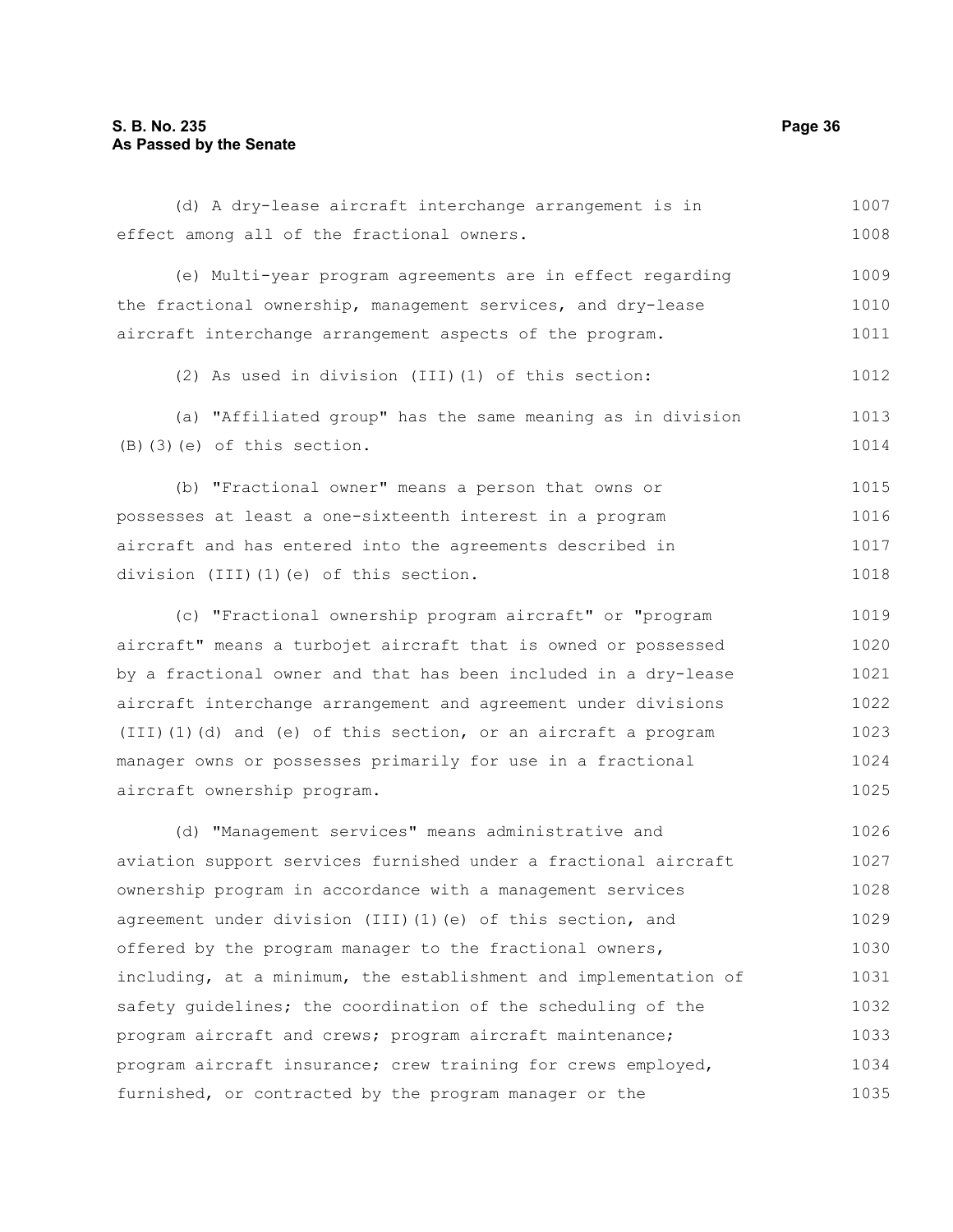# **S. B. No. 235 Page 37 As Passed by the Senate**

fractional owner; the satisfaction of record-keeping requirements; and the development and use of an operations manual and a maintenance manual for the fractional aircraft ownership program. 1036 1037 1038 1039

(e) "Program manager" means the person that offers management services to fractional owners pursuant to a management services agreement under division (III)(1)(e) of this section. 1040 1041 1042 1043

(JJJ) "Electronic publishing" means providing access to one or more of the following primarily for business customers, including the federal government or a state government or a political subdivision thereof, to conduct research: news; business, financial, legal, consumer, or credit materials; editorials, columns, reader commentary, or features; photos or images; archival or research material; legal notices, identity verification, or public records; scientific, educational, instructional, technical, professional, trade, or other literary materials; or other similar information which has been gathered and made available by the provider to the consumer in an electronic format. Providing electronic publishing includes the functions necessary for the acquisition, formatting, editing, storage, and dissemination of data or information that is the subject of a sale. 1044 1045 1046 1047 1048 1049 1050 1051 1052 1053 1054 1055 1056 1057 1058

(KKK) "Medicaid health insuring corporation" means a health insuring corporation that holds a certificate of authority under Chapter 1751. of the Revised Code and is under contract with the department of medicaid pursuant to section 5167.10 of the Revised Code. 1059 1060 1061 1062 1063

(LLL) "Managed care premium" means any premium, capitation, or other payment a medicaid health insuring 1064 1065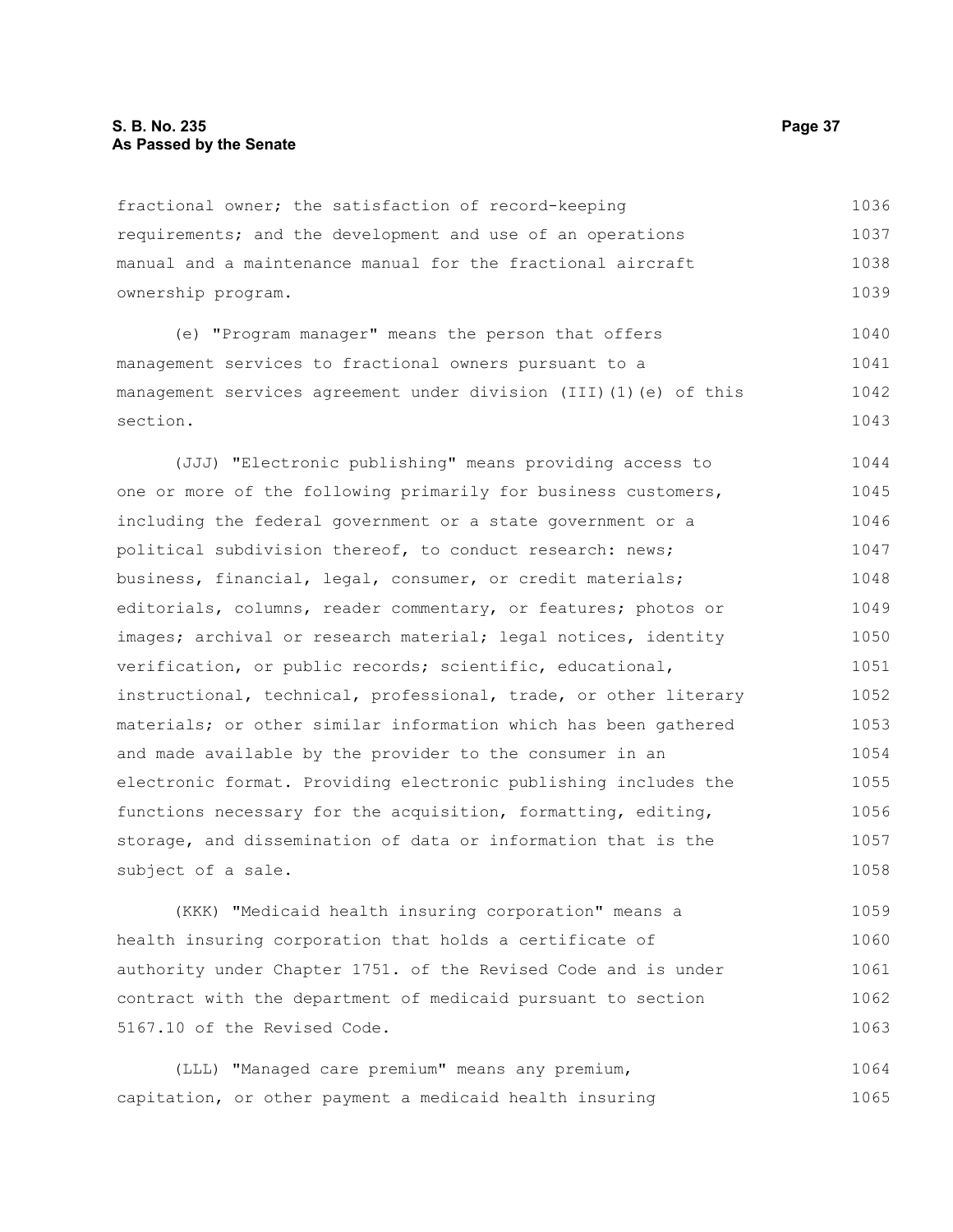corporation receives for providing or arranging for the provision of health care services to its members or enrollees residing in this state. 1066 1067 1068

(MMM) "Captive deer" means deer and other cervidae that have been legally acquired, or their offspring, that are privately owned for agricultural or farming purposes. 1069 1070 1071

(NNN) "Gift card" means a document, card, certificate, or other record, whether tangible or intangible, that may be redeemed by a consumer for a dollar value when making a purchase of tangible personal property or services. 1072 1073 1074 1075

(OOO) "Specified digital product" means an electronically transferred digital audiovisual work, digital audio work, or digital book. 1076 1077 1078

As used in division (OOO) of this section:

(1) "Digital audiovisual work" means a series of related images that, when shown in succession, impart an impression of motion, together with accompanying sounds, if any. 1080 1081 1082

(2) "Digital audio work" means a work that results from the fixation of a series of musical, spoken, or other sounds, including digitized sound files that are downloaded onto a device and that may be used to alert the customer with respect to a communication. 1083 1084 1085 1086 1087

(3) "Digital book" means a work that is generally recognized in the ordinary and usual sense as a book. 1088 1089

(4) "Electronically transferred" means obtained by the purchaser by means other than tangible storage media. 1090 1091

(PPP) "Digital advertising services" means providing access, by means of telecommunications equipment, to computer 1092 1093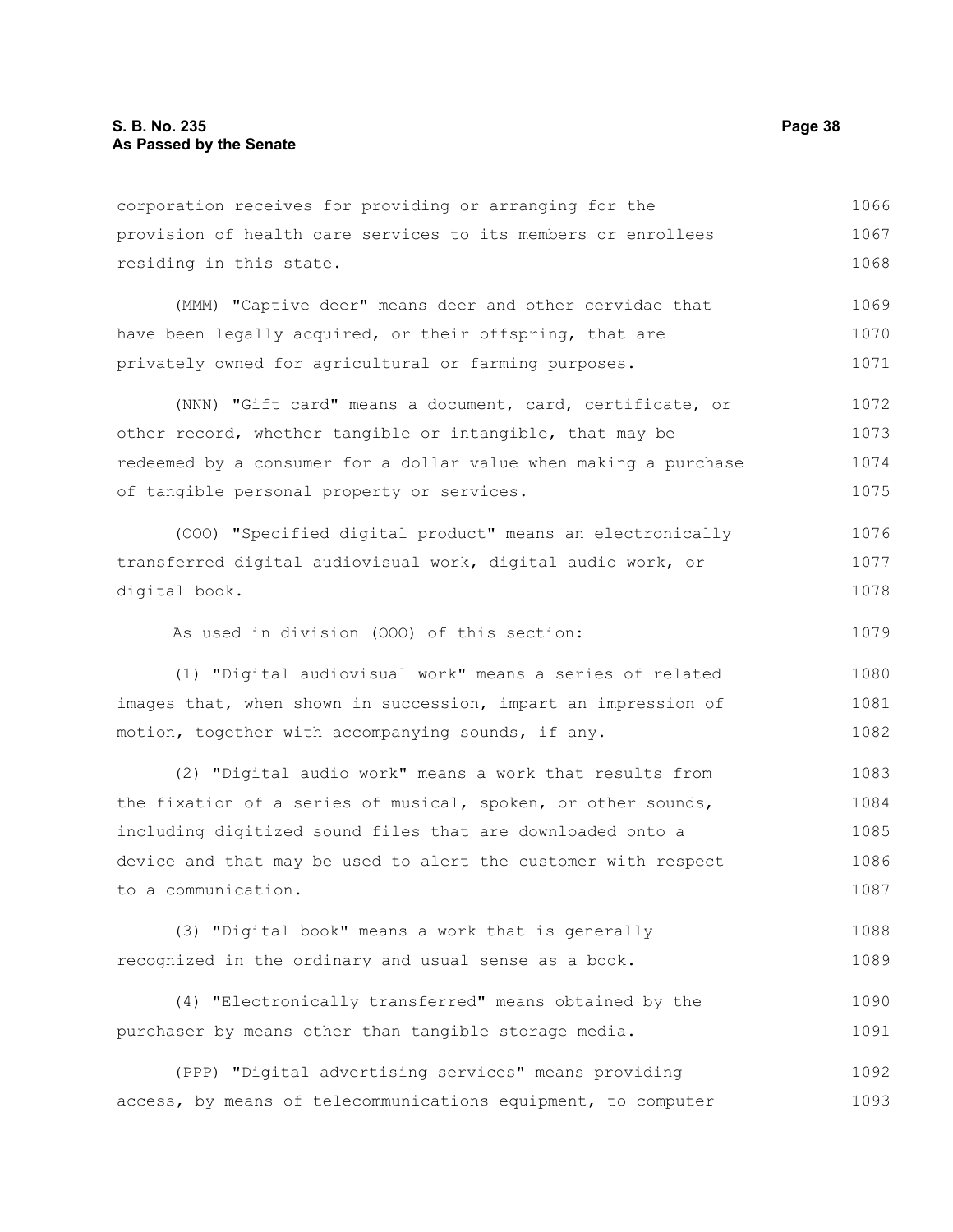# **S. B. No. 235 Page 39 As Passed by the Senate**

equipment that is used to enter, upload, download, review, manipulate, store, add, or delete data for the purpose of electronically displaying, delivering, placing, or transferring promotional advertisements to potential customers about products or services or about industry or business brands. 1094 1095 1096 1097 1098

(QQQ) "Peer-to-peer car sharing program" has the same meaning as in section 4516.01 of the Revised Code. 1099 1100

**Sec. 5739.02.** For the purpose of providing revenue with which to meet the needs of the state, for the use of the general revenue fund of the state, for the purpose of securing a thorough and efficient system of common schools throughout the state, for the purpose of affording revenues, in addition to those from general property taxes, permitted under constitutional limitations, and from other sources, for the support of local governmental functions, and for the purpose of reimbursing the state for the expense of administering this chapter, an excise tax is hereby levied on each retail sale made in this state. 1101 1102 1103 1104 1105 1106 1107 1108 1109 1110 1111

(A)(1) The tax shall be collected as provided in section 5739.025 of the Revised Code. The rate of the tax shall be five and three-fourths per cent. The tax applies and is collectible when the sale is made, regardless of the time when the price is paid or delivered. 1112 1113 1114 1115 1116

(2) In the case of the lease or rental, with a fixed term of more than thirty days or an indefinite term with a minimum period of more than thirty days, of any motor vehicles designed by the manufacturer to carry a load of not more than one ton, watercraft, outboard motor, or aircraft, or of any tangible personal property, other than motor vehicles designed by the manufacturer to carry a load of more than one ton, to be used by 1117 1118 1119 1120 1121 1122 1123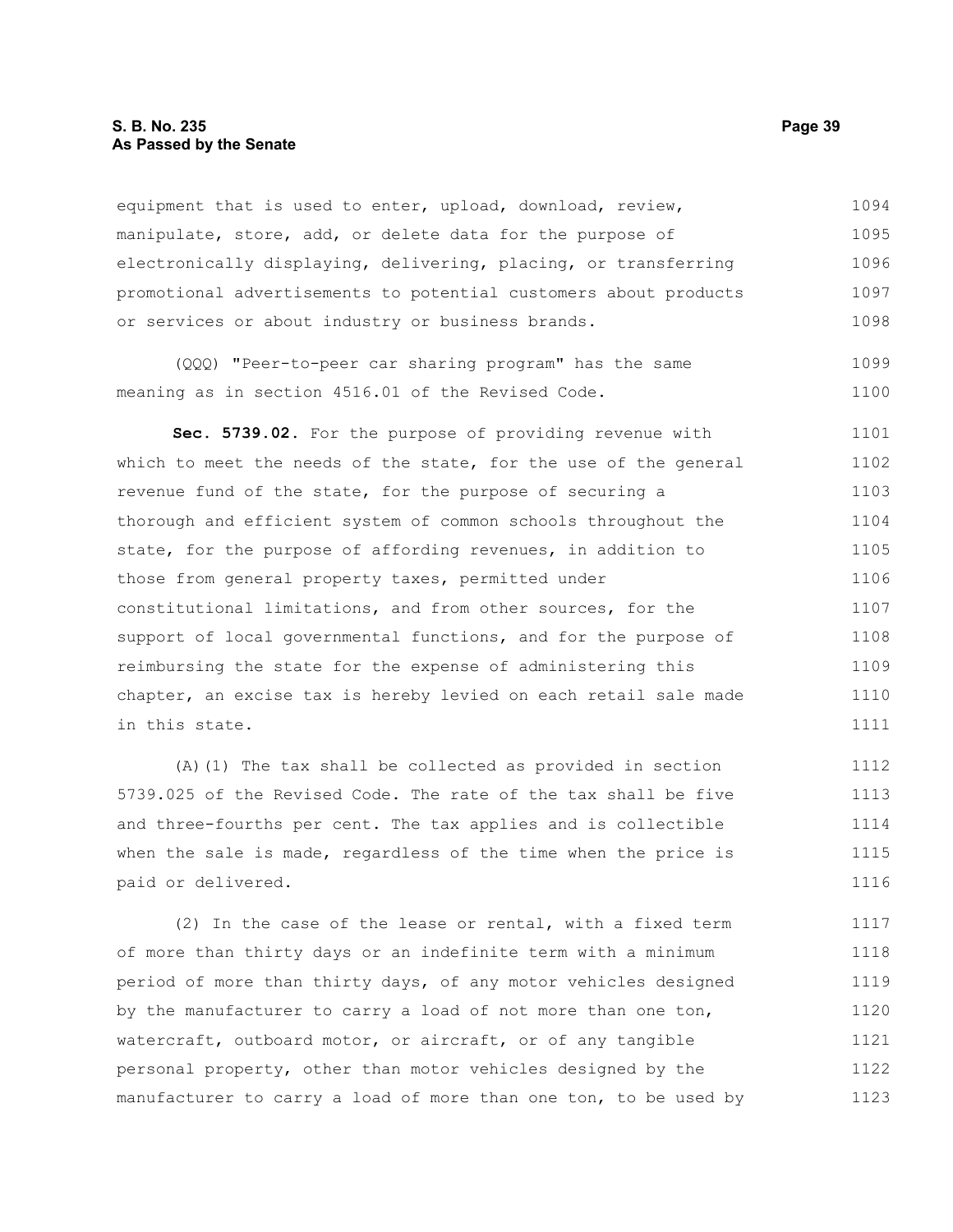# **S. B. No. 235 Page 40 As Passed by the Senate**

the lessee or renter primarily for business purposes, the tax shall be collected by the vendor at the time the lease or rental is consummated and shall be calculated by the vendor on the basis of the total amount to be paid by the lessee or renter under the lease agreement. If the total amount of the consideration for the lease or rental includes amounts that are not calculated at the time the lease or rental is executed, the tax shall be calculated and collected by the vendor at the time such amounts are billed to the lessee or renter. In the case of an open-end lease or rental, the tax shall be calculated by the vendor on the basis of the total amount to be paid during the initial fixed term of the lease or rental, and for each subsequent renewal period as it comes due. As used in this division, "motor vehicle" has the same meaning as in section 4501.01 of the Revised Code, and "watercraft" includes an outdrive unit attached to the watercraft. 1124 1125 1126 1127 1128 1129 1130 1131 1132 1133 1134 1135 1136 1137 1138 1139

A lease with a renewal clause and a termination penalty or similar provision that applies if the renewal clause is not exercised is presumed to be a sham transaction. In such a case, the tax shall be calculated and paid on the basis of the entire length of the lease period, including any renewal periods, until the termination penalty or similar provision no longer applies. The taxpayer shall bear the burden, by a preponderance of the evidence, that the transaction or series of transactions is not a sham transaction. 1140 1141 1142 1143 1144 1145 1146 1147 1148

(3) Except as provided in division (A)(2) of this section, in the case of a sale, the price of which consists in whole or in part of the lease or rental of tangible personal property, the tax shall be measured by the installments of that lease or rental. 1149 1150 1151 1152 1153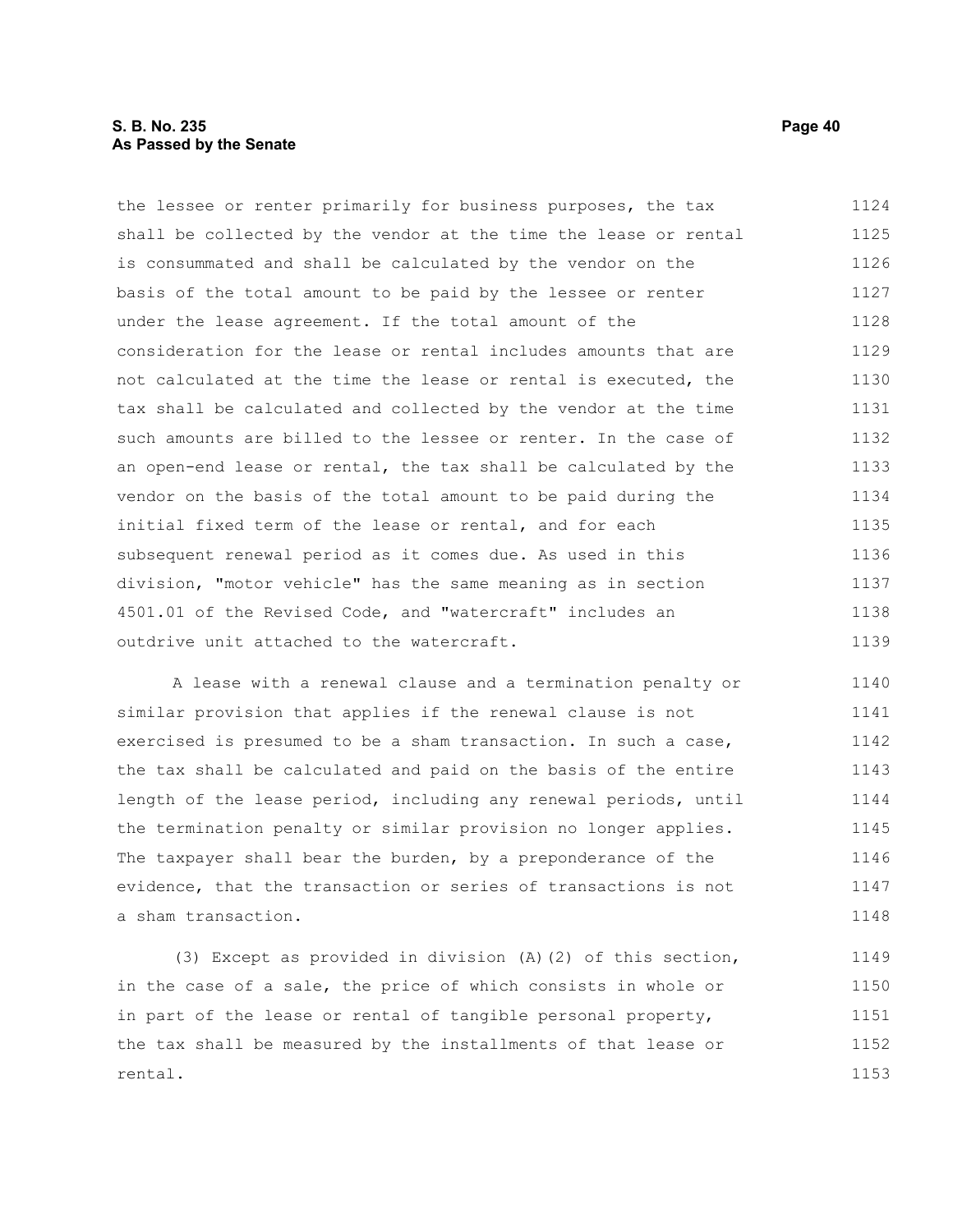# **S. B. No. 235** Page 41 **As Passed by the Senate**

| (4) In the case of a sale of a physical fitness facility         | 1154 |
|------------------------------------------------------------------|------|
| service or recreation and sports club service, the price of      | 1155 |
| which consists in whole or in part of a membership for the       | 1156 |
| receipt of the benefit of the service, the tax applicable to the | 1157 |
| sale shall be measured by the installments thereof.              | 1158 |
| (B) The tax does not apply to the following:                     | 1159 |
| (1) Sales to the state or any of its political                   | 1160 |
| subdivisions, or to any other state or its political             | 1161 |
| subdivisions if the laws of that state exempt from taxation      | 1162 |
| sales made to this state and its political subdivisions;         | 1163 |
| (2) Sales of food for human consumption off the premises         | 1164 |
| where sold;                                                      | 1165 |
| (3) Sales of food sold to students only in a cafeteria,          | 1166 |
| dormitory, fraternity, or sorority maintained in a private,      | 1167 |
| public, or parochial school, college, or university;             | 1168 |
| (4) Sales of newspapers and sales or transfers of                | 1169 |
| magazines distributed as controlled circulation publications;    | 1170 |
| (5) The furnishing, preparing, or serving of meals without       | 1171 |
| charge by an employer to an employee provided the employer       | 1172 |
| records the meals as part compensation for services performed or | 1173 |
| work done;                                                       | 1174 |
| (6) (a) Sales of motor fuel upon receipt, use,                   | 1175 |
| distribution, or sale of which in this state a tax is imposed by | 1176 |
| the law of this state, but this exemption shall not apply to the | 1177 |
| sale of motor fuel on which a refund of the tax is allowable     | 1178 |
| under division (A) of section 5735.14 of the Revised Code; and   | 1179 |
| the tax commissioner may deduct the amount of tax levied by this | 1180 |
| section applicable to the price of motor fuel when granting a    | 1181 |
| refund of motor fuel tax pursuant to division (A) of section     | 1182 |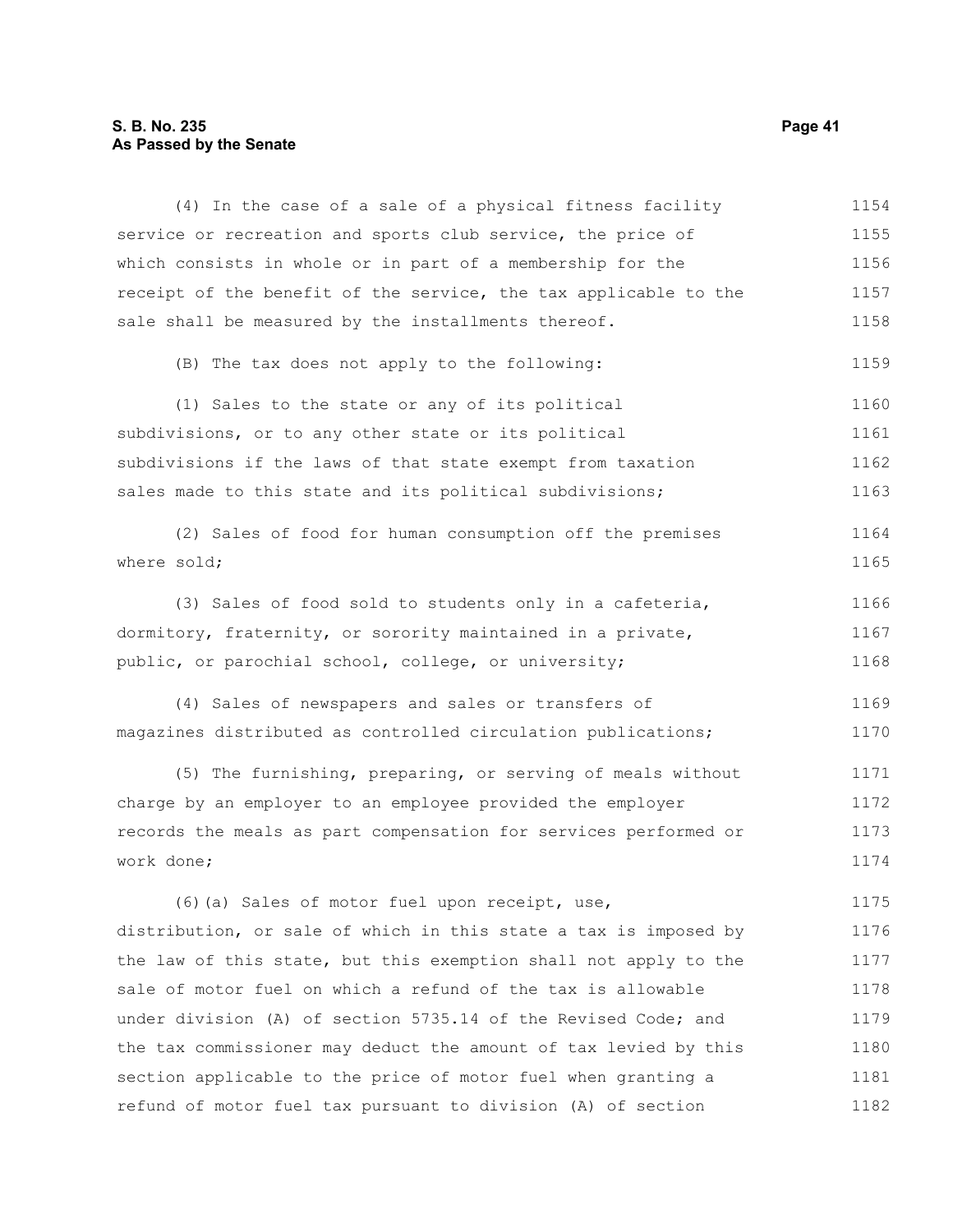# **S. B. No. 235 Page 42 As Passed by the Senate**

5735.14 of the Revised Code and shall cause the amount deducted to be paid into the general revenue fund of this state; 1183 1184

(b) Sales of motor fuel other than that described in division (B)(6)(a) of this section and used for powering a refrigeration unit on a vehicle other than one used primarily to provide comfort to the operator or occupants of the vehicle. 1185 1186 1187 1188

(7) Sales of natural gas by a natural gas company or municipal gas utility, of water by a water-works company, or of steam by a heating company, if in each case the thing sold is delivered to consumers through pipes or conduits, and all sales of communications services by a telegraph company, all terms as defined in section 5727.01 of the Revised Code, and sales of electricity delivered through wires; 1189 1190 1191 1192 1193 1194 1195

(8) Casual sales by a person, or auctioneer employed directly by the person to conduct such sales, except as to such sales of motor vehicles, watercraft or outboard motors required to be titled under section 1548.06 of the Revised Code, watercraft documented with the United States coast guard, snowmobiles, and all-purpose vehicles as defined in section 4519.01 of the Revised Code; 1196 1197 1198 1199 1200 1201 1202

(9)(a) Sales of services or tangible personal property, other than motor vehicles, mobile homes, and manufactured homes, by churches, organizations exempt from taxation under section 501(c)(3) of the Internal Revenue Code of 1986, or nonprofit organizations operated exclusively for charitable purposes as defined in division (B)(12) of this section, provided that the number of days on which such tangible personal property or services, other than items never subject to the tax, are sold does not exceed six in any calendar year, except as otherwise provided in division (B)(9)(b) of this section. If the number of 1203 1204 1205 1206 1207 1208 1209 1210 1211 1212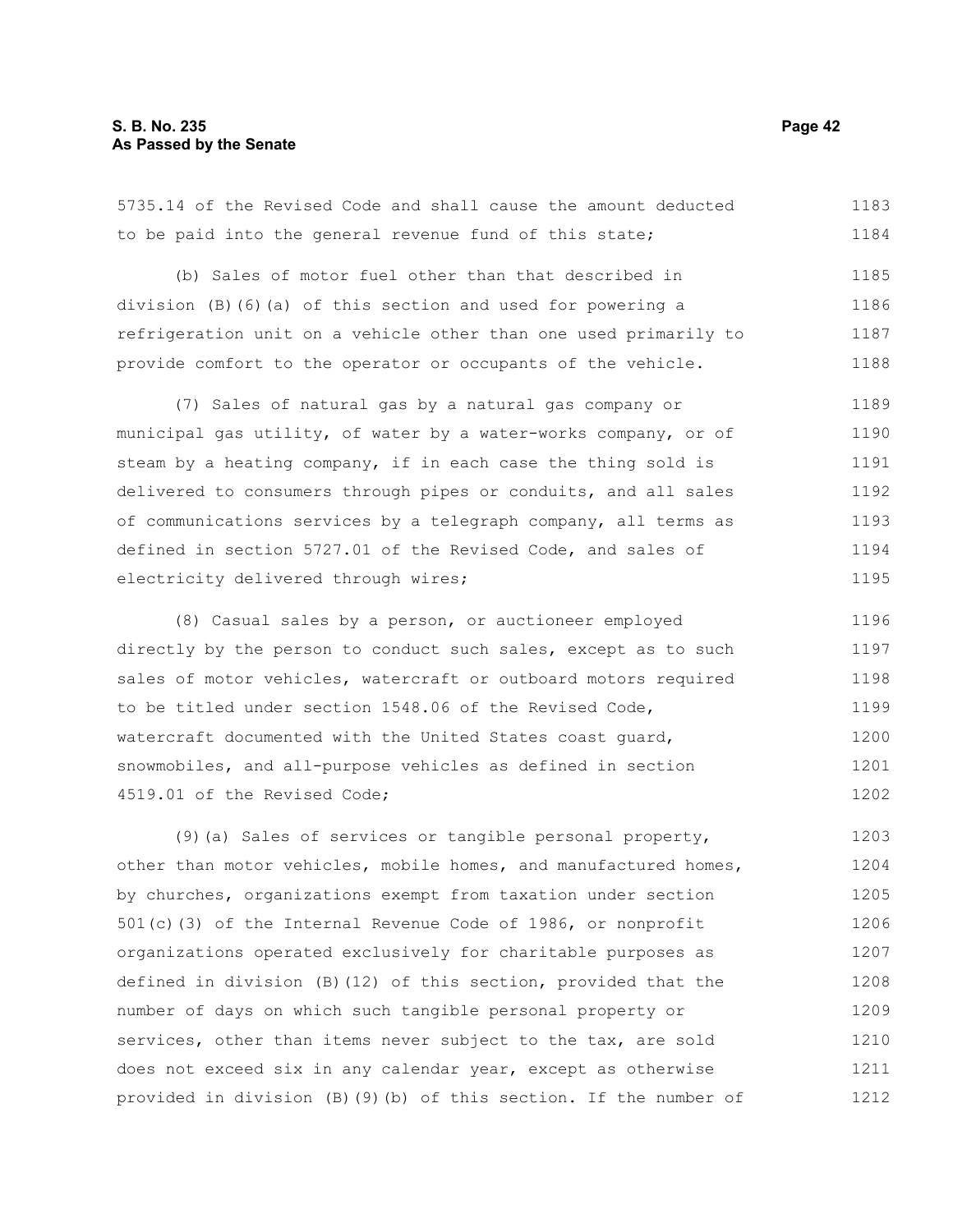# **S. B. No. 235 Page 43 As Passed by the Senate**

days on which such sales are made exceeds six in any calendar year, the church or organization shall be considered to be engaged in business and all subsequent sales by it shall be subject to the tax. In counting the number of days, all sales by groups within a church or within an organization shall be considered to be sales of that church or organization. 1213 1214 1215 1216 1217 1218

(b) The limitation on the number of days on which taxexempt sales may be made by a church or organization under division (B)(9)(a) of this section does not apply to sales made by student clubs and other groups of students of a primary or secondary school, or a parent-teacher association, booster group, or similar organization that raises money to support or fund curricular or extracurricular activities of a primary or secondary school. 1219 1220 1221 1222 1223 1224 1225 1226

(c) Divisions (B)(9)(a) and (b) of this section do not apply to sales by a noncommercial educational radio or television broadcasting station. 1227 1228 1229

(10) Sales not within the taxing power of this state under the Constitution or laws of the United States or the Constitution of this state; 1230 1231 1232

(11) Except for transactions that are sales under division (B)(3)(p) of section 5739.01 of the Revised Code, the transportation of persons or property, unless the transportation is by a private investigation and security service; 1233 1234 1235 1236

(12) Sales of tangible personal property or services to churches, to organizations exempt from taxation under section 501(c)(3) of the Internal Revenue Code of 1986, and to any other nonprofit organizations operated exclusively for charitable purposes in this state, no part of the net income of which 1237 1238 1239 1240 1241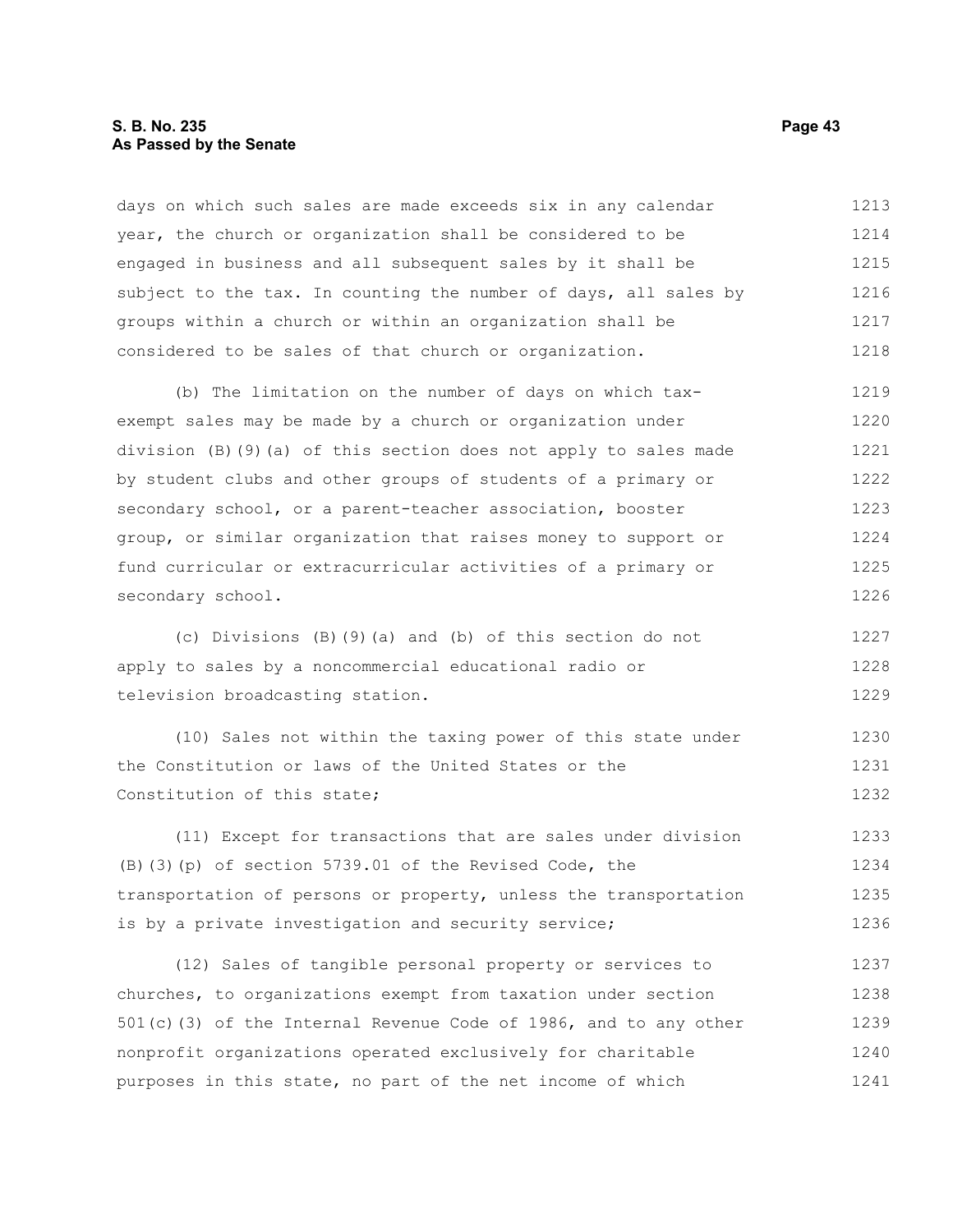# **S. B. No. 235 Page 44 As Passed by the Senate**

inures to the benefit of any private shareholder or individual, and no substantial part of the activities of which consists of carrying on propaganda or otherwise attempting to influence legislation; sales to offices administering one or more homes for the aged or one or more hospital facilities exempt under section 140.08 of the Revised Code; and sales to organizations described in division (D) of section 5709.12 of the Revised Code. 1242 1243 1244 1245 1246 1247 1248 1249

"Charitable purposes" means the relief of poverty; the improvement of health through the alleviation of illness, disease, or injury; the operation of an organization exclusively for the provision of professional, laundry, printing, and purchasing services to hospitals or charitable institutions; the operation of a home for the aged, as defined in section 5701.13 of the Revised Code; the operation of a radio or television broadcasting station that is licensed by the federal communications commission as a noncommercial educational radio or television station; the operation of a nonprofit animal adoption service or a county humane society; the promotion of education by an institution of learning that maintains a faculty of qualified instructors, teaches regular continuous courses of study, and confers a recognized diploma upon completion of a specific curriculum; the operation of a parent-teacher association, booster group, or similar organization primarily engaged in the promotion and support of the curricular or extracurricular activities of a primary or secondary school; the operation of a community or area center in which presentations in music, dramatics, the arts, and related fields are made in order to foster public interest and education therein; the production of performances in music, dramatics, and the arts; or the promotion of education by an organization engaged in 1250 1251 1252 1253 1254 1255 1256 1257 1258 1259 1260 1261 1262 1263 1264 1265 1266 1267 1268 1269 1270 1271 1272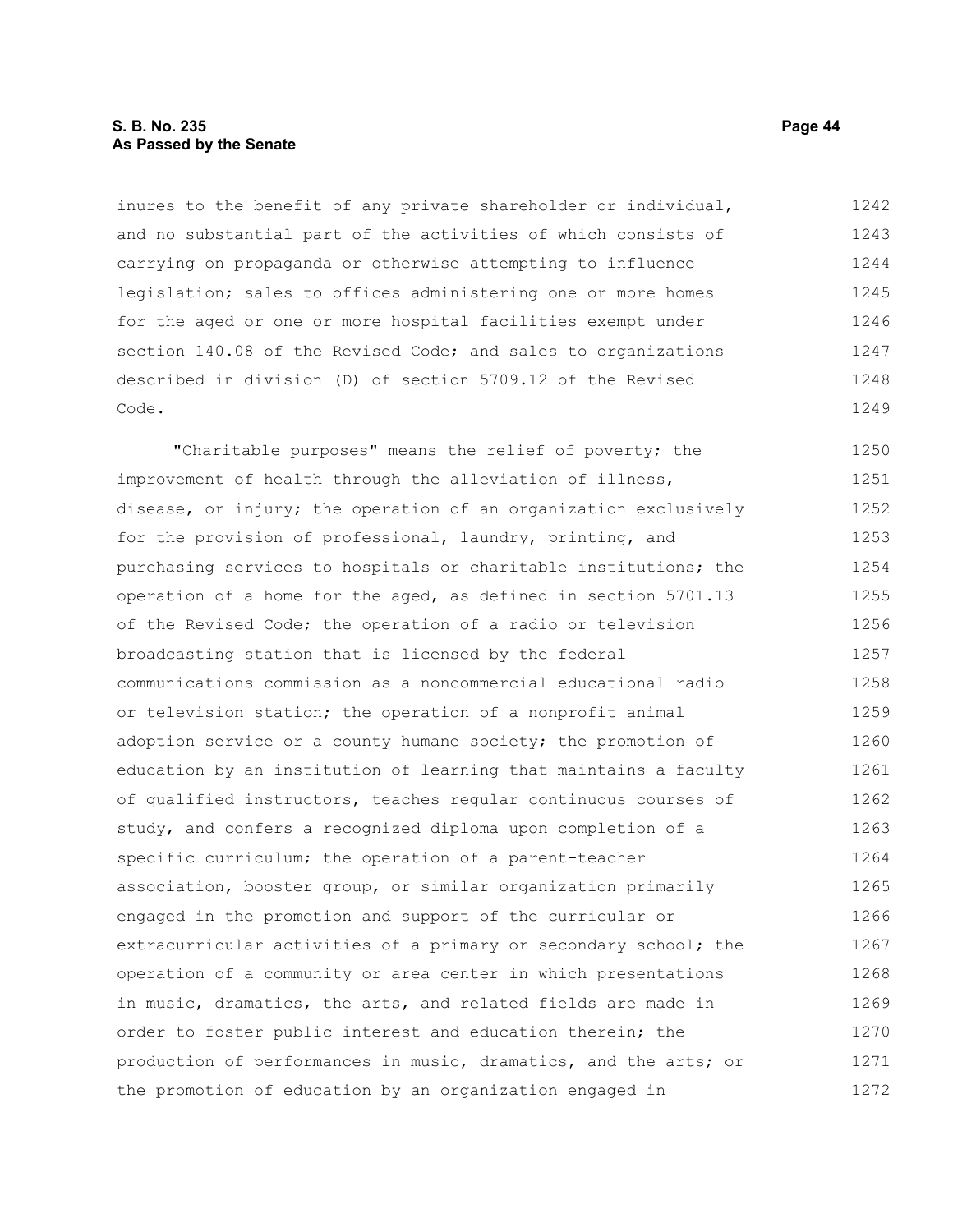carrying on research in, or the dissemination of, scientific and technological knowledge and information primarily for the public. 1273 1274 1275

Nothing in this division shall be deemed to exempt sales to any organization for use in the operation or carrying on of a trade or business, or sales to a home for the aged for use in the operation of independent living facilities as defined in division (A) of section 5709.12 of the Revised Code. 1276 1277 1278 1279 1280

(13) Building and construction materials and services sold to construction contractors for incorporation into a structure or improvement to real property under a construction contract with this state or a political subdivision of this state, or with the United States government or any of its agencies; building and construction materials and services sold to construction contractors for incorporation into a structure or improvement to real property that are accepted for ownership by this state or any of its political subdivisions, or by the United States government or any of its agencies at the time of completion of the structures or improvements; building and construction materials sold to construction contractors for incorporation into a horticulture structure or livestock structure for a person engaged in the business of horticulture or producing livestock; building materials and services sold to a construction contractor for incorporation into a house of public worship or religious education, or a building used exclusively for charitable purposes under a construction contract with an organization whose purpose is as described in division (B)(12) of this section; building materials and services sold to a construction contractor for incorporation into a building under a construction contract with an organization exempt from taxation under section 501(c)(3) of the 1281 1282 1283 1284 1285 1286 1287 1288 1289 1290 1291 1292 1293 1294 1295 1296 1297 1298 1299 1300 1301 1302 1303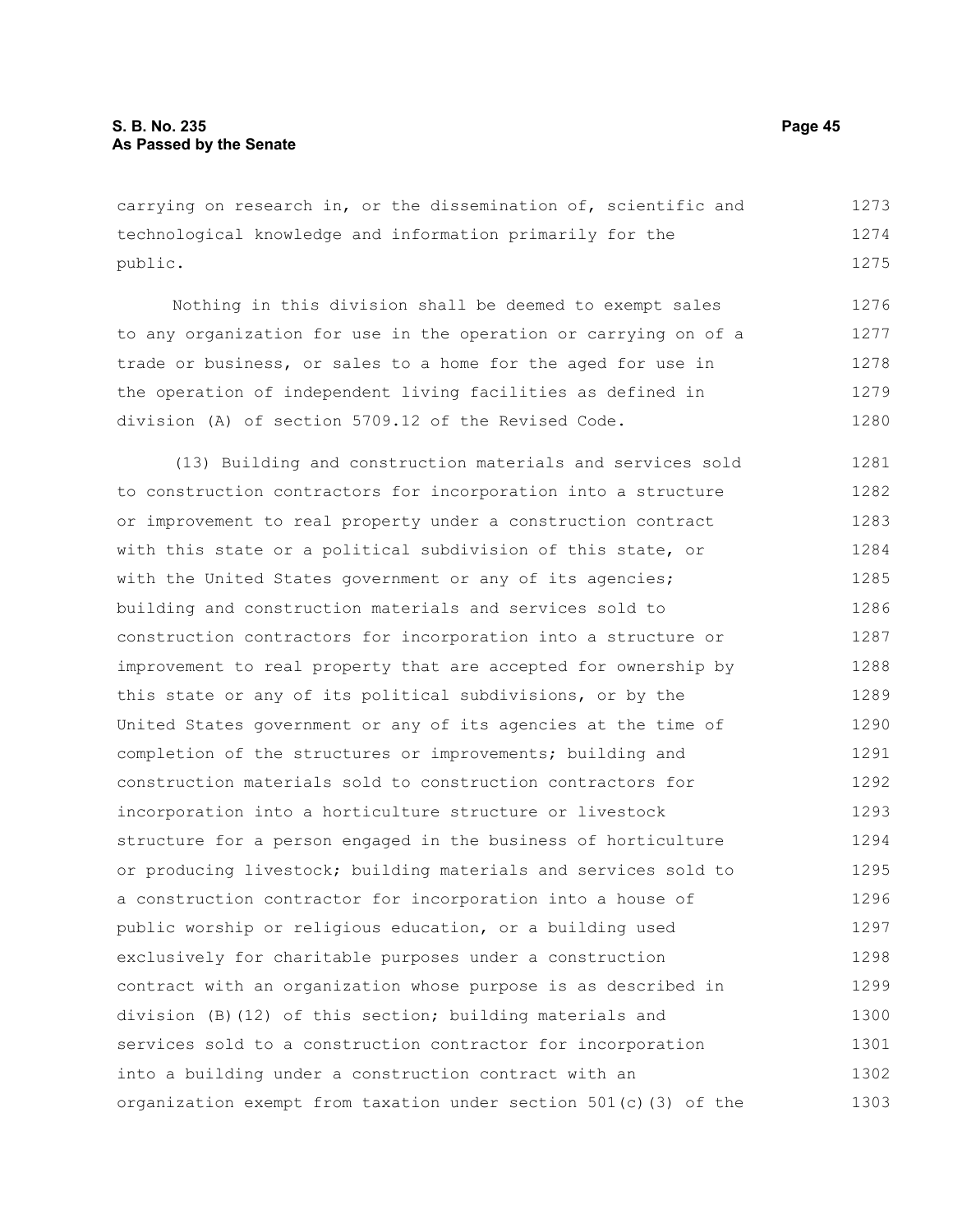# **S. B. No. 235 Page 46 As Passed by the Senate**

Internal Revenue Code of 1986 when the building is to be used exclusively for the organization's exempt purposes; building and construction materials sold for incorporation into the original construction of a sports facility under section 307.696 of the Revised Code; building and construction materials and services sold to a construction contractor for incorporation into real property outside this state if such materials and services, when sold to a construction contractor in the state in which the real property is located for incorporation into real property in that state, would be exempt from a tax on sales levied by that state; building and construction materials for incorporation into a transportation facility pursuant to a public-private agreement entered into under sections 5501.70 to 5501.83 of the Revised Code; and, until one calendar year after the construction of a convention center that qualifies for property tax exemption under section 5709.084 of the Revised Code is completed, building and construction materials and services sold to a construction contractor for incorporation into the real property comprising that convention center; 1304 1305 1306 1307 1308 1309 1310 1311 1312 1313 1314 1315 1316 1317 1318 1319 1320 1321 1322

(14) Sales of ships or vessels or rail rolling stock used or to be used principally in interstate or foreign commerce, and repairs, alterations, fuel, and lubricants for such ships or vessels or rail rolling stock; 1323 1324 1325 1326

(15) Sales to persons primarily engaged in any of the activities mentioned in division  $(B)$  (42)(a), (g), or (h) of this section, to persons engaged in making retail sales, or to persons who purchase for sale from a manufacturer tangible personal property that was produced by the manufacturer in accordance with specific designs provided by the purchaser, of packages, including material, labels, and parts for packages, and of machinery, equipment, and material for use primarily in 1327 1328 1329 1330 1331 1332 1333 1334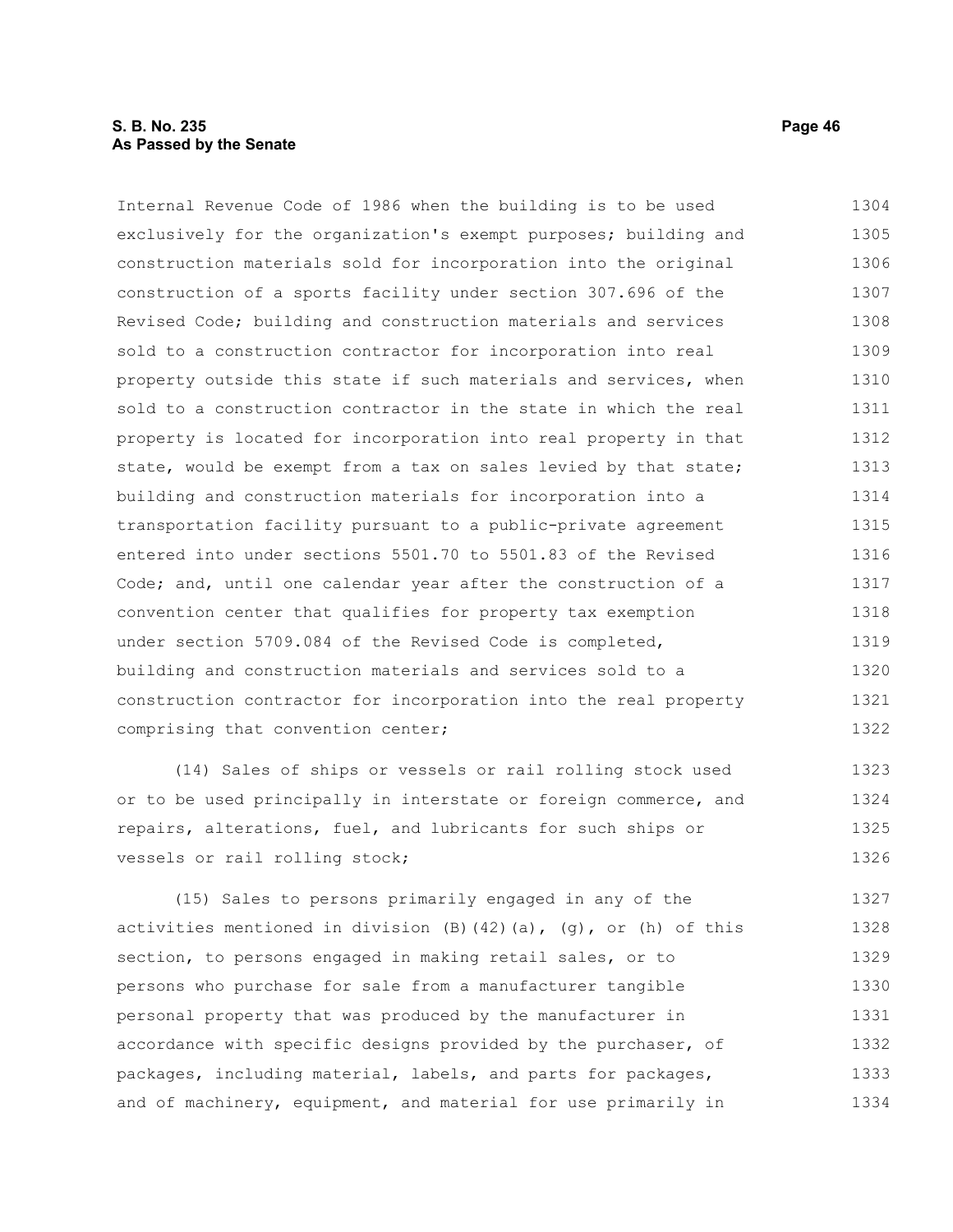packaging tangible personal property produced for sale, including any machinery, equipment, and supplies used to make labels or packages, to prepare packages or products for labeling, or to label packages or products, by or on the order of the person doing the packaging, or sold at retail. "Packages" includes bags, baskets, cartons, crates, boxes, cans, bottles, bindings, wrappings, and other similar devices and containers, but does not include motor vehicles or bulk tanks, trailers, or similar devices attached to motor vehicles. "Packaging" means placing in a package. Division (B)(15) of this section does not apply to persons engaged in highway transportation for hire. 1335 1336 1337 1338 1339 1340 1341 1342 1343 1344 1345

(16) Sales of food to persons using supplemental nutrition assistance program benefits to purchase the food. As used in this division, "food" has the same meaning as in 7 U.S.C. 2012 and federal regulations adopted pursuant to the Food and Nutrition Act of 2008. 1346 1347 1348 1349 1350

(17) Sales to persons engaged in farming, agriculture, horticulture, or floriculture, of tangible personal property for use or consumption primarily in the production by farming, agriculture, horticulture, or floriculture of other tangible personal property for use or consumption primarily in the production of tangible personal property for sale by farming, agriculture, horticulture, or floriculture; or material and parts for incorporation into any such tangible personal property for use or consumption in production; and of tangible personal property for such use or consumption in the conditioning or holding of products produced by and for such use, consumption, or sale by persons engaged in farming, agriculture, horticulture, or floriculture, except where such property is incorporated into real property; 1351 1352 1353 1354 1355 1356 1357 1358 1359 1360 1361 1362 1363 1364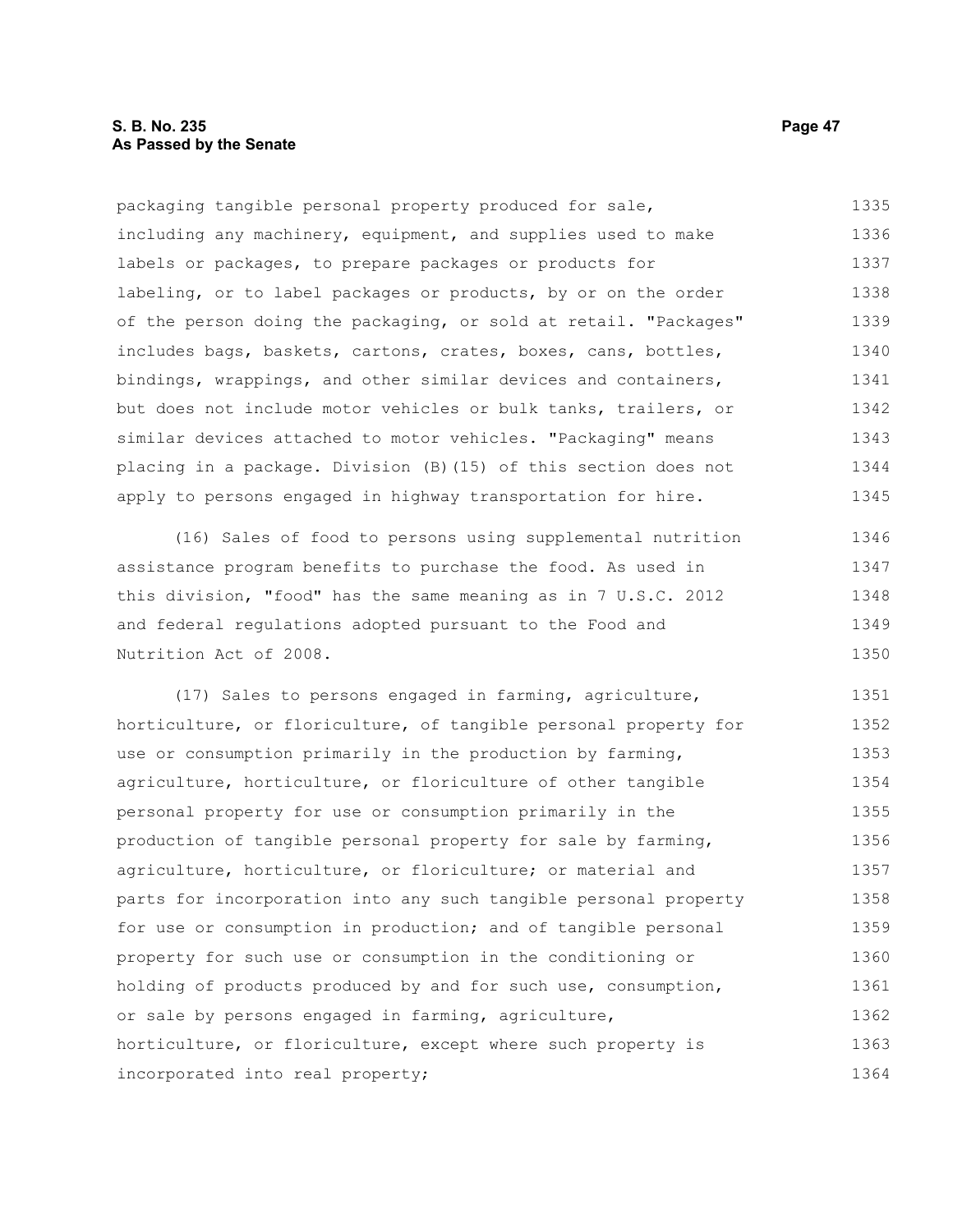# **S. B. No. 235 Page 48 As Passed by the Senate**

(18) Sales of drugs for a human being that may be dispensed only pursuant to a prescription; insulin as recognized in the official United States pharmacopoeia; urine and blood testing materials when used by diabetics or persons with hypoglycemia to test for glucose or acetone; hypodermic syringes and needles when used by diabetics for insulin injections; epoetin alfa when purchased for use in the treatment of persons with medical disease; hospital beds when purchased by hospitals, nursing homes, or other medical facilities; and medical oxygen and medical oxygen-dispensing equipment when purchased by hospitals, nursing homes, or other medical facilities; 1365 1366 1367 1368 1369 1370 1371 1372 1373 1374 1375

(19) Sales of prosthetic devices, durable medical equipment for home use, or mobility enhancing equipment, when made pursuant to a prescription and when such devices or equipment are for use by a human being. 1376 1377 1378 1379

(20) Sales of emergency and fire protection vehicles and equipment to nonprofit organizations for use solely in providing fire protection and emergency services, including trauma care and emergency medical services, for political subdivisions of the state; 1380 1381 1382 1383 1384

(21) Sales of tangible personal property manufactured in this state, if sold by the manufacturer in this state to a retailer for use in the retail business of the retailer outside of this state and if possession is taken from the manufacturer by the purchaser within this state for the sole purpose of immediately removing the same from this state in a vehicle owned by the purchaser; 1385 1386 1387 1388 1389 1390 1391

(22) Sales of services provided by the state or any of its political subdivisions, agencies, instrumentalities, institutions, or authorities, or by governmental entities of the 1392 1393 1394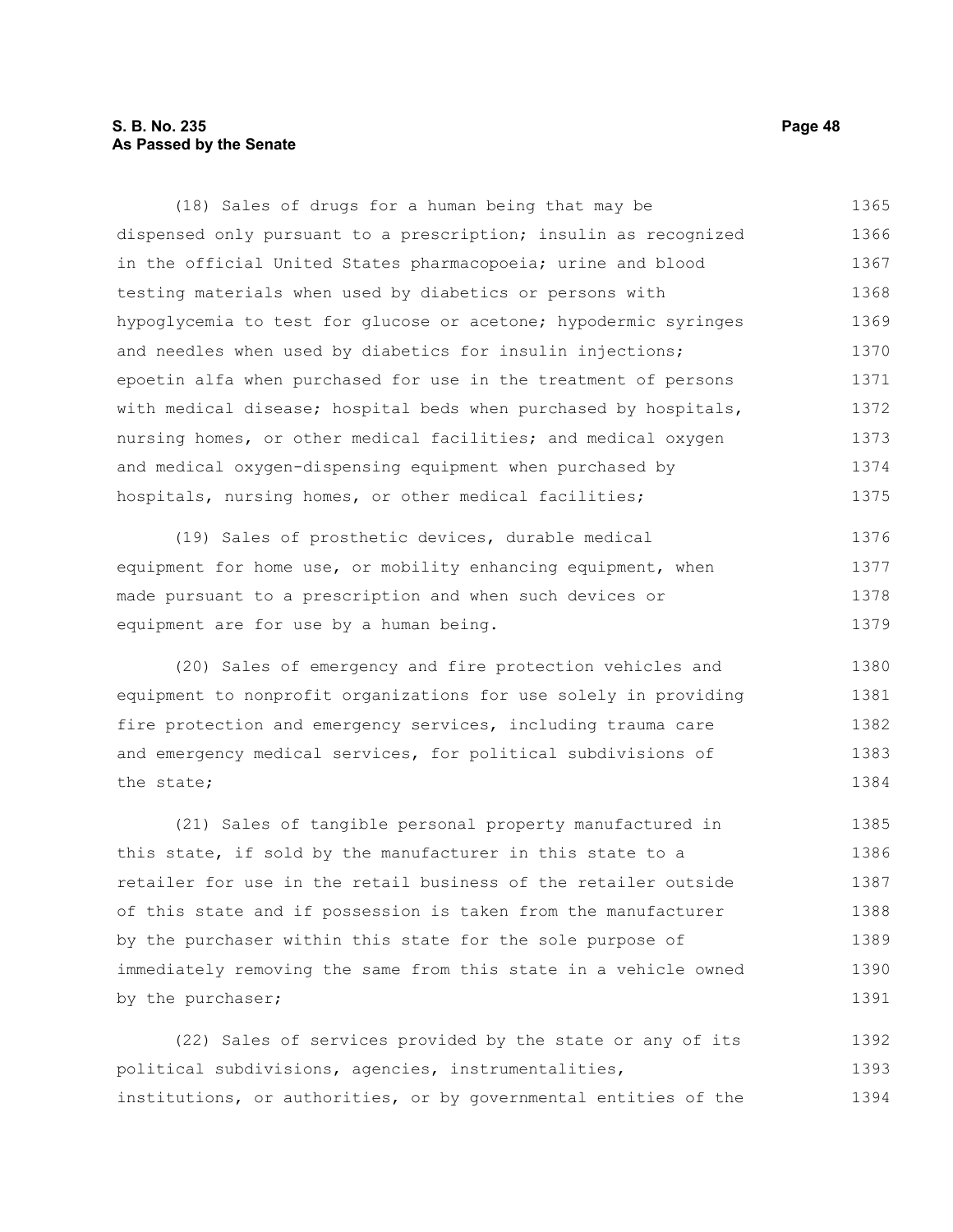| state or any of its political subdivisions, agencies, | 1395 |
|-------------------------------------------------------|------|
| instrumentalities, institutions, or authorities;      | 1396 |

(23) Sales of motor vehicles to nonresidents of this state under the circumstances described in division (B) of section 5739.029 of the Revised Code; 1397 1398 1399

(24) Sales to persons engaged in the preparation of eggs for sale of tangible personal property used or consumed directly in such preparation, including such tangible personal property used for cleaning, sanitizing, preserving, grading, sorting, and classifying by size; packages, including material and parts for packages, and machinery, equipment, and material for use in packaging eggs for sale; and handling and transportation equipment and parts therefor, except motor vehicles licensed to operate on public highways, used in intraplant or interplant transfers or shipment of eggs in the process of preparation for sale, when the plant or plants within or between which such transfers or shipments occur are operated by the same person. "Packages" includes containers, cases, baskets, flats, fillers, filler flats, cartons, closure materials, labels, and labeling materials, and "packaging" means placing therein. 1400 1401 1402 1403 1404 1405 1406 1407 1408 1409 1410 1411 1412 1413 1414

(25)(a) Sales of water to a consumer for residential use; 1415

(b) Sales of water by a nonprofit corporation engaged exclusively in the treatment, distribution, and sale of water to consumers, if such water is delivered to consumers through pipes or tubing. 1416 1417 1418 1419

(26) Fees charged for inspection or reinspection of motor vehicles under section 3704.14 of the Revised Code; 1420 1421

(27) Sales to persons licensed to conduct a food service operation pursuant to section 3717.43 of the Revised Code, of 1422 1423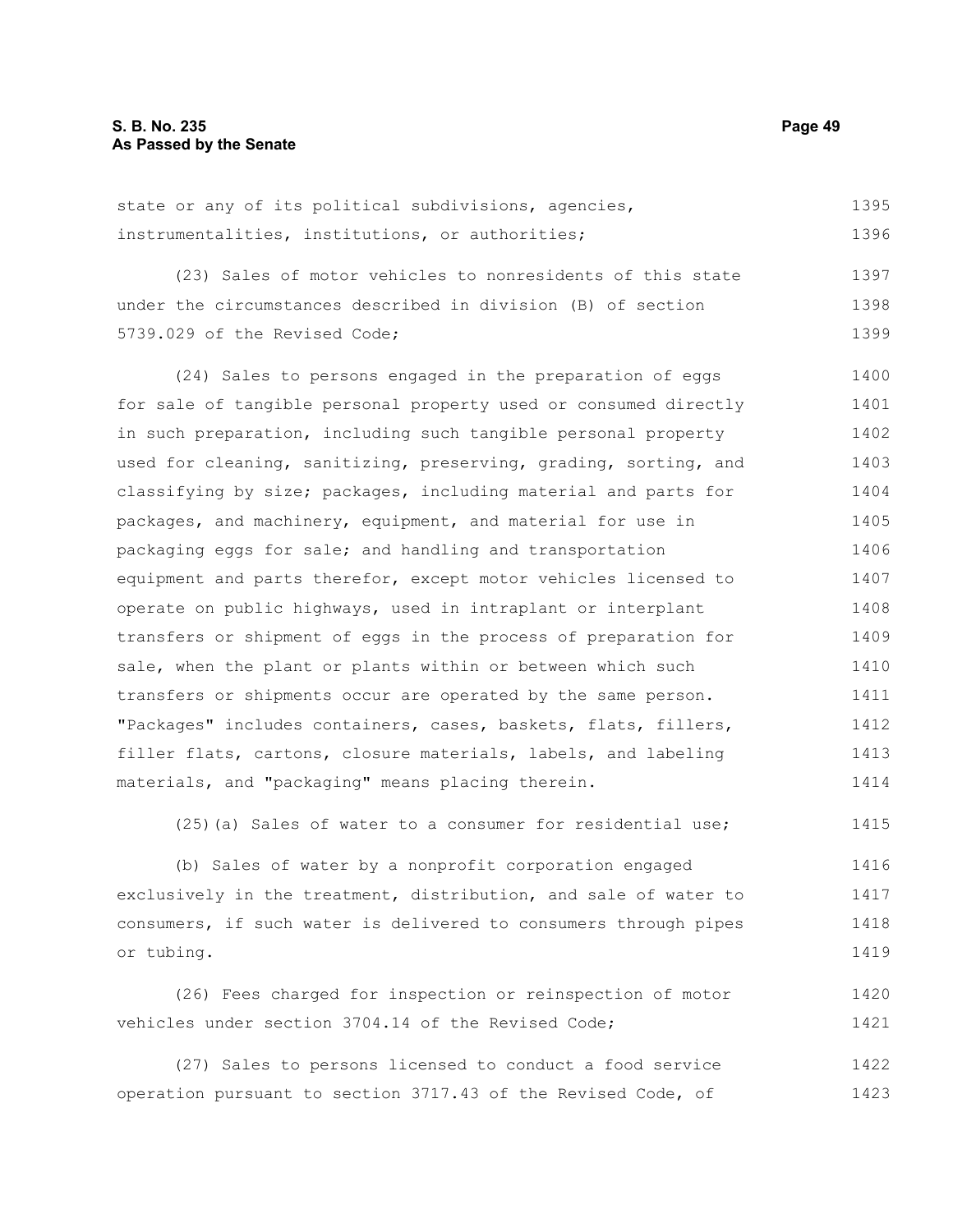tangible personal property primarily used directly for the following: (a) To prepare food for human consumption for sale; (b) To preserve food that has been or will be prepared for human consumption for sale by the food service operator, not including tangible personal property used to display food for selection by the consumer; (c) To clean tangible personal property used to prepare or serve food for human consumption for sale. (28) Sales of animals by nonprofit animal adoption services or county humane societies; (29) Sales of services to a corporation described in division (A) of section 5709.72 of the Revised Code, and sales of tangible personal property that qualifies for exemption from taxation under section 5709.72 of the Revised Code; (30) Sales and installation of agricultural land tile, as defined in division (B)(5)(a) of section 5739.01 of the Revised Code; (31) Sales and erection or installation of portable grain bins, as defined in division (B)(5)(b) of section 5739.01 of the Revised Code; (32) The sale, lease, repair, and maintenance of, parts for, or items attached to or incorporated in, motor vehicles that are primarily used for transporting tangible personal property belonging to others by a person engaged in highway transportation for hire, except for packages and packaging used 1424 1425 1426 1427 1428 1429 1430 1431 1432 1433 1434 1435 1436 1437 1438 1439 1440 1441 1442 1443 1444 1445 1446 1447 1448 1449

(33) Sales to the state headquarters of any veterans' 1451

for the transportation of tangible personal property;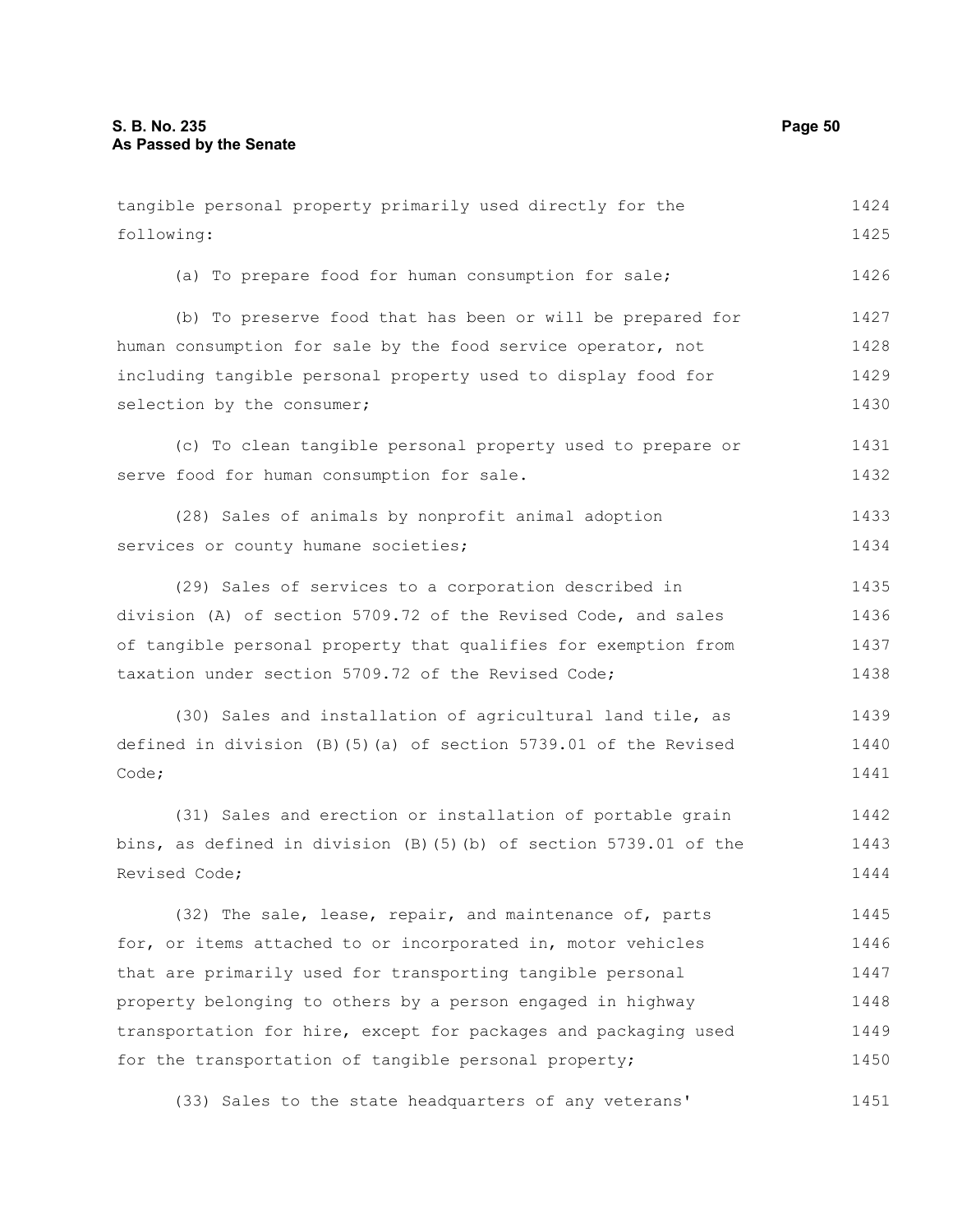organization in this state that is either incorporated and issued a charter by the congress of the United States or is recognized by the United States veterans administration, for use by the headquarters; 1452 1453 1454 1455

(34) Sales to a telecommunications service vendor, mobile telecommunications service vendor, or satellite broadcasting service vendor of tangible personal property and services used directly and primarily in transmitting, receiving, switching, or recording any interactive, one- or two-way electromagnetic communications, including voice, image, data, and information, through the use of any medium, including, but not limited to, poles, wires, cables, switching equipment, computers, and record storage devices and media, and component parts for the tangible personal property. The exemption provided in this division shall be in lieu of all other exemptions under division (B)(42)(a) or (n) of this section to which the vendor may otherwise be entitled, based upon the use of the thing purchased in providing the telecommunications, mobile telecommunications, or satellite broadcasting service. 1456 1457 1458 1459 1460 1461 1462 1463 1464 1465 1466 1467 1468 1469 1470

(35)(a) Sales where the purpose of the consumer is to use or consume the things transferred in making retail sales and consisting of newspaper inserts, catalogues, coupons, flyers, gift certificates, or other advertising material that prices and describes tangible personal property offered for retail sale. 1471 1472 1473 1474 1475

(b) Sales to direct marketing vendors of preliminary materials such as photographs, artwork, and typesetting that will be used in printing advertising material; and of printed matter that offers free merchandise or chances to win sweepstake prizes and that is mailed to potential customers with advertising material described in division (B)(35)(a) of this 1476 1477 1478 1479 1480 1481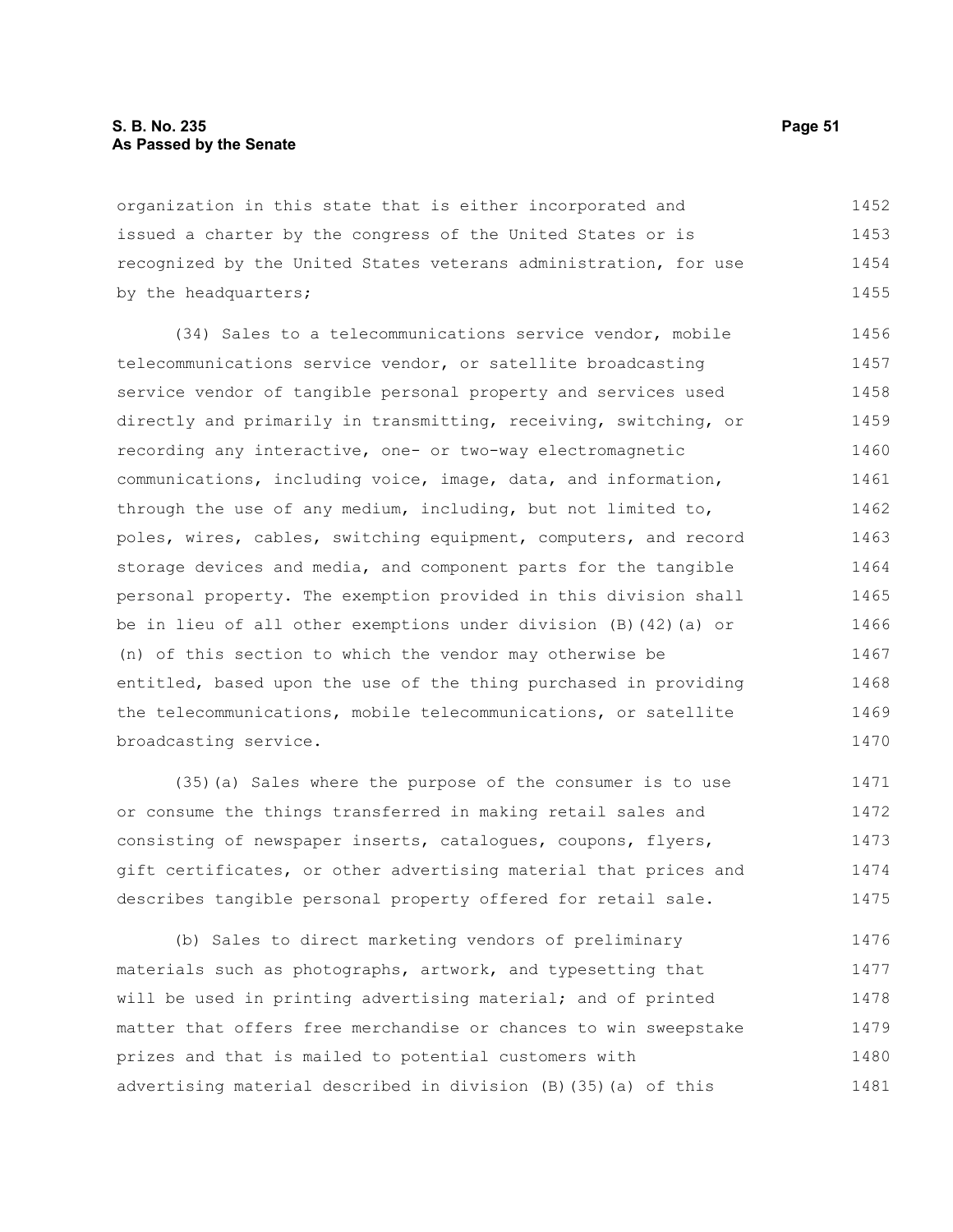| section;                                                         | 1482 |
|------------------------------------------------------------------|------|
| (c) Sales of equipment such as telephones, computers,            | 1483 |
| facsimile machines, and similar tangible personal property       | 1484 |
| primarily used to accept orders for direct marketing retail      | 1485 |
| sales.                                                           | 1486 |
| (d) Sales of automatic food vending machines that preserve       | 1487 |
| food with a shelf life of forty-five days or less by             | 1488 |
| refrigeration and dispense it to the consumer.                   | 1489 |
| For purposes of division (B) (35) of this section, "direct       | 1490 |
| marketing" means the method of selling where consumers order     | 1491 |
| tangible personal property by United States mail, delivery       | 1492 |
| service, or telecommunication and the vendor delivers or ships   | 1493 |
| the tangible personal property sold to the consumer from a       | 1494 |
| warehouse, cataloque distribution center, or similar fulfillment | 1495 |
| facility by means of the United States mail, delivery service,   | 1496 |
| or common carrier.                                               | 1497 |
| (36) Sales to a person engaged in the business of                | 1498 |
| horticulture or producing livestock of materials to be           | 1499 |
| incorporated into a horticulture structure or livestock          | 1500 |
| structure;                                                       | 1501 |
|                                                                  |      |

(37) Sales of personal computers, computer monitors, computer keyboards, modems, and other peripheral computer equipment to an individual who is licensed or certified to teach in an elementary or a secondary school in this state for use by that individual in preparation for teaching elementary or secondary school students; 1502 1503 1504 1505 1506 1507

(38) Sales of tangible personal property that is not required to be registered or licensed under the laws of this state to a citizen of a foreign nation that is not a citizen of 1508 1509 1510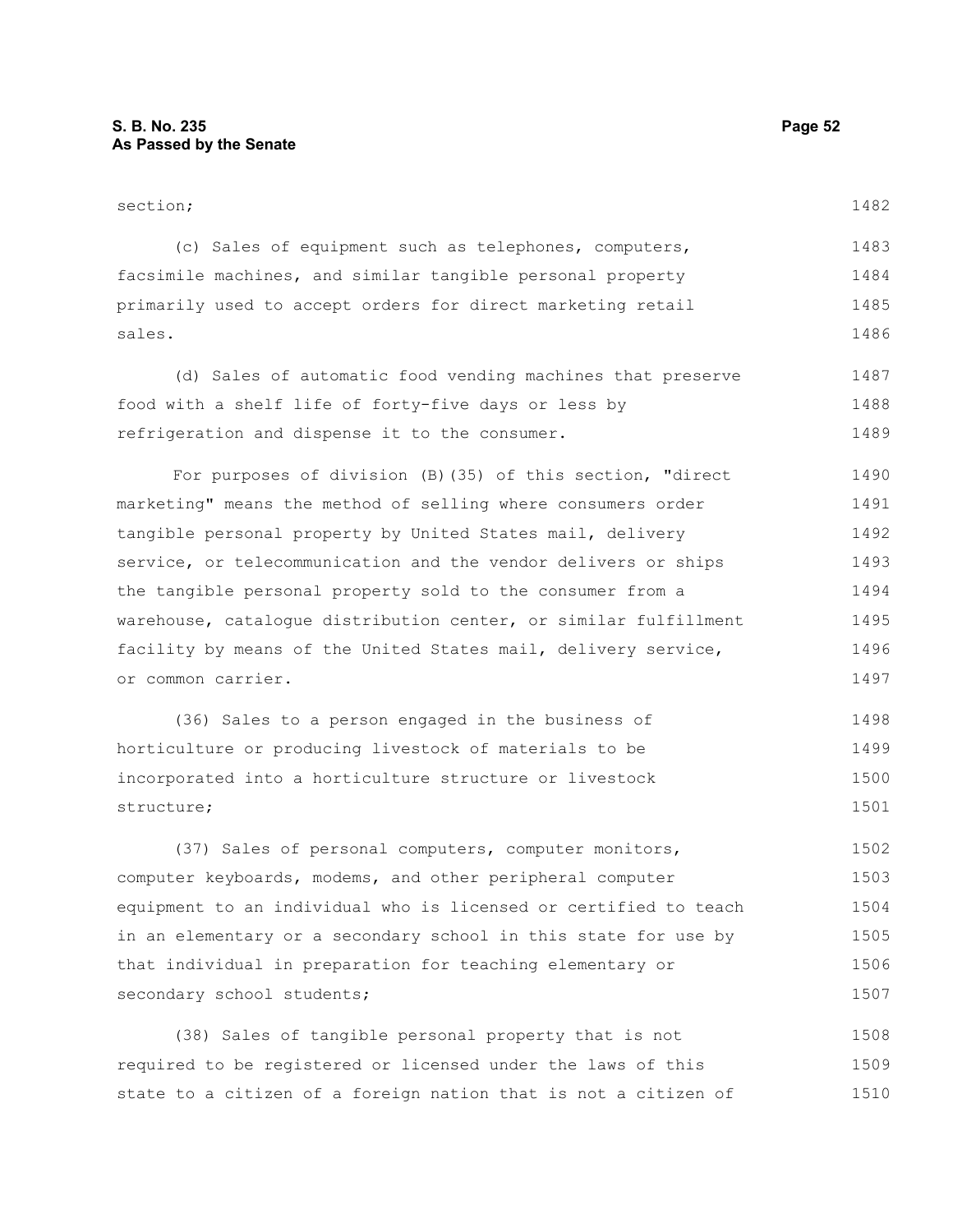# **S. B. No. 235 Page 53 As Passed by the Senate**

the United States, provided the property is delivered to a person in this state that is not a related member of the purchaser, is physically present in this state for the sole purpose of temporary storage and package consolidation, and is subsequently delivered to the purchaser at a delivery address in a foreign nation. As used in division (B)(38) of this section, "related member" has the same meaning as in section 5733.042 of the Revised Code, and "temporary storage" means the storage of tangible personal property for a period of not more than sixty days. (39) Sales of used manufactured homes and used mobile homes, as defined in section 5739.0210 of the Revised Code, made on or after January 1, 2000; (40) Sales of tangible personal property and services to a provider of electricity used or consumed directly and primarily in generating, transmitting, or distributing electricity for use by others, including property that is or is to be incorporated into and will become a part of the consumer's production, transmission, or distribution system and that retains its classification as tangible personal property after incorporation; fuel or power used in the production, transmission, or distribution of electricity; energy conversion equipment as defined in section 5727.01 of the Revised Code; and tangible personal property and services used in the repair and maintenance of the production, transmission, or distribution system, including only those motor vehicles as are specially designed and equipped for such use. The exemption provided in this division shall be in lieu of all other exemptions in division (B)(42)(a) or (n) of this section to which a provider of electricity may otherwise be entitled based on the use of the tangible personal property or service purchased in generating, 1511 1512 1513 1514 1515 1516 1517 1518 1519 1520 1521 1522 1523 1524 1525 1526 1527 1528 1529 1530 1531 1532 1533 1534 1535 1536 1537 1538 1539 1540 1541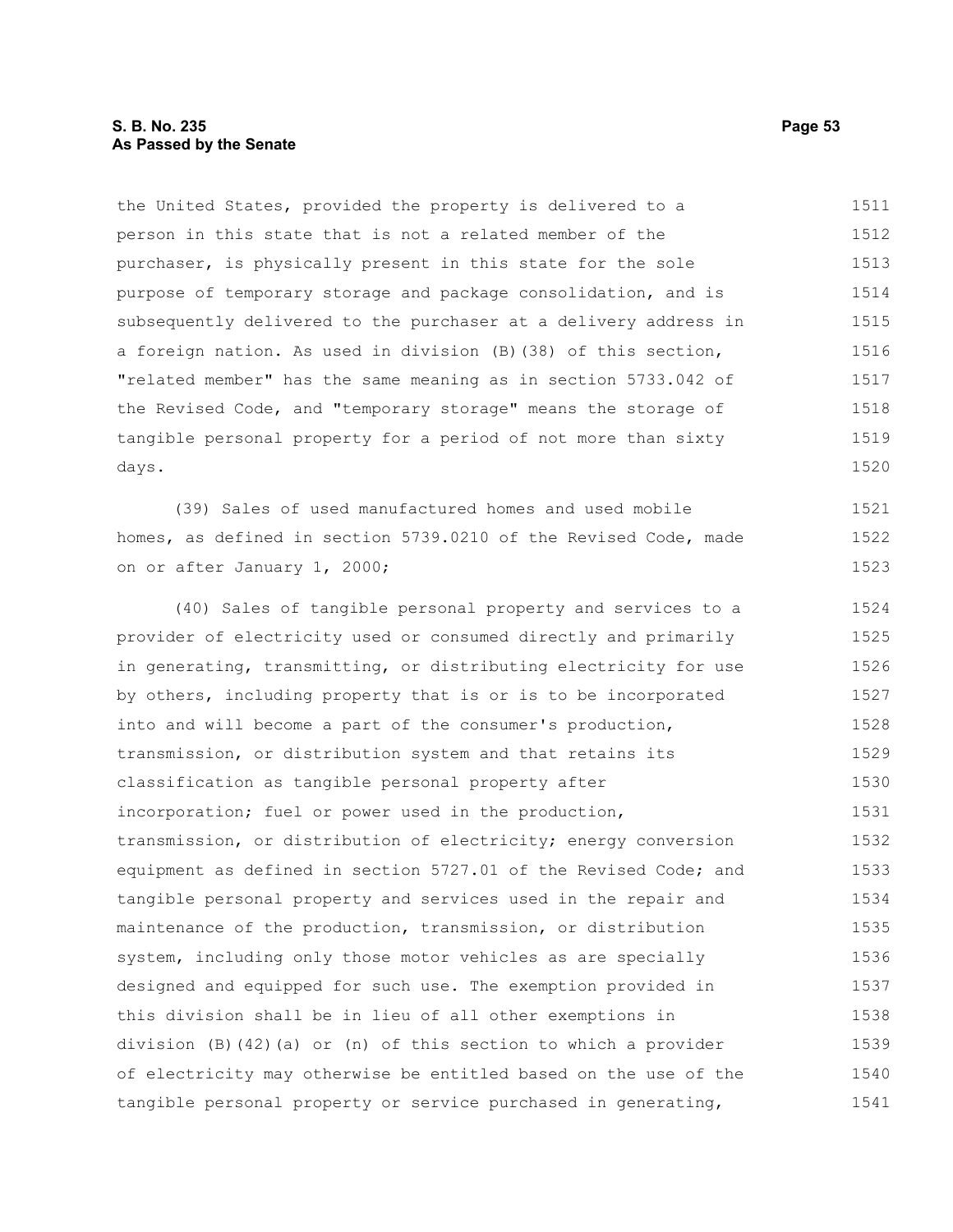transmitting, or distributing electricity.

as evidence of a contract of insurance;

| (B) (3) (p) of section 5739.01 of the Revised Code of tangible   | 1544 |
|------------------------------------------------------------------|------|
| personal property and services used directly and primarily in    | 1545 |
| providing taxable services under that section.                   | 1546 |
| (42) Sales where the purpose of the purchaser is to do any       | 1547 |
| of the following:                                                | 1548 |
| (a) To incorporate the thing transferred as a material or        | 1549 |
| a part into tangible personal property to be produced for sale   | 1550 |
| by manufacturing, assembling, processing, or refining; or to use | 1551 |
| or consume the thing transferred directly in producing tangible  | 1552 |
| personal property for sale by mining, including, without         | 1553 |
| limitation, the extraction from the earth of all substances that | 1554 |
| are classed geologically as minerals, or directly in the         | 1555 |
| rendition of a public utility service, except that the sales tax | 1556 |
| levied by this section shall be collected upon all meals,        | 1557 |
| drinks, and food for human consumption sold when transporting    | 1558 |
| persons. This paragraph does not exempt from "retail sale" or    | 1559 |
| "sales at retail" the sale of tangible personal property that is | 1560 |
| to be incorporated into a structure or improvement to real       | 1561 |
| property.                                                        | 1562 |
| (b) To hold the thing transferred as security for the            | 1563 |
| performance of an obligation of the vendor;                      | 1564 |
| (c) To resell, hold, use, or consume the thing transferred       | 1565 |

(41) Sales to a person providing services under division

(d) To use or consume the thing directly in commercial fishing; 1567 1568

(e) To incorporate the thing transferred as a material or a part into, or to use or consume the thing transferred directly 1569 1570

1542

1543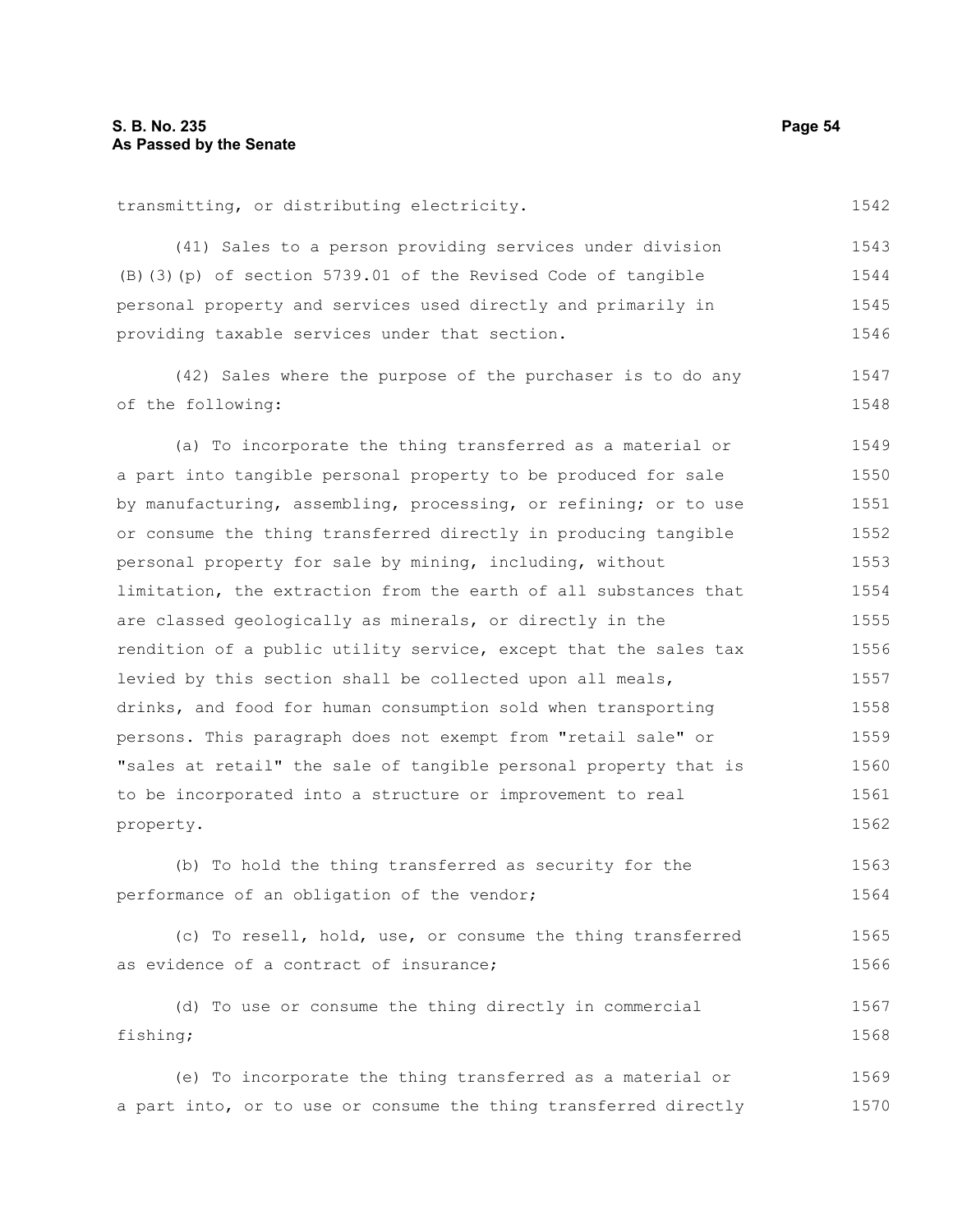in the production of, magazines distributed as controlled circulation publications; (f) To use or consume the thing transferred in the production and preparation in suitable condition for market and sale of printed, imprinted, overprinted, lithographic, multilithic, blueprinted, photostatic, or other productions or reproductions of written or graphic matter; 1571 1572 1573 1574 1575 1576 1577

(g) To use the thing transferred, as described in section 5739.011 of the Revised Code, primarily in a manufacturing operation to produce tangible personal property for sale; 1578 1579 1580

(h) To use the benefit of a warranty, maintenance or service contract, or similar agreement, as described in division (B)(7) of section 5739.01 of the Revised Code, to repair or maintain tangible personal property, if all of the property that is the subject of the warranty, contract, or agreement would not be subject to the tax imposed by this section; 1581 1582 1583 1584 1585 1586

(i) To use the thing transferred as qualified research and development equipment; 1587 1588

(j) To use or consume the thing transferred primarily in storing, transporting, mailing, or otherwise handling purchased sales inventory in a warehouse, distribution center, or similar facility when the inventory is primarily distributed outside this state to retail stores of the person who owns or controls the warehouse, distribution center, or similar facility, to retail stores of an affiliated group of which that person is a member, or by means of direct marketing. This division does not apply to motor vehicles registered for operation on the public highways. As used in this division, "affiliated group" has the same meaning as in division (B)(3)(e) of section 5739.01 of the 1589 1590 1591 1592 1593 1594 1595 1596 1597 1598 1599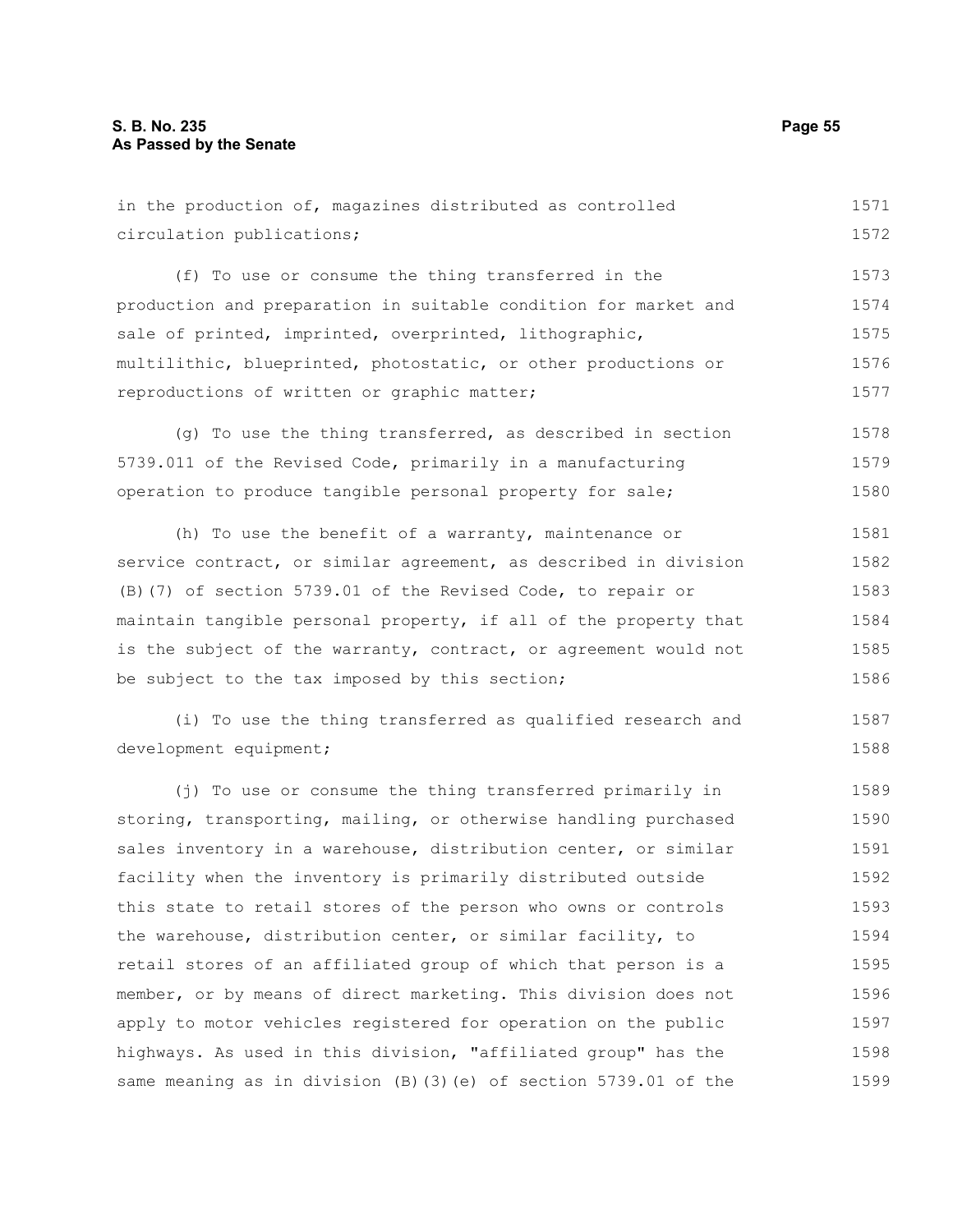# **S. B. No. 235 Page 56 As Passed by the Senate**

Revised Code and "direct marketing" has the same meaning as in division (B)(35) of this section. (k) To use or consume the thing transferred to fulfill a contractual obligation incurred by a warrantor pursuant to a warranty provided as a part of the price of the tangible personal property sold or by a vendor of a warranty, maintenance or service contract, or similar agreement the provision of which is defined as a sale under division (B)(7) of section 5739.01 of the Revised Code; (l) To use or consume the thing transferred in the production of a newspaper for distribution to the public; (m) To use tangible personal property to perform a service listed in division (B)(3) of section 5739.01 of the Revised Code, if the property is or is to be permanently transferred to the consumer of the service as an integral part of the performance of the service; (n) To use or consume the thing transferred primarily in producing tangible personal property for sale by farming, 1600 1601 1602 1603 1604 1605 1606 1607 1608 1609 1610 1611 1612 1613 1614 1615 1616 1617

agriculture, horticulture, or floriculture. Persons engaged in rendering farming, agriculture, horticulture, or floriculture services for others are deemed engaged primarily in farming, agriculture, horticulture, or floriculture. This paragraph does not exempt from "retail sale" or "sales at retail" the sale of tangible personal property that is to be incorporated into a structure or improvement to real property. 1618 1619 1620 1621 1622 1623 1624

(o) To use or consume the thing transferred in acquiring, formatting, editing, storing, and disseminating data or information by electronic publishing; 1625 1626 1627

(p) To provide the thing transferred to the owner or 1628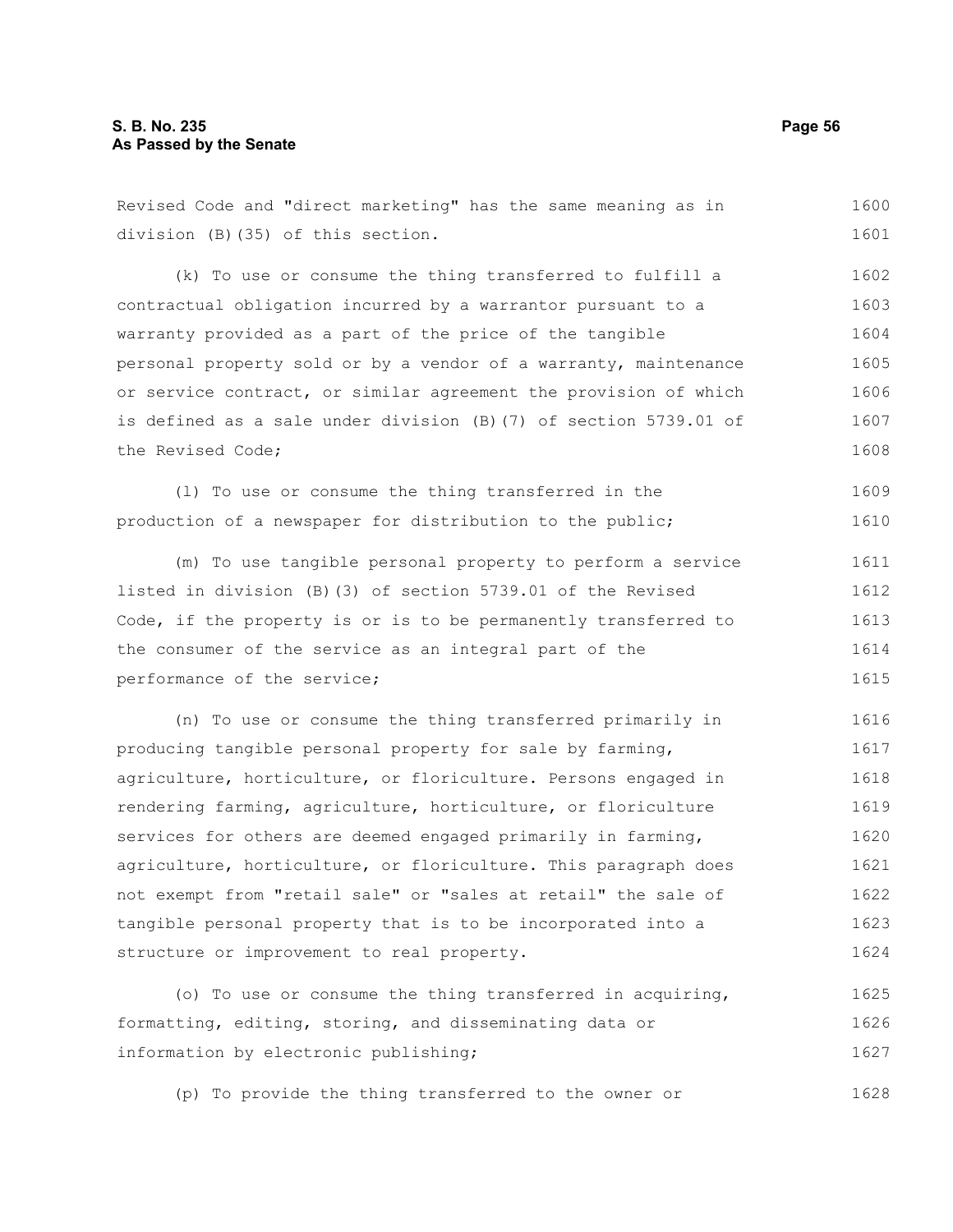### **S. B. No. 235 Page 57 As Passed by the Senate**

lessee of a motor vehicle that is being repaired or serviced, if the thing transferred is a rented motor vehicle and the purchaser is reimbursed for the cost of the rented motor vehicle by a manufacturer, warrantor, or provider of a maintenance, service, or other similar contract or agreement, with respect to the motor vehicle that is being repaired or serviced; 1629 1630 1631 1632 1633 1634

(q) To use or consume the thing transferred directly in production of crude oil and natural gas for sale. Persons engaged in rendering production services for others are deemed engaged in production. 1635 1636 1637 1638

As used in division (B)(42)(q) of this section, "production" means operations and tangible personal property directly used to expose and evaluate an underground reservoir that may contain hydrocarbon resources, prepare the wellbore for production, and lift and control all substances yielded by the reservoir to the surface of the earth. 1639 1640 1641 1642 1643 1644

(i) For the purposes of division (B)(42)(q) of this section, the "thing transferred" includes, but is not limited to, any of the following: 1645 1646 1647

(I) Services provided in the construction of permanent access roads, services provided in the construction of the well site, and services provided in the construction of temporary impoundments; 1648 1649 1650 1651

(II) Equipment and rigging used for the specific purpose of creating with integrity a wellbore pathway to underground reservoirs; 1652 1653 1654

(III) Drilling and workover services used to work within a subsurface wellbore, and tangible personal property directly used in providing such services; 1655 1656 1657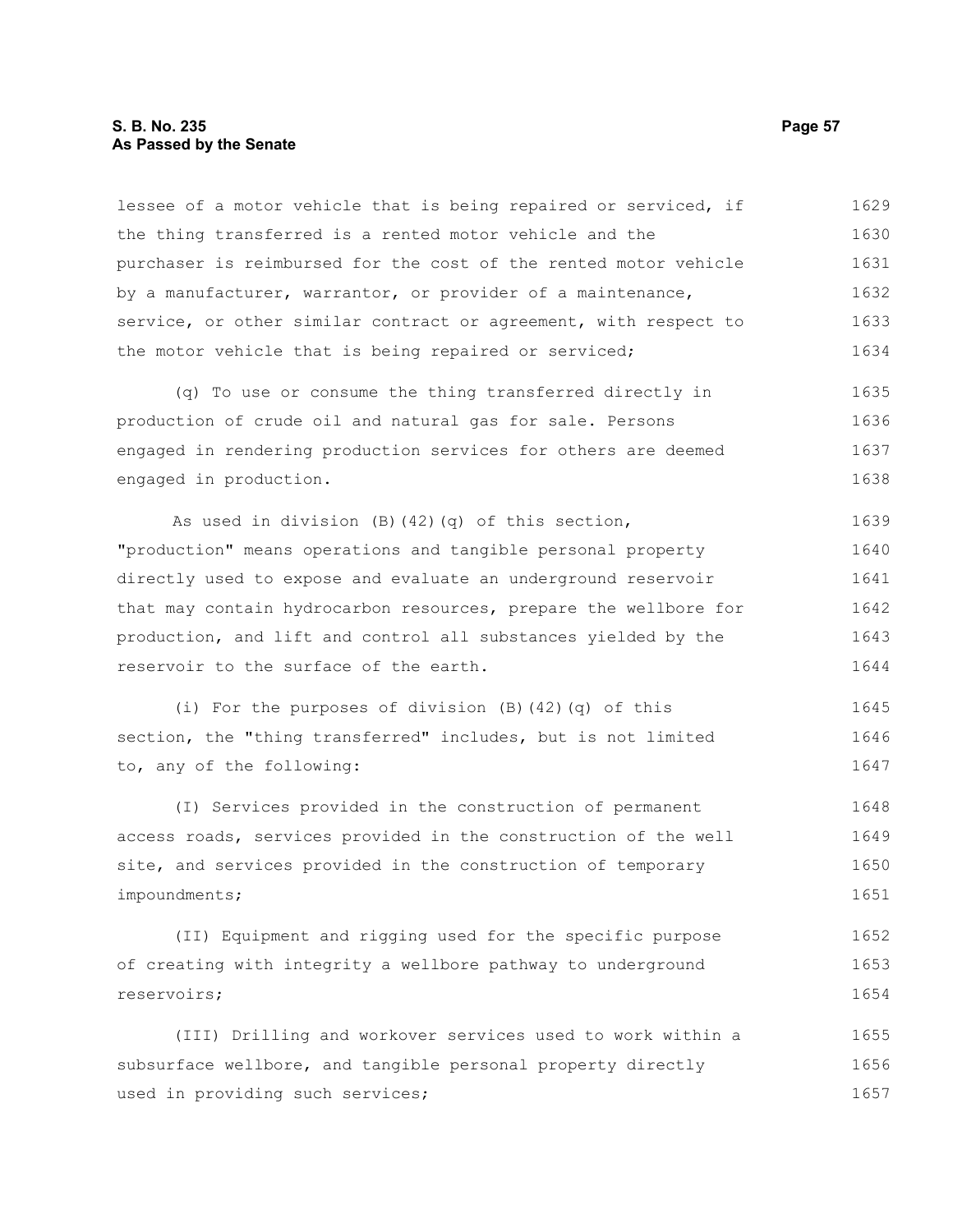| (IV) Casing, tubulars, and float and centralizing                | 1658 |
|------------------------------------------------------------------|------|
| equipment;                                                       | 1659 |
| (V) Trailers to which production equipment is attached;          | 1660 |
| (VI) Well completion services, including cementing of            | 1661 |
| casing, and tangible personal property directly used in          | 1662 |
| providing such services;                                         | 1663 |
| (VII) Wireline evaluation, mud logging, and perforation          | 1664 |
| services, and tangible personal property directly used in        | 1665 |
| providing such services;                                         | 1666 |
| (VIII) Reservoir stimulation, hydraulic fracturing, and          | 1667 |
| acidizing services, and tangible personal property directly used | 1668 |
| in providing such services, including all material pumped        | 1669 |
| downhole;                                                        | 1670 |
| (IX) Pressure pumping equipment;                                 | 1671 |
| (X) Artificial lift systems equipment;                           | 1672 |
| (XI) Wellhead equipment and well site equipment used to          | 1673 |
| separate, stabilize, and control hydrocarbon phases and produced | 1674 |
| water;                                                           | 1675 |
| (XII) Tangible personal property directly used to control        | 1676 |
| production equipment.                                            | 1677 |
| (ii) For the purposes of division (B) (42) (q) of this           | 1678 |
| section, the "thing transferred" does not include any of the     | 1679 |
| following:                                                       | 1680 |
| (I) Tangible personal property used primarily in the             | 1681 |
| exploration and production of any mineral resource regulated     | 1682 |
| under Chapter 1509. of the Revised Code other than oil or gas;   | 1683 |
| (II) Tangible personal property used primarily in storing,       | 1684 |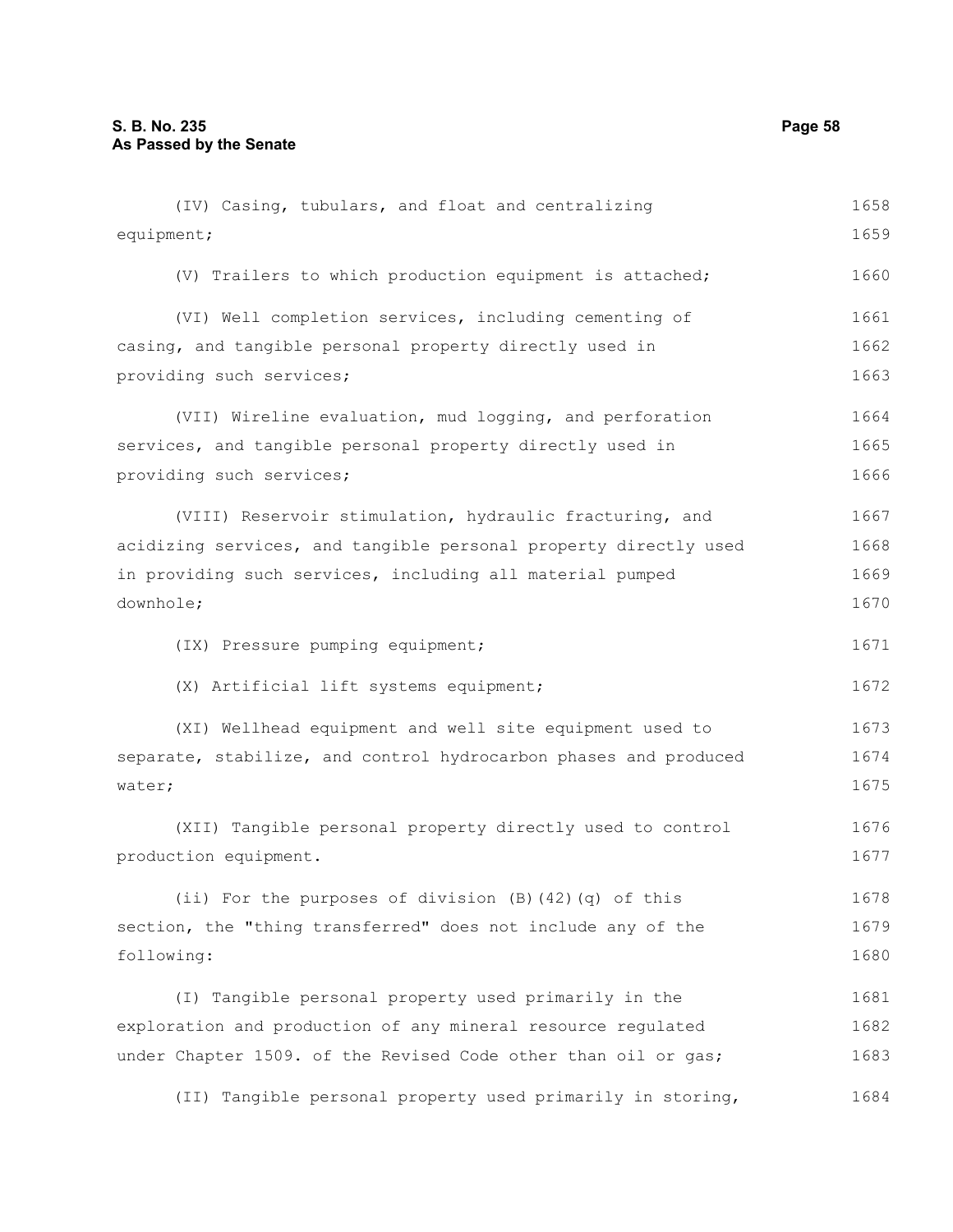holding, or delivering solutions or chemicals used in well stimulation as defined in section 1509.01 of the Revised Code; (III) Tangible personal property used primarily in preparing, installing, or reclaiming foundations for drilling or pumping equipment or well stimulation material tanks; (IV) Tangible personal property used primarily in transporting, delivering, or removing equipment to or from the well site or storing such equipment before its use at the well site; (V) Tangible personal property used primarily in gathering operations occurring off the well site, including gathering pipelines transporting hydrocarbon gas or liquids away from a crude oil or natural gas production facility; (VI) Tangible personal property that is to be incorporated into a structure or improvement to real property; (VII) Well site fencing, lighting, or security systems; (VIII) Communication devices or services; (IX) Office supplies; (X) Trailers used as offices or lodging; (XI) Motor vehicles of any kind; (XII) Tangible personal property used primarily for the storage of drilling byproducts and fuel not used for production; (XIII) Tangible personal property used primarily as a safety device; (XIV) Data collection or monitoring devices; (XV) Access ladders, stairs, or platforms attached to 1685 1686 1687 1688 1689 1690 1691 1692 1693 1694 1695 1696 1697 1698 1699 1700 1701 1702 1703 1704 1705 1706 1707 1708 1709 1710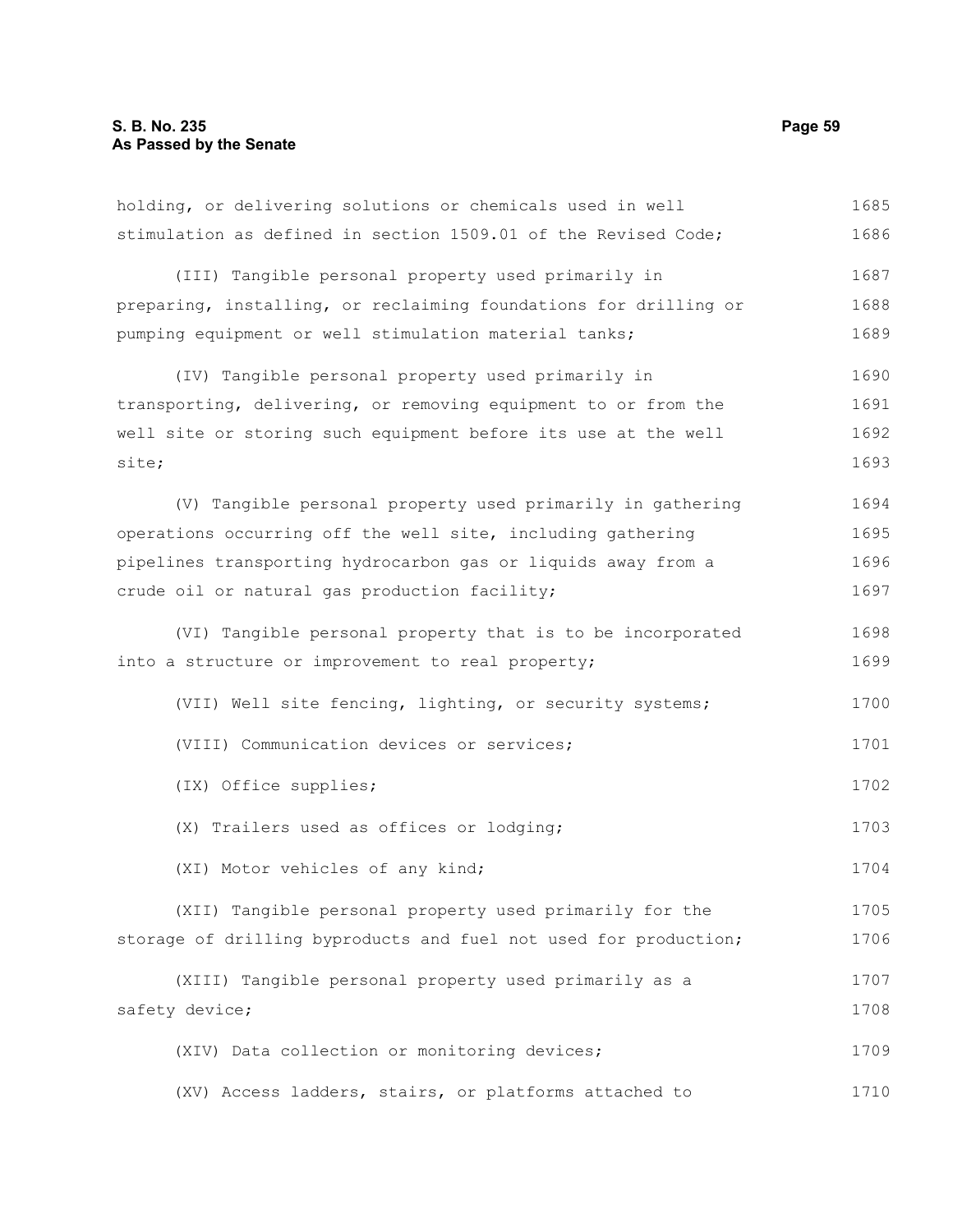# **S. B. No. 235 Page 60 As Passed by the Senate**

1738 1739

| storage tanks.                                                          | 1711 |
|-------------------------------------------------------------------------|------|
| The enumeration of tangible personal property in division               | 1712 |
| (B) $(42)$ (q) $(ii)$ of this section is not intended to be exhaustive, | 1713 |
| and any tangible personal property not so enumerated shall not          | 1714 |
| necessarily be construed to be a "thing transferred" for the            | 1715 |
| purposes of division (B) (42) (q) of this section.                      | 1716 |
| The commissioner shall adopt and promulgate rules under                 | 1717 |
| sections 119.01 to 119.13 of the Revised Code that the                  | 1718 |
| commissioner deems necessary to administer division $(B)$ (42) (q)      | 1719 |
| of this section.                                                        | 1720 |
| As used in division (B) (42) of this section, "thing"                   | 1721 |
| includes all transactions included in divisions $(B)$ (3) (a), (b),     | 1722 |
| and (e) of section 5739.01 of the Revised Code.                         | 1723 |
| (43) Sales conducted through a coin operated device that                | 1724 |
| activates vacuum equipment or equipment that dispenses water,           | 1725 |
| whether or not in combination with soap or other cleaning agents        | 1726 |
| or wax, to the consumer for the consumer's use on the premises          | 1727 |
| in washing, cleaning, or waxing a motor vehicle, provided no            | 1728 |
| other personal property or personal service is provided as part         | 1729 |
| of the transaction.                                                     | 1730 |
| (44) Sales of replacement and modification parts for                    | 1731 |
| engines, airframes, instruments, and interiors in, and paint            | 1732 |
| for, aircraft used primarily in a fractional aircraft ownership         | 1733 |
| program, and sales of services for the repair, modification, and        | 1734 |
| maintenance of such aircraft, and machinery, equipment, and             | 1735 |
| supplies primarily used to provide those services.                      | 1736 |
| (45) Sales of telecommunications service that is used                   | 1737 |
| directly and primarily to perform the functions of a call               | 1738 |

center. As used in this division, "call center" means any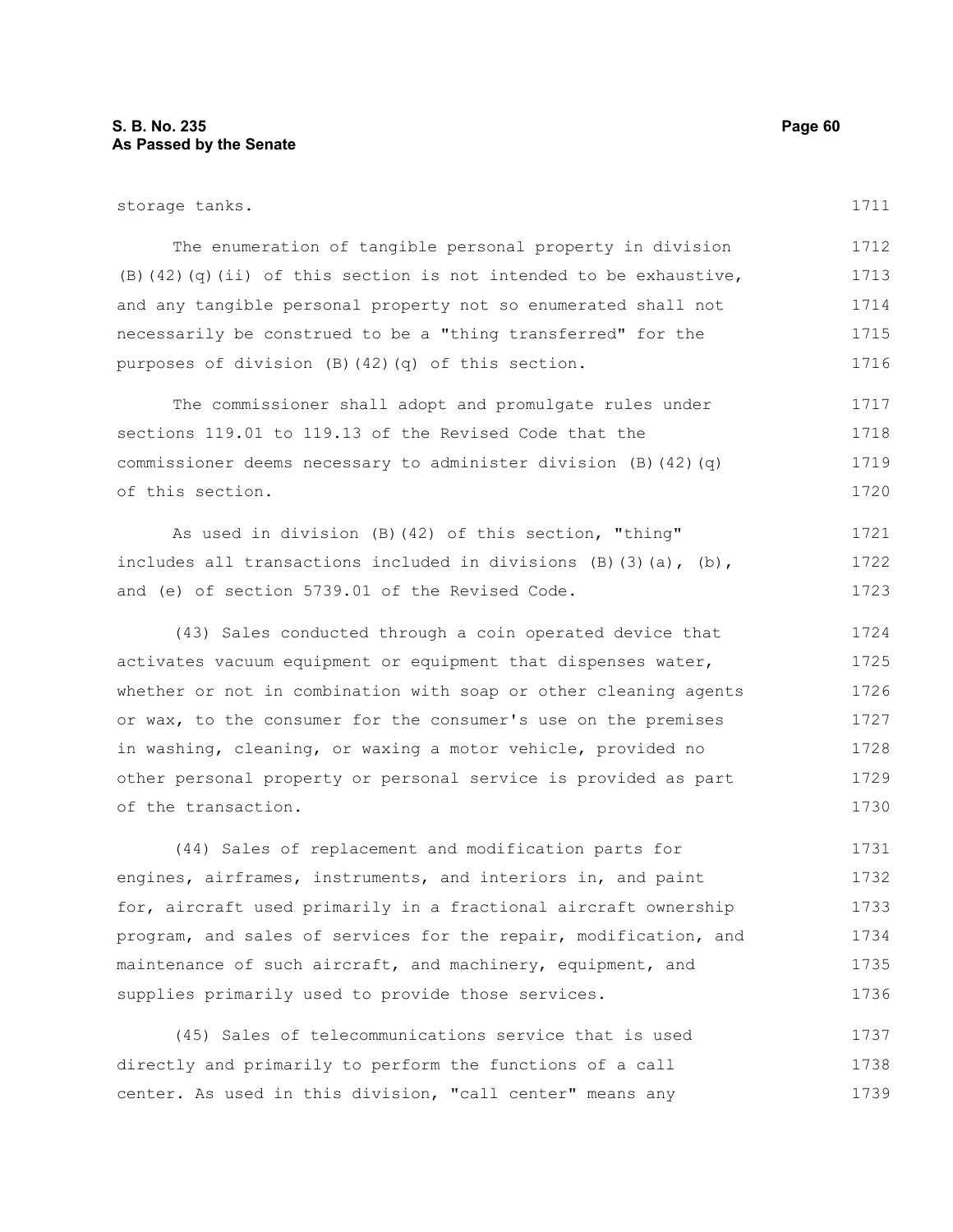# **S. B. No. 235 Page 61 As Passed by the Senate**

physical location where telephone calls are placed or received in high volume for the purpose of making sales, marketing, customer service, technical support, or other specialized business activity, and that employs at least fifty individuals that engage in call center activities on a full-time basis, or sufficient individuals to fill fifty full-time equivalent positions. 1740 1741 1742 1743 1744 1745 1746

(46) Sales by a telecommunications service vendor of 900 service to a subscriber. This division does not apply to information services. 1747 1748 1749

(47) Sales of value-added non-voice data service. This division does not apply to any similar service that is not otherwise a telecommunications service. 1750 1751 1752

(48) Sales of feminine hygiene products. 1753

(49) Sales of materials, parts, equipment, or engines used in the repair or maintenance of aircraft or avionics systems of such aircraft, and sales of repair, remodeling, replacement, or maintenance services in this state performed on aircraft or on an aircraft's avionics, engine, or component materials or parts. As used in division (B)(49) of this section, "aircraft" means aircraft of more than six thousand pounds maximum certified takeoff weight or used exclusively in general aviation. 1754 1755 1756 1757 1758 1759 1760 1761

(50) Sales of full flight simulators that are used for pilot or flight-crew training, sales of repair or replacement parts or components, and sales of repair or maintenance services for such full flight simulators. "Full flight simulator" means a replica of a specific type, or make, model, and series of aircraft cockpit. It includes the assemblage of equipment and computer programs necessary to represent aircraft operations in 1762 1763 1764 1765 1766 1767 1768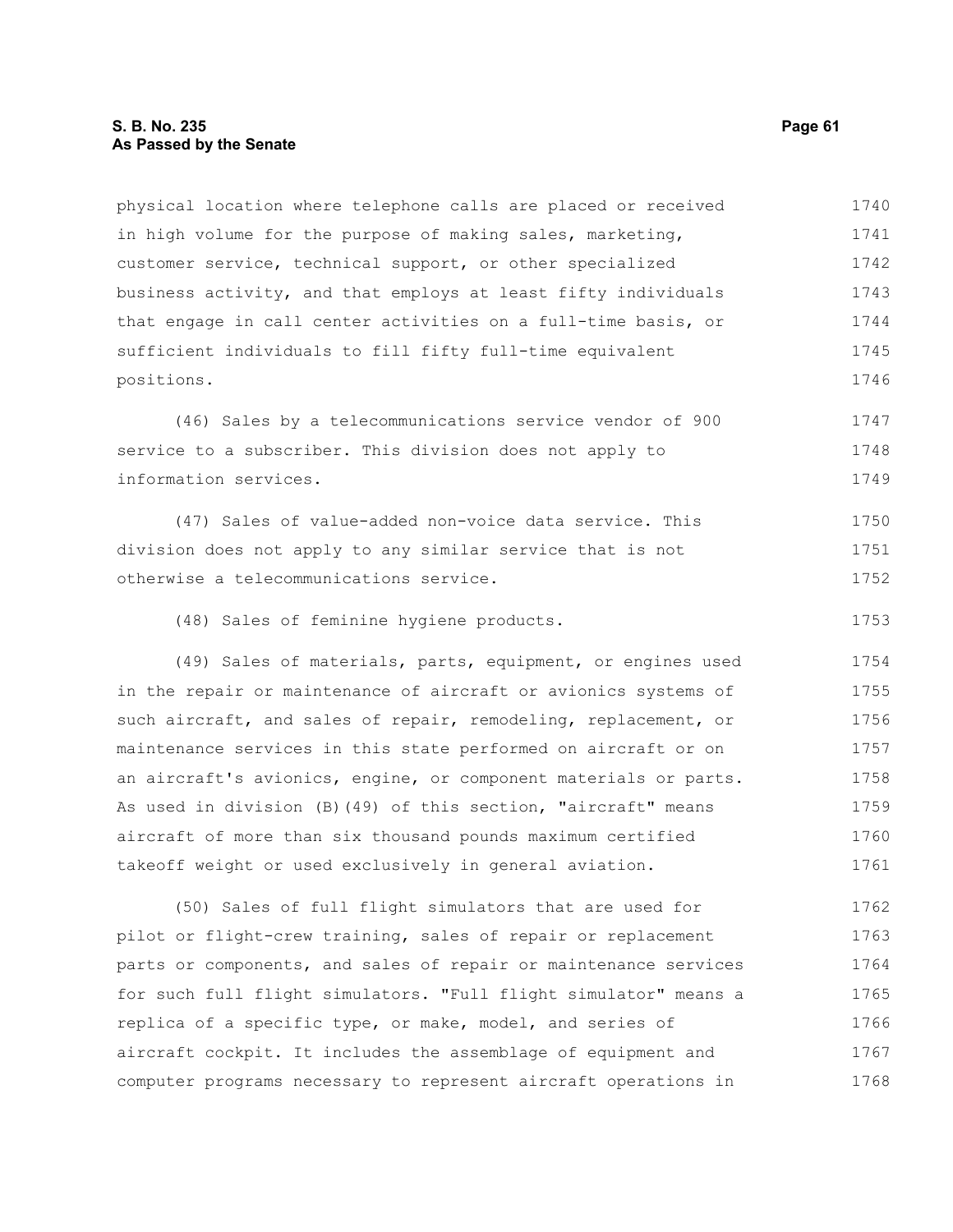# **S. B. No. 235 Page 62 As Passed by the Senate**

ground and flight conditions, a visual system providing an outof-the-cockpit view, and a system that provides cues at least equivalent to those of a three-degree-of-freedom motion system, and has the full range of capabilities of the systems installed in the device as described in appendices A and B of part 60 of chapter 1 of title 14 of the Code of Federal Regulations. 1769 1770 1771 1772 1773 1774

(51) Any transfer or lease of tangible personal property between the state and JobsOhio in accordance with section 4313.02 of the Revised Code. 1775 1776 1777

(52)(a) Sales to a qualifying corporation. 1778

(b) As used in division (B)(52) of this section:

(i) "Qualifying corporation" means a nonprofit corporation organized in this state that leases from an eligible county land, buildings, structures, fixtures, and improvements to the land that are part of or used in a public recreational facility used by a major league professional athletic team or a class A to class AAA minor league affiliate of a major league professional athletic team for a significant portion of the team's home schedule, provided the following apply: 1780 1781 1782 1783 1784 1785 1786 1787

(I) The facility is leased from the eligible county pursuant to a lease that requires substantially all of the revenue from the operation of the business or activity conducted by the nonprofit corporation at the facility in excess of operating costs, capital expenditures, and reserves to be paid to the eligible county at least once per calendar year. 1788 1789 1790 1791 1792 1793

(II) Upon dissolution and liquidation of the nonprofit corporation, all of its net assets are distributable to the board of commissioners of the eligible county from which the corporation leases the facility. 1794 1795 1796 1797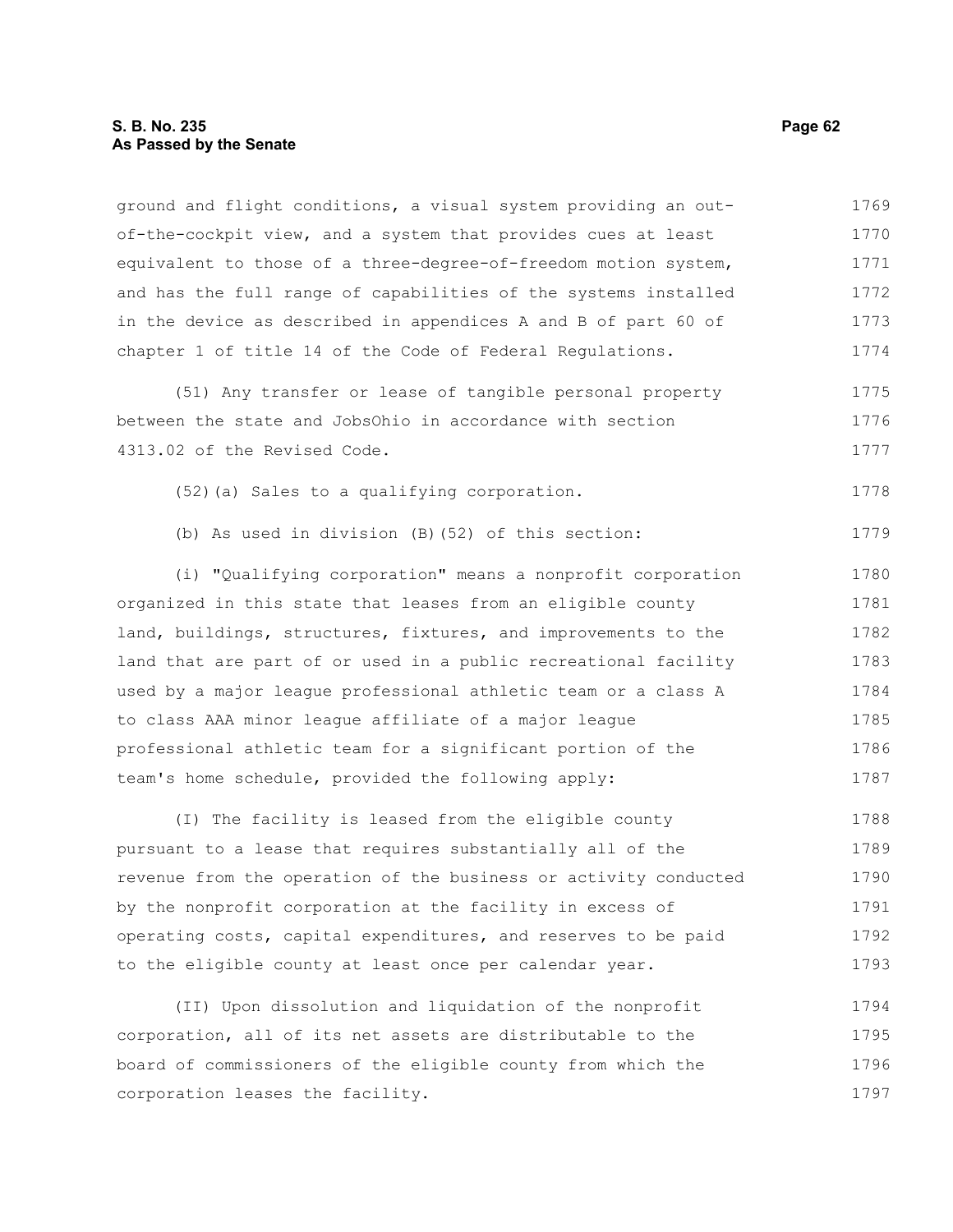# **S. B. No. 235 Page 63 As Passed by the Senate**

(ii) "Eligible county" has the same meaning as in section 307.695 of the Revised Code. (53) Sales to or by a cable service provider, video service provider, or radio or television broadcast station regulated by the federal government of cable service or programming, video service or programming, audio service or programming, or electronically transferred digital audiovisual or audio work. As used in division (B)(53) of this section, "cable service" and "cable service provider" have the same meanings as in section 1332.01 of the Revised Code, and "video service," "video service provider," and "video programming" have the same meanings as in section 1332.21 of the Revised Code. (54) Sales of a digital audio work electronically transferred for delivery through use of a machine, such as a juke box, that does all of the following: (a) Accepts direct payments to operate; (b) Automatically plays a selected digital audio work for a single play upon receipt of a payment described in division  $(B)$ (54)(a) of this section; (c) Operates exclusively for the purpose of playing digital audio works in a commercial establishment. (55)(a) Sales of the following occurring on the first Friday of August and the following Saturday and Sunday of each year, beginning in 2018: (i) An item of clothing, the price of which is seventyfive dollars or less; 1798 1799 1800 1801 1802 1803 1804 1805 1806 1807 1808 1809 1810 1811 1812 1813 1814 1815 1816 1817 1818 1819 1820 1821 1822 1823

(ii) An item of school supplies, the price of which is twenty dollars or less; 1824 1825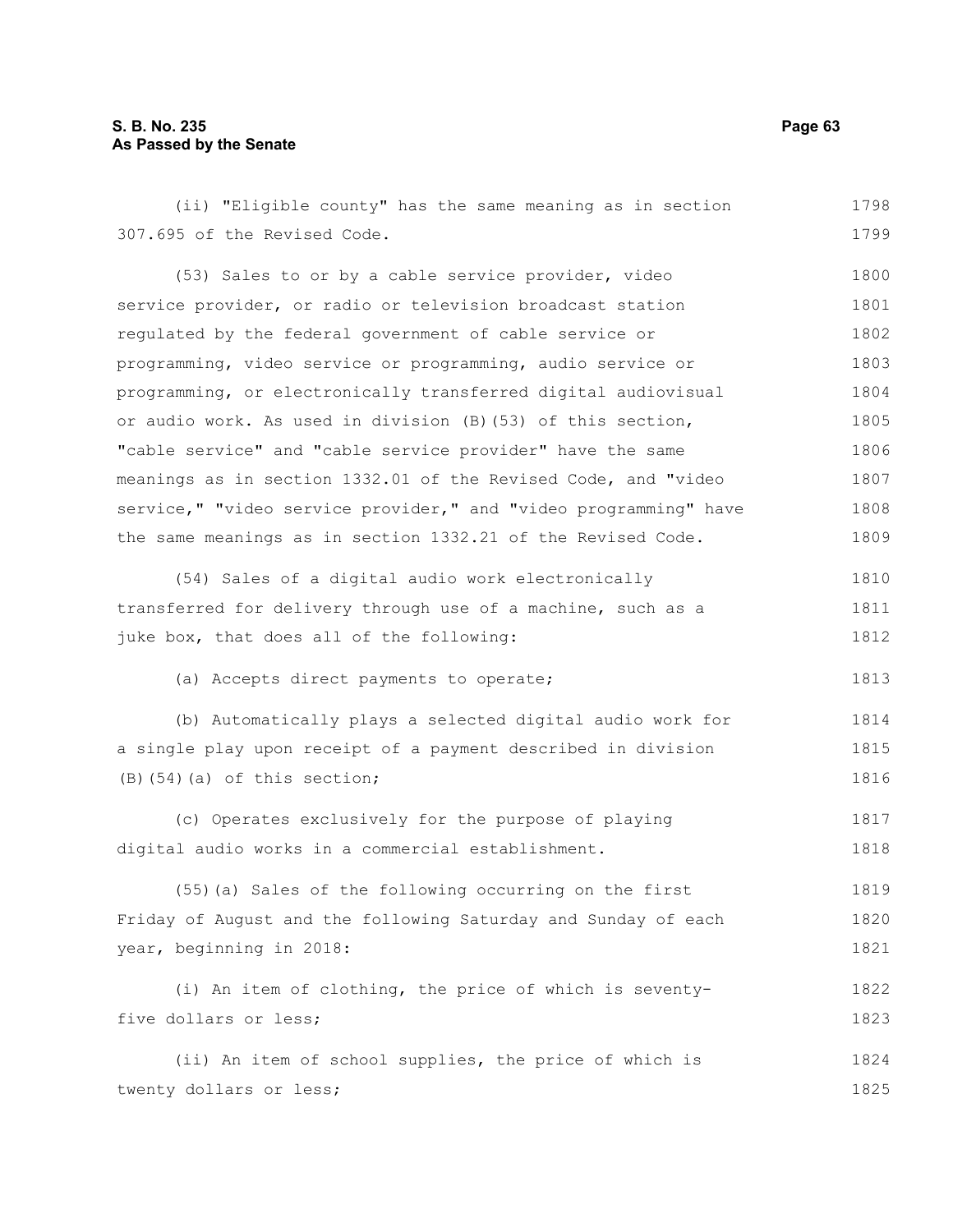### **S. B. No. 235 Page 64 As Passed by the Senate**

(iii) An item of school instructional material, the price of which is twenty dollars or less. 1826 1827

(b) As used in division (B)(55) of this section:

(i) "Clothing" means all human wearing apparel suitable for general use. "Clothing" includes, but is not limited to, aprons, household and shop; athletic supporters; baby receiving blankets; bathing suits and caps; beach capes and coats; belts and suspenders; boots; coats and jackets; costumes; diapers, children and adult, including disposable diapers; earmuffs; footlets; formal wear; garters and garter belts; girdles; gloves and mittens for general use; hats and caps; hosiery; insoles for shoes; lab coats; neckties; overshoes; pantyhose; rainwear; rubber pants; sandals; scarves; shoes and shoe laces; slippers; sneakers; socks and stockings; steel-toed shoes; underwear; uniforms, athletic and nonathletic; and wedding apparel. "Clothing" does not include items purchased for use in a trade or business; clothing accessories or equipment; protective equipment; sports or recreational equipment; belt buckles sold separately; costume masks sold separately; patches and emblems sold separately; sewing equipment and supplies including, but not limited to, knitting needles, patterns, pins, scissors, sewing machines, sewing needles, tape measures, and thimbles; and sewing materials that become part of "clothing" including, but not limited to, buttons, fabric, lace, thread, yarn, and zippers. 1829 1830 1831 1832 1833 1834 1835 1836 1837 1838 1839 1840 1841 1842 1843 1844 1845 1846 1847 1848 1849 1850

(ii) "School supplies" means items commonly used by a student in a course of study. "School supplies" includes only the following items: binders; book bags; calculators; cellophane tape; blackboard chalk; compasses; composition books; crayons; erasers; folders, expandable, pocket, plastic, and manila; glue, 1851 1852 1853 1854 1855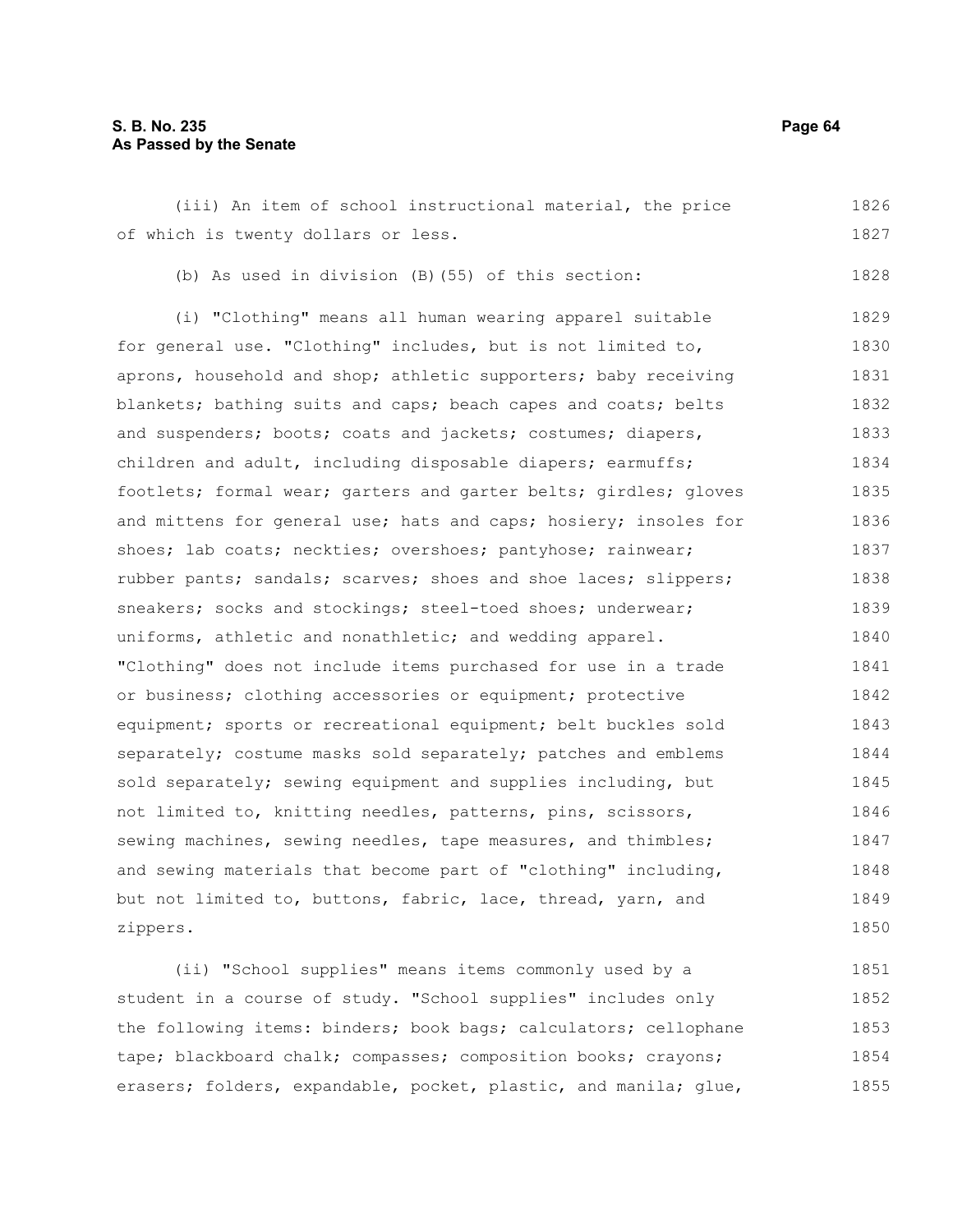# **S. B. No. 235 Page 65 As Passed by the Senate**

paste, and paste sticks; highlighters; index cards; index card boxes; legal pads; lunch boxes; markers; notebooks; paper, loose-leaf ruled notebook paper, copy paper, graph paper, tracing paper, manila paper, colored paper, poster board, and construction paper; pencil boxes and other school supply boxes; pencil sharpeners; pencils; pens; protractors; rulers; scissors; and writing tablets. "School supplies" does not include any item purchased for use in a trade or business. 1856 1857 1858 1859 1860 1861 1862 1863

(iii) "School instructional material" means written material commonly used by a student in a course of study as a reference and to learn the subject being taught. "School instructional material" includes only the following items: reference books, reference maps and globes, textbooks, and workbooks. "School instructional material" does not include any material purchased for use in a trade or business. 1864 1865 1866 1867 1868 1869 1870

(56)(a) Sales of diapers or incontinence underpads sold pursuant to a prescription, for the benefit of a medicaid recipient with a diagnosis of incontinence, and by a medicaid provider that maintains a valid provider agreement under section 5164.30 of the Revised Code with the department of medicaid, provided that the medicaid program covers diapers or incontinence underpads as an incontinence garment. 1871 1872 1873 1874 1875 1876 1877

(b) As used in division (B)(56)(a) of this section:

(i) "Diaper" means an absorbent garment worn by humans who are incapable of, or have difficulty, controlling their bladder or bowel movements. 1879 1880 1881

(ii) "Incontinence underpad" means an absorbent product, not worn on the body, designed to protect furniture or other tangible personal property from soiling or damage due to human 1882 1883 1884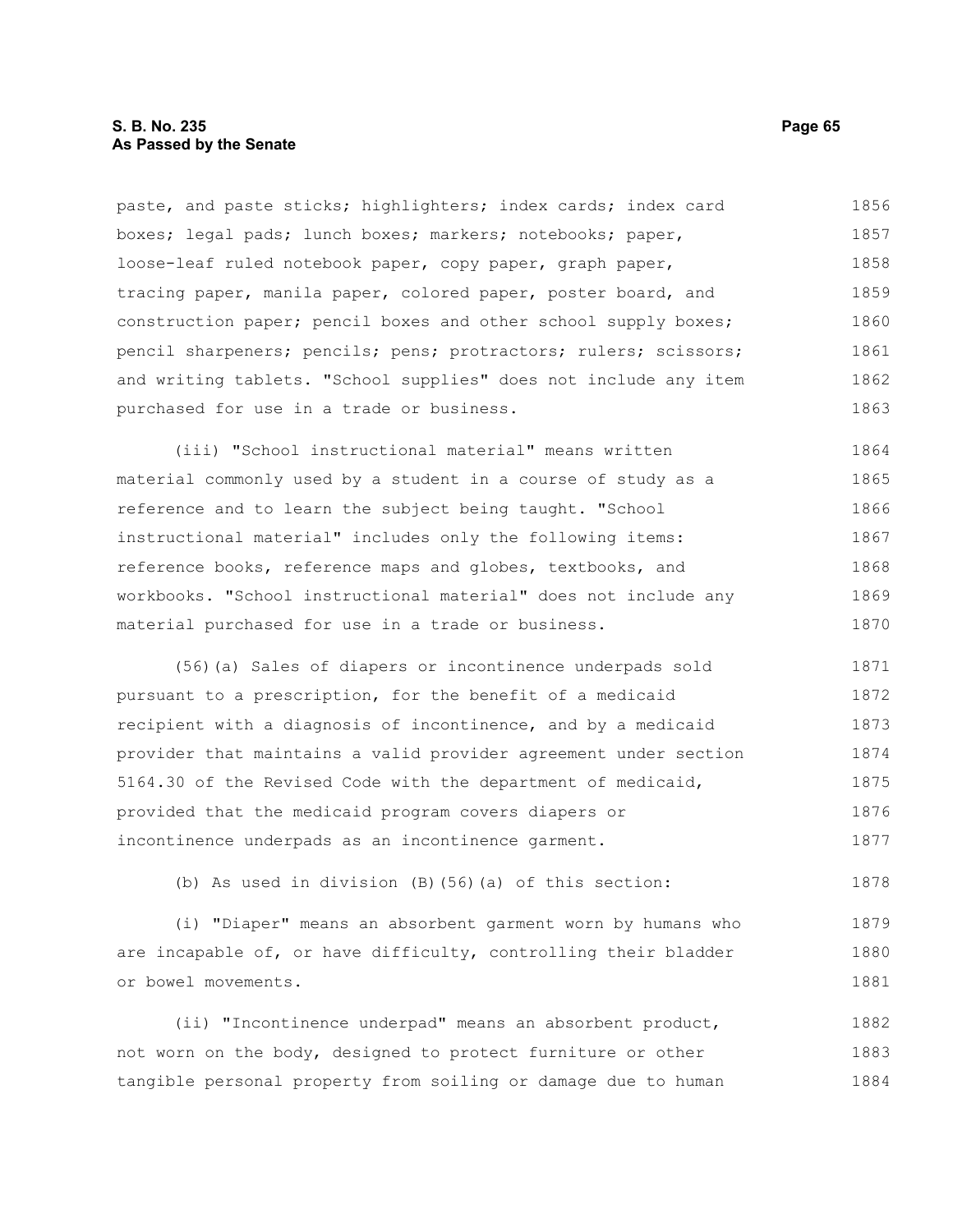Revised Code.

1909 1910

| incontinence.                                                      | 1885 |
|--------------------------------------------------------------------|------|
| (57) Sales of investment metal bullion and investment              | 1886 |
| coins. "Investment metal bullion" means any bullion described in   | 1887 |
| section 408(m) (3) (B) of the Internal Revenue Code, regardless of | 1888 |
| whether that bullion is in the physical possession of a trustee.   | 1889 |
| "Investment coin" means any coin composed primarily of gold,       | 1890 |
| silver, platinum, or palladium.                                    | 1891 |
| (58) Documentary services charges imposed pursuant to              | 1892 |
| section 4517.261 or 4781.24 of the Revised Code.                   | 1893 |
| (C) For the purpose of the proper administration of this           | 1894 |
| chapter, and to prevent the evasion of the tax, it is presumed     | 1895 |
| that all sales made in this state are subject to the tax until     | 1896 |
| the contrary is established.                                       | 1897 |
| (D) The tax collected by the vendor from the consumer              | 1898 |
| under this chapter is not part of the price, but is a tax          | 1899 |
| collection for the benefit of the state, and of counties levying   | 1900 |
| an additional sales tax pursuant to section 5739.021 or 5739.026   | 1901 |
| of the Revised Code and of transit authorities levying an          | 1902 |
| additional sales tax pursuant to section 5739.023 of the Revised   | 1903 |
| Code. Except for the discount authorized under section 5739.12     | 1904 |
| of the Revised Code and the effects of any rounding pursuant to    | 1905 |
| section 5703.055 of the Revised Code, no person other than the     | 1906 |
| state or such a county or transit authority shall derive any       | 1907 |
| benefit from the collection or payment of the tax levied by this   | 1908 |

**Sec. 5739.03.** (A) Except as provided in section 5739.05 or section 5739.051 of the Revised Code, the tax imposed by or pursuant to section 5739.02, 5739.021, 5739.023, or 5739.026 of 1911 1912 1913

section or section 5739.021, 5739.023, or 5739.026 of the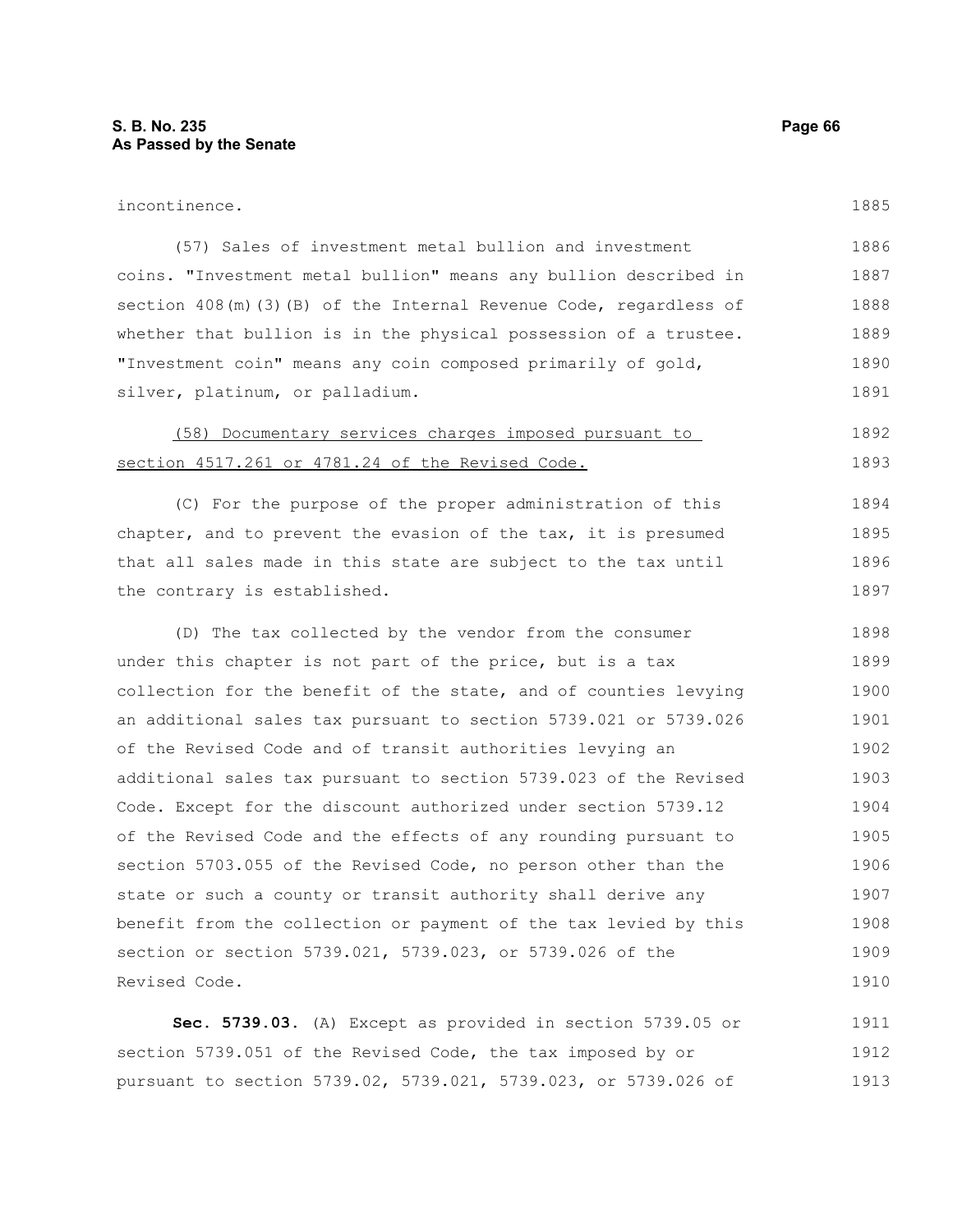### **S. B. No. 235 Page 67 As Passed by the Senate**

the Revised Code shall be paid by the consumer to the vendor, and each vendor shall collect from the consumer, as a trustee for the state of Ohio, the full and exact amount of the tax payable on each taxable sale, in the manner and at the times provided as follows: 1914 1915 1916 1917 1918

(1) If the price is, at or prior to the provision of the service or the delivery of possession of the thing sold to the consumer, paid in currency passed from hand to hand by the consumer or the consumer's agent to the vendor or the vendor's agent, the vendor or the vendor's agent shall collect the tax with and at the same time as the price; 1919 1920 1921 1922 1923 1924

(2) If the price is otherwise paid or to be paid, the vendor or the vendor's agent shall, at or prior to the provision of the service or the delivery of possession of the thing sold to the consumer, charge the tax imposed by or pursuant to section 5739.02, 5739.021, 5739.023, or 5739.026 of the Revised Code to the account of the consumer, which amount shall be collected by the vendor from the consumer in addition to the price. Such sale shall be reported on and the amount of the tax applicable thereto shall be remitted with the return for the period in which the sale is made, and the amount of the tax shall become a legal charge in favor of the vendor and against the consumer. 1925 1926 1927 1928 1929 1930 1931 1932 1933 1934 1935 1936

(B)(1)(a) If any sale is claimed to be exempt under division (E) of section 5739.01 of the Revised Code or under section 5739.02 of the Revised Code, with the exception of divisions (B)(1) to  $(11)$ ,  $(28)$ ,  $(48)$ ,  $\theta$   $\theta$  +  $(55)$ , or  $(58)$  of section 5739.02 of the Revised Code, the consumer must provide to the vendor, and the vendor must obtain from the consumer, a certificate specifying the reason that the sale is not legally 1937 1938 1939 1940 1941 1942 1943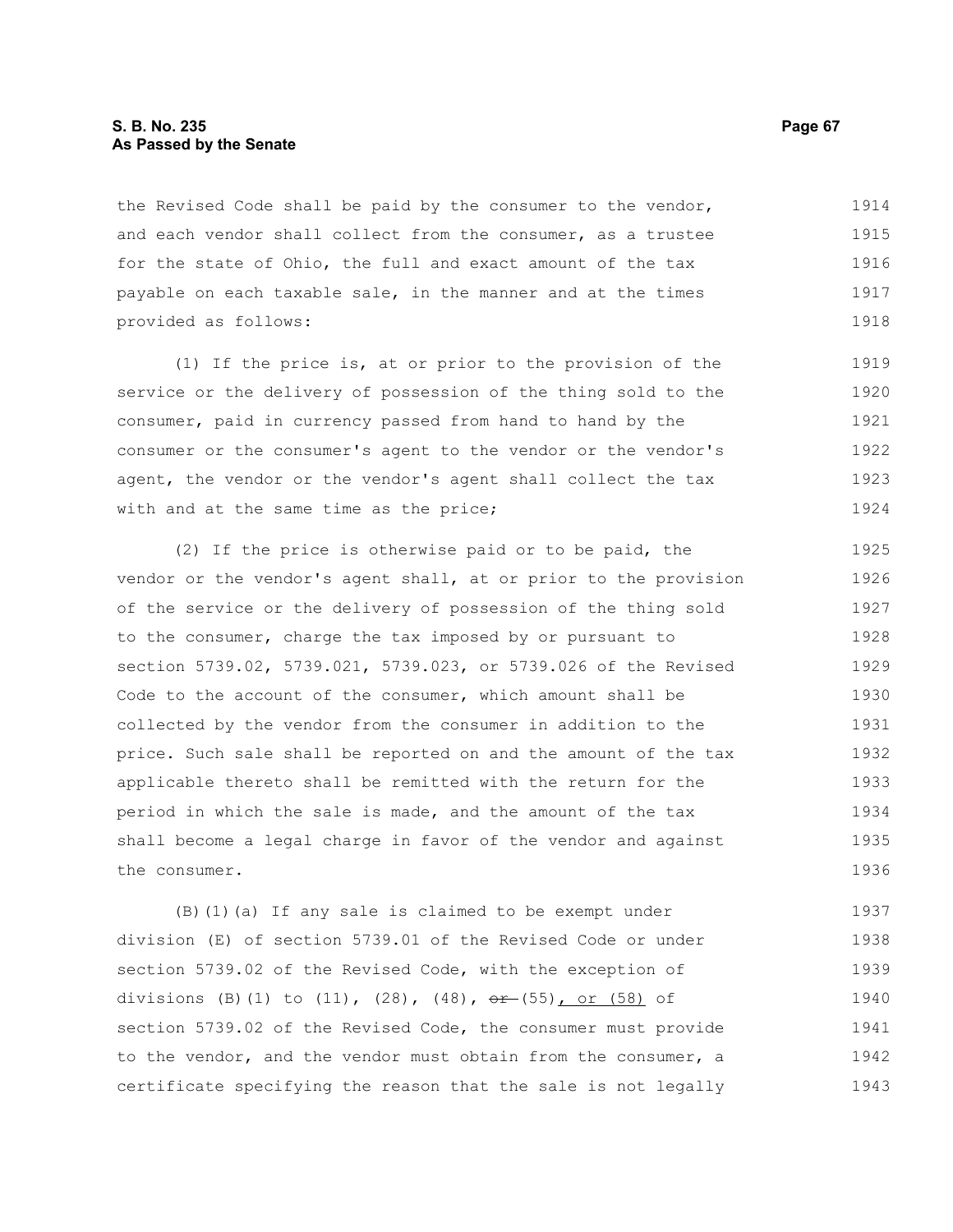# **S. B. No. 235 Page 68 As Passed by the Senate**

subject to the tax. The certificate shall be in such form, and shall be provided either in a hard copy form or electronic form, as the tax commissioner prescribes. 1944 1945 1946

(b) A vendor that obtains a fully completed exemption certificate from a consumer is relieved of liability for collecting and remitting tax on any sale covered by that certificate. If it is determined the exemption was improperly claimed, the consumer shall be liable for any tax due on that sale under section 5739.02, 5739.021, 5739.023, or 5739.026 or Chapter 5741. of the Revised Code. Relief under this division from liability does not apply to any of the following: 1947 1948 1949 1950 1951 1952 1953 1954

(i) A vendor that fraudulently fails to collect tax; 1955

(ii) A vendor that solicits consumers to participate in the unlawful claim of an exemption; 1956 1957

(iii) A vendor that accepts an exemption certificate from a consumer that claims an exemption based on who purchases or who sells property or a service, when the subject of the transaction sought to be covered by the exemption certificate is actually received by the consumer at a location operated by the vendor in this state, and this state has posted to its web site an exemption certificate form that clearly and affirmatively indicates that the claimed exemption is not available in this state; 1958 1959 1960 1961 1962 1963 1964 1965 1966

(iv) A vendor that accepts an exemption certificate from a consumer who claims a multiple points of use exemption under division (D) of section 5739.033 of the Revised Code, if the item purchased is tangible personal property, other than prewritten computer software. 1967 1968 1969 1970 1971

(2) The vendor shall maintain records, including exemption 1972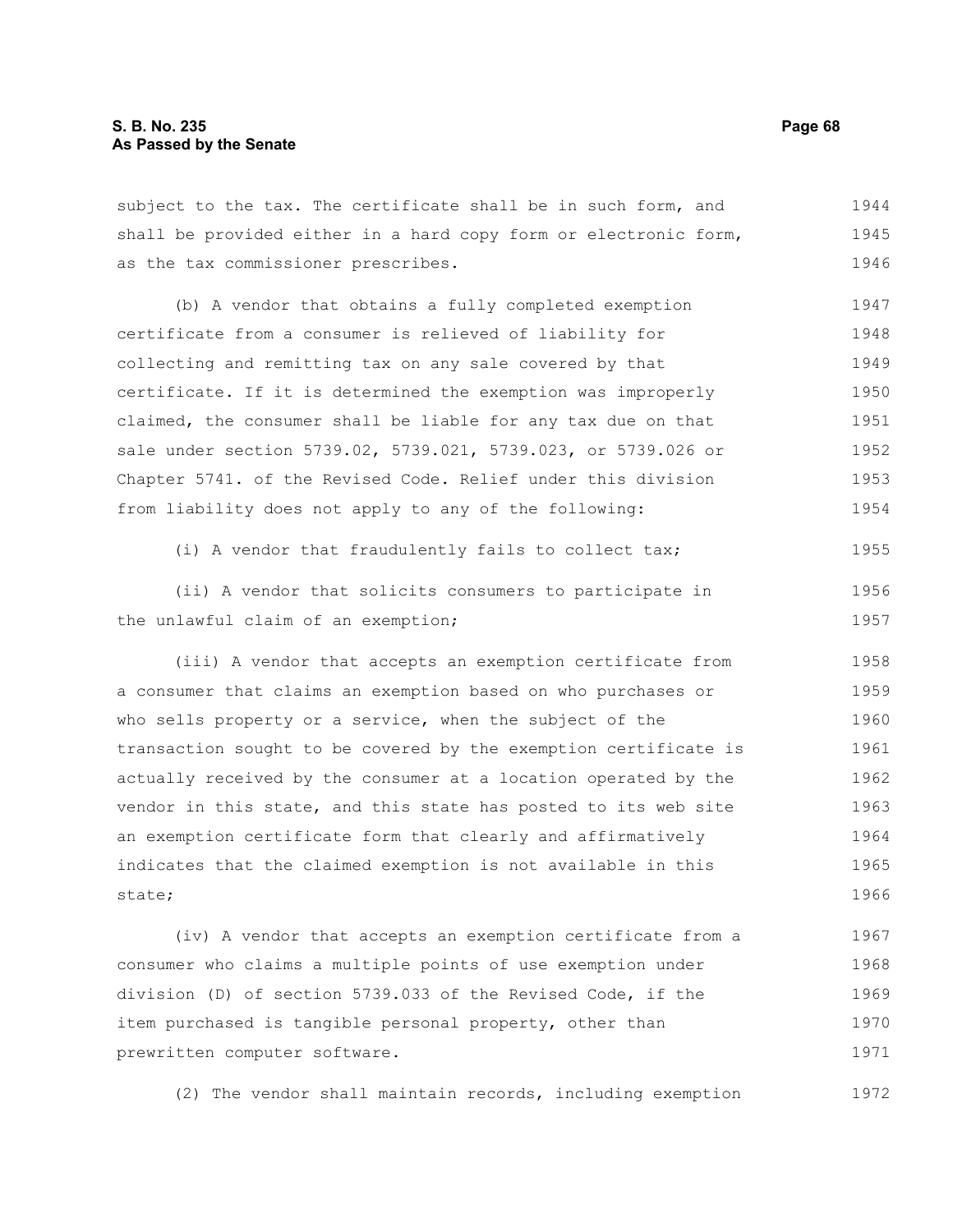# **S. B. No. 235 Page 69 As Passed by the Senate**

certificates, of all sales on which a consumer has claimed an exemption, and provide them to the tax commissioner on request. 1973 1974

(3) The tax commissioner may establish an identification system whereby the commissioner issues an identification number to a consumer that is exempt from payment of the tax. The consumer must present the number to the vendor, if any sale is claimed to be exempt as provided in this section. 1975 1976 1977 1978 1979

(4) If no certificate is provided or obtained within ninety days after the date on which such sale is consummated, it shall be presumed that the tax applies. Failure to have so provided or obtained a certificate shall not preclude a vendor, within one hundred twenty days after the tax commissioner gives written notice of intent to levy an assessment, from either establishing that the sale is not subject to the tax, or obtaining, in good faith, a fully completed exemption certificate. 1980 1981 1982 1983 1984 1985 1986 1987 1988

(5) Certificates need not be obtained nor provided where the identity of the consumer is such that the transaction is never subject to the tax imposed or where the item of tangible personal property sold or the service provided is never subject to the tax imposed, regardless of use, or when the sale is in interstate commerce. 1989 1990 1991 1992 1993 1994

(6) If a transaction is claimed to be exempt under division (B)(13) of section 5739.02 of the Revised Code, the contractor shall obtain certification of the claimed exemption from the contractee. This certification shall be in addition to an exemption certificate provided by the contractor to the vendor. A contractee that provides a certification under this division shall be deemed to be the consumer of all items purchased by the contractor under the claim of exemption, if it 1995 1996 1997 1998 1999 2000 2001 2002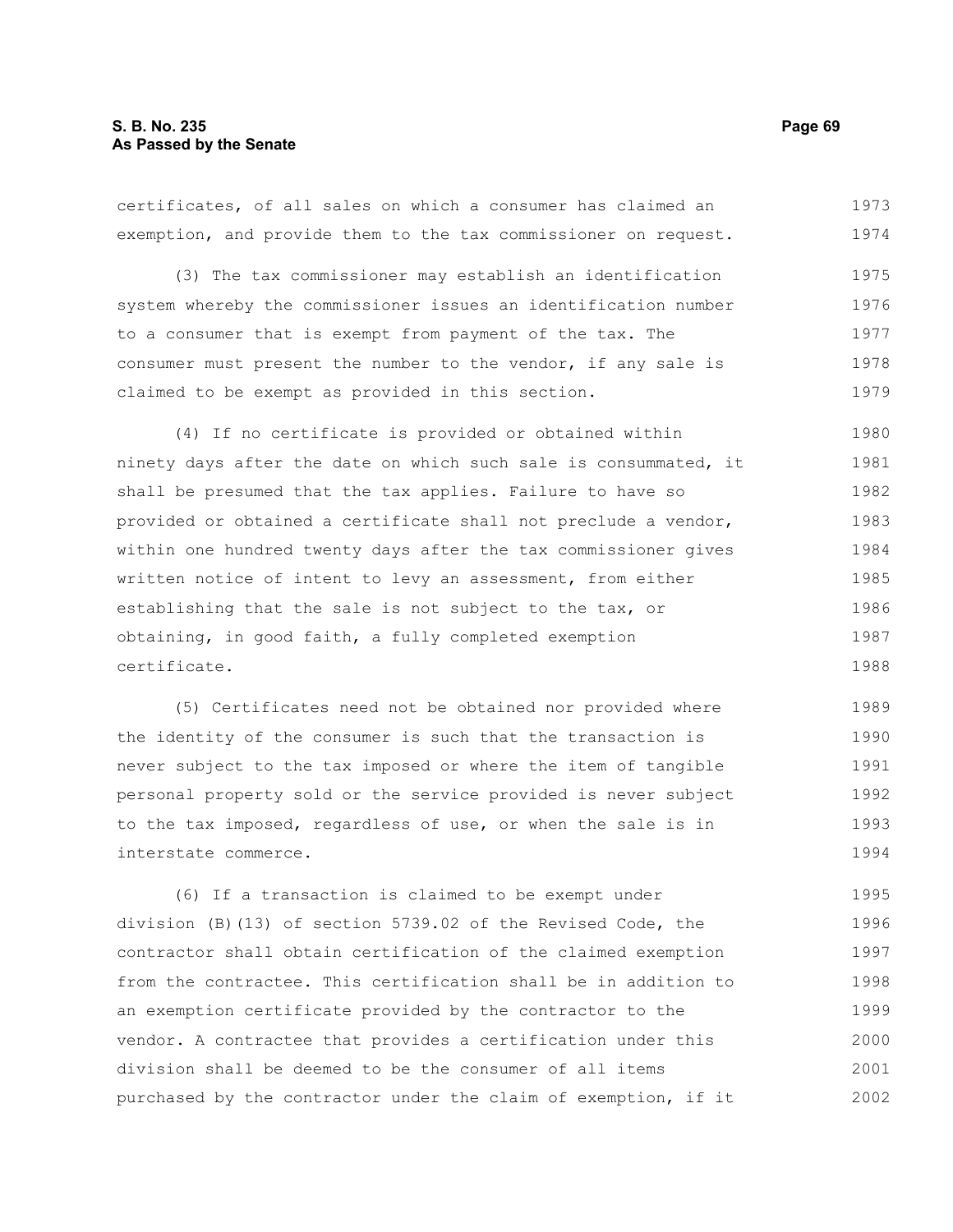is subsequently determined that the exemption is not properly claimed. The certification shall be in such form as the tax commissioner prescribes. 2003 2004 2005

(C) As used in this division, "contractee" means a person who seeks to enter or enters into a contract or agreement with a contractor or vendor for the construction of real property or for the sale and installation onto real property of tangible personal property. 2006 2007 2008 2009 2010

Any contractor or vendor may request from any contractee a certification of what portion of the property to be transferred under such contract or agreement is to be incorporated into the realty and what portion will retain its status as tangible personal property after installation is completed. The contractor or vendor shall request the certification by certified mail delivered to the contractee, return receipt requested. Upon receipt of such request and prior to entering into the contract or agreement, the contractee shall provide to the contractor or vendor a certification sufficiently detailed to enable the contractor or vendor to ascertain the resulting classification of all materials purchased or fabricated by the contractor or vendor and transferred to the contractee. This requirement applies to a contractee regardless of whether the contractee holds a direct payment permit under section 5739.031 of the Revised Code or provides to the contractor or vendor an exemption certificate as provided under this section. 2011 2012 2013 2014 2015 2016 2017 2018 2019 2020 2021 2022 2023 2024 2025 2026 2027

For the purposes of the taxes levied by this chapter and Chapter 5741. of the Revised Code, the contractor or vendor may in good faith rely on the contractee's certification. Notwithstanding division (B) of section 5739.01 of the Revised Code, if the tax commissioner determines that certain property 2028 2029 2030 2031 2032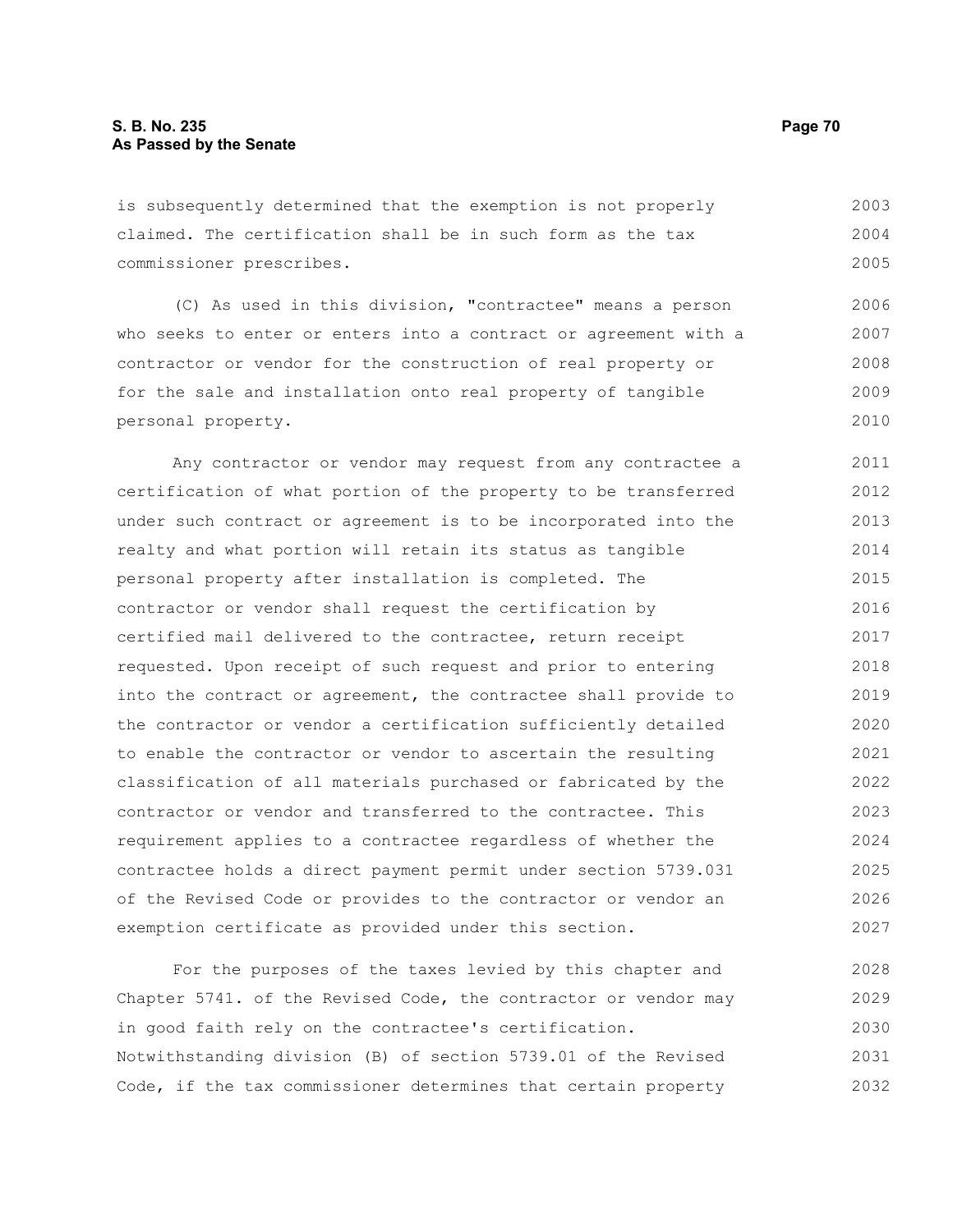# **S. B. No. 235 Page 71 As Passed by the Senate**

certified by the contractee as tangible personal property pursuant to this division is, in fact, real property, the contractee shall be considered to be the consumer of all materials so incorporated into that real property and shall be liable for the applicable tax, and the contractor or vendor shall be excused from any liability on those materials. 2033 2034 2035 2036 2037 2038

If a contractee fails to provide such certification upon the request of the contractor or vendor, the contractor or vendor shall comply with the provisions of this chapter and Chapter 5741. of the Revised Code without the certification. If the tax commissioner determines that such compliance has been performed in good faith and that certain property treated as tangible personal property by the contractor or vendor is, in fact, real property, the contractee shall be considered to be the consumer of all materials so incorporated into that real property and shall be liable for the applicable tax, and the construction contractor or vendor shall be excused from any liability on those materials. 2039 2040 2041 2042 2043 2044 2045 2046 2047 2048 2049 2050

This division does not apply to any contract or agreement where the tax commissioner determines as a fact that a certification under this division was made solely on the decision or advice of the contractor or vendor. 2051 2052 2053 2054

(D) Notwithstanding division (B) of section 5739.01 of the Revised Code, whenever the total rate of tax imposed under this chapter is increased after the date after a construction contract is entered into, the contractee shall reimburse the construction contractor for any additional tax paid on tangible property consumed or services received pursuant to the contract. 2055 2056 2057 2058 2059 2060

(E) A vendor who files a petition for reassessment contesting the assessment of tax on sales for which the vendor 2061 2062